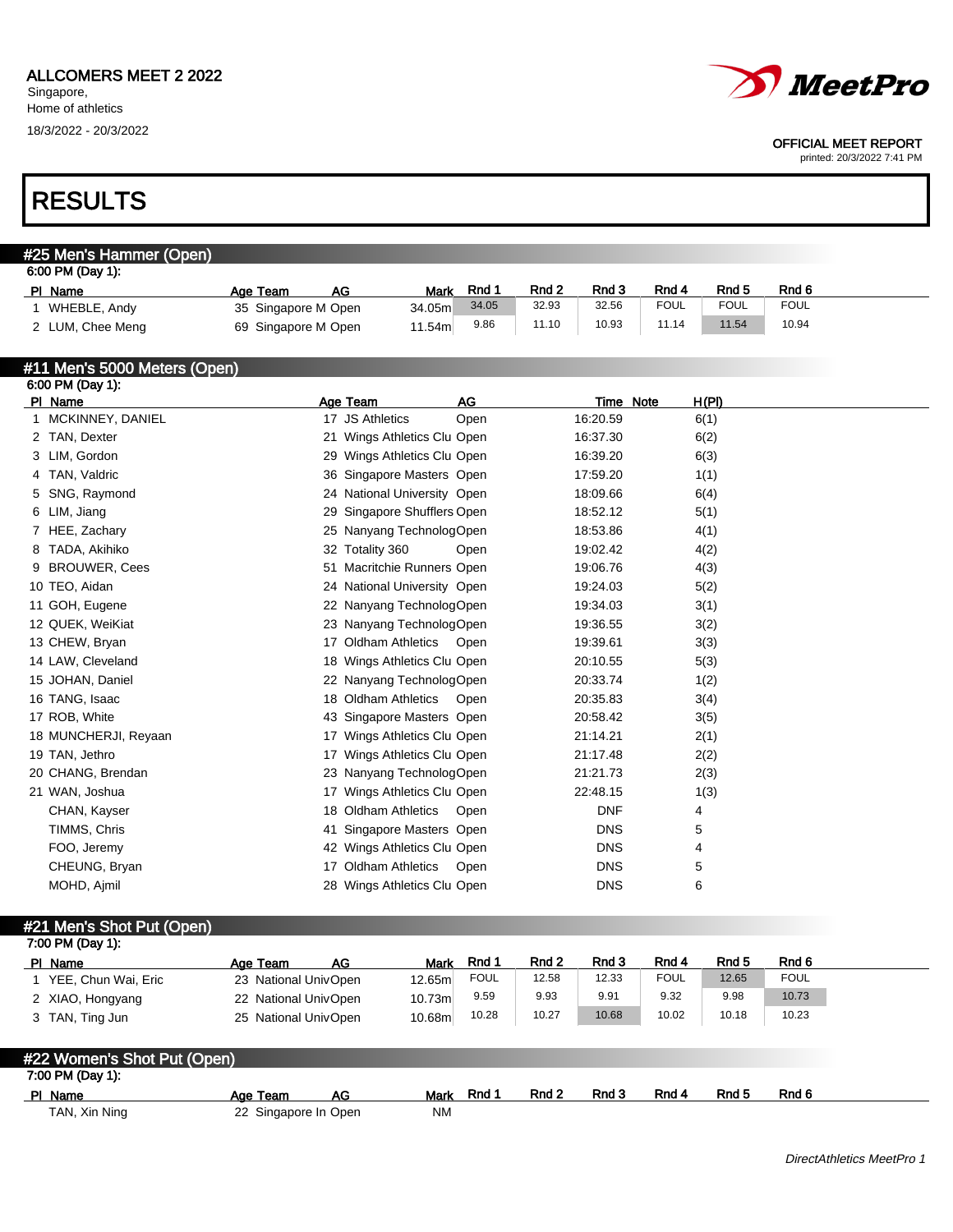

#### OFFICIAL MEET REPORT

printed: 20/3/2022 7:41 PM

## RESULTS

| #56 Women's Shot Put (A Div)  |                   |                   |             |                  |                                                                                                                                                                                                                                                                                                                                                                                                                                                                                                                  |              |             |               |       |                  |
|-------------------------------|-------------------|-------------------|-------------|------------------|------------------------------------------------------------------------------------------------------------------------------------------------------------------------------------------------------------------------------------------------------------------------------------------------------------------------------------------------------------------------------------------------------------------------------------------------------------------------------------------------------------------|--------------|-------------|---------------|-------|------------------|
| 7:00 PM (Day 1):              |                   |                   |             |                  |                                                                                                                                                                                                                                                                                                                                                                                                                                                                                                                  |              |             |               |       |                  |
| PI Name                       | Age Team          | <b>Mark</b>       | Rnd 1       | Rnd <sub>2</sub> |                                                                                                                                                                                                                                                                                                                                                                                                                                                                                                                  | Rnd 3        | Rnd 4       | Rnd 5         |       | Rnd 6            |
| 1 LIM, Cheryl                 | 18 Wings Athleti  | 9.36m             | <b>FOUL</b> | <b>FOUL</b>      |                                                                                                                                                                                                                                                                                                                                                                                                                                                                                                                  | 9.32         | 9.27        | 9.36          |       | 9.33             |
| 2 DAN YU, Chin                | 18 Wings Athleti  | 9.29m             | 9.29        | 8.79             |                                                                                                                                                                                                                                                                                                                                                                                                                                                                                                                  | 8.92         | <b>FOUL</b> | 8.76          |       | 8.85             |
| 3 CHEN JING YING, Janelle     | 17 Wings Athleti  | 8.67m             | 8.17        | 7.30             |                                                                                                                                                                                                                                                                                                                                                                                                                                                                                                                  | 7.61         | <b>FOUL</b> | 8.67          |       | 8.51             |
| 4 NEO, Le Teng                | 17 FAC            | 8.59m             | 8.11        | 8.06             |                                                                                                                                                                                                                                                                                                                                                                                                                                                                                                                  | 8.59         | 8.10        | 8.48          |       | 7.60             |
| #116 Women's Shot Put (C Div) |                   |                   |             |                  |                                                                                                                                                                                                                                                                                                                                                                                                                                                                                                                  |              |             |               |       |                  |
| 7:00 PM (Day 1):              |                   |                   |             |                  |                                                                                                                                                                                                                                                                                                                                                                                                                                                                                                                  |              |             |               |       |                  |
| PI Name                       | Age Team          | <b>Mark</b>       | Rnd 1       | Rnd 2            |                                                                                                                                                                                                                                                                                                                                                                                                                                                                                                                  | Rnd 3        | Rnd 4       | Rnd 5         |       | Rnd <sub>6</sub> |
| 1 TAY, Kimmy                  | 13 Total Kinetics | 7.25m             | 7.25        | 5.33             |                                                                                                                                                                                                                                                                                                                                                                                                                                                                                                                  | 5.44         | 6.66        | 5.87          |       | 5.77             |
| 2 CHUA SHU EN, Kaylyn         | 14 Team Cicada    | 6.35 <sub>m</sub> | 5.83        | 6.26             |                                                                                                                                                                                                                                                                                                                                                                                                                                                                                                                  | 6.00         | 6.23        | 4.91          |       | 6.35             |
|                               |                   |                   |             |                  |                                                                                                                                                                                                                                                                                                                                                                                                                                                                                                                  |              |             |               |       |                  |
| #86 Women's Shot Put (B Div)  |                   |                   |             |                  |                                                                                                                                                                                                                                                                                                                                                                                                                                                                                                                  |              |             |               |       |                  |
| 7:00 PM (Day 1):              |                   |                   |             |                  |                                                                                                                                                                                                                                                                                                                                                                                                                                                                                                                  |              |             |               |       |                  |
| PI Name                       | Age Team          | <b>Mark</b>       | Rnd 1       | Rnd 2            |                                                                                                                                                                                                                                                                                                                                                                                                                                                                                                                  | Rnd 3        | Rnd 4       | Rnd 5         |       | Rnd <sub>6</sub> |
| 1 WONG, Nadya                 | 16 Wings Athleti  | 11.48m            | 9.07        | 11.05            |                                                                                                                                                                                                                                                                                                                                                                                                                                                                                                                  | <b>FOUL</b>  | 10.29       | 11.48         |       | 10.50            |
|                               |                   |                   |             |                  |                                                                                                                                                                                                                                                                                                                                                                                                                                                                                                                  |              |             |               |       |                  |
| #82 Women's Long Jump (B Div) |                   |                   |             |                  |                                                                                                                                                                                                                                                                                                                                                                                                                                                                                                                  |              |             |               |       |                  |
| 8:00 AM (Day 2):              |                   |                   |             |                  |                                                                                                                                                                                                                                                                                                                                                                                                                                                                                                                  |              |             |               |       |                  |
| PI Name                       | Age Team          | <b>Mark</b>       |             | Rnd 1            | Rnd 2                                                                                                                                                                                                                                                                                                                                                                                                                                                                                                            | Rnd 3        |             | Rnd 4         | Rnd 5 | Rnd 6            |
| 1 GOPIKRISHNA, Bhavna         | 16 Club ZOOM      | $4.86m (+0.0)$    |             | <b>FOUL</b>      | $4.84 (+0.5)$                                                                                                                                                                                                                                                                                                                                                                                                                                                                                                    | $4.86(+0.0)$ |             | <b>FOUL</b>   |       |                  |
| 2 MEYERS, Nikita Mae Jing-Yu  | 16 Singapore Sp   |                   |             |                  | $4.86m$ (+0.0) $4.86$ (+0.0) $4.60$ (+1.1)                                                                                                                                                                                                                                                                                                                                                                                                                                                                       | <b>FOUL</b>  |             | $4.53 (+0.0)$ |       |                  |
| 3 MOHD ADZHAR, Marsya Syaz    | 16 Singapore Sp   |                   |             |                  | 4.82m (+0.0) 4.82 (+0.0) 4.81 (+0.0)                                                                                                                                                                                                                                                                                                                                                                                                                                                                             | $4.59(+0.0)$ |             | $4.67 (+0.0)$ |       |                  |
|                               |                   |                   |             |                  | $\mathbf{1} \times \mathbf{1} \times \mathbf{1} \times \mathbf{1} \times \mathbf{1} \times \mathbf{1} \times \mathbf{1} \times \mathbf{1} \times \mathbf{1} \times \mathbf{1} \times \mathbf{1} \times \mathbf{1} \times \mathbf{1} \times \mathbf{1} \times \mathbf{1} \times \mathbf{1} \times \mathbf{1} \times \mathbf{1} \times \mathbf{1} \times \mathbf{1} \times \mathbf{1} \times \mathbf{1} \times \mathbf{1} \times \mathbf{1} \times \mathbf{1} \times \mathbf{1} \times \mathbf{1} \times \mathbf{$ | $     -$     |             | $  \cdots$    |       |                  |

| 3 MUTU ADZHAR, MAISYA SYAZ | TO Singapore Sp |                                                                         |      |               |      |             |  |
|----------------------------|-----------------|-------------------------------------------------------------------------|------|---------------|------|-------------|--|
| 4 D/O YOVAN, Navitha       | 15 Singapore Sp | 4.35m $(+0.0)$ 4.35 $(+0.0)$ 4.25 $(+0.0)$                              |      |               | FOUL | <b>FOUL</b> |  |
| 5 LEOW, CAITLIN            | 16 Erovra Club  | 4.31 (+0.0) 3.95 (+0.0) 4.13 (+0.1) 4.16 (+0.0) 4.31 (+0.0)             |      |               |      |             |  |
| 6 ANG, Sophie              | 15 Team Cicada  | 4.29 (+0.0) $ 4.01$ (+0.0) $ 4.16$ (+0.0) $ 4.18$ (+0.0) $ 4.29$ (+0.0) |      |               |      |             |  |
| 7 LIM, Sumana              | 15 Team Cicada  | 4.23m (+0.0) $ 4.12$ (+0.0) $ 3.00$ (+0.2) $ 4.15$ (+0.0) 4.23 (+0.0)   |      |               |      |             |  |
| 8 NEO, LE WEI CRYSTAL      | 15 Erovra Club  | 4.06 (+0.8) $ 3.63 + 0.8 $ 4.06 (+0.8) 4.02 (+0.0)                      |      |               |      | <b>FOUL</b> |  |
| 9 TOH, PEIXUAN SHERYL      | 15 Erovra Club  | $3.94$ m (+0.6) 3.73 (+0.8) 3.94 (+0.6)                                 |      |               |      |             |  |
| 10 HO, YUKI                | 16 Erovra Club  | $3.91$ m (+0.0) 3.91 (+0.0) 3.77 (+0.0)                                 |      |               |      |             |  |
| 11 LAHEY, KEZIA STEPHANIE  | 16 Erovra Club  | $3.80m (+0.0)$                                                          | FOUL | $3.80 (+0.0)$ |      |             |  |
| 12 TAY, RUI EN JOY         | 16 Erovra Club  | $3.60$ m $(+0.0)$ $3.60 (+0.0)$                                         |      | <b>FOUL</b>   |      |             |  |
| 13 LEE, SHAYNNEN           | 16 Erovra Club  | $2.98m (+0.6)$ $2.98 (+0.6)$                                            |      | <b>FOUL</b>   |      |             |  |

### #115 Men's Shot Put (C Div) 8:00 AM (Day 2):

| PI Name              | Age Team                  | <b>Mark</b>       | Rnd 1 | Rnd 2       | Rnd 3       | Rnd 4 | Rnd 5 | Rnd 6       |
|----------------------|---------------------------|-------------------|-------|-------------|-------------|-------|-------|-------------|
| 1 LOH, Anson         | 14 Wings Athleti          | 14.74m            | 13.98 | 14.33       | 14.74       | 14.30 | 14.68 | 14.44       |
| 2 NG, Gabriel        | 14 Team Cicada            | 12.48m            | 11.44 | 11.25       | 12.18       | 12.20 | 12.48 | 11.15       |
| 3 LAI, Darius        | 14 Wings Athleti          | 12.20m            | 11.48 | 11.51       | 11.65       | 10.85 | 12.06 | 12.20       |
| 4 TEO, Rylie         | Wings Athleti<br>$\Omega$ | 11.50m            | 10.16 | 9.86        | <b>FOUL</b> | 11.50 | 10.40 | <b>FOUL</b> |
| 5 NG, Chern Yi       | 14 Wings Athleti          | 11.24m            | 10.38 | <b>FOUL</b> | 10.85       | 8.40  | 10.74 | 11.24       |
| 6 KWA, Eu Han        | 14 Wings Athleti          | 10.22m            | 9.67  | 9.60        | 9.62        | 10.22 | 10.13 | 10.10       |
| 7 LEE, Yu Foong      | 13 Wings Athleti          | 9.66m             | 9.66  | 9.23        | 7.94        | 9.22  | 9.42  | 9.52        |
| 8 POH, Yan An Darius | 13 Wings Athleti          | 8.12 <sub>m</sub> | 7.27  | 7.25        | 7.67        | 7.77  | 8.12  | 8.02        |
| 9 LYE, Elliot        | 13 Wings Athleti          | 5.79m             | 5.79  | 5.67        | 5.75        |       |       |             |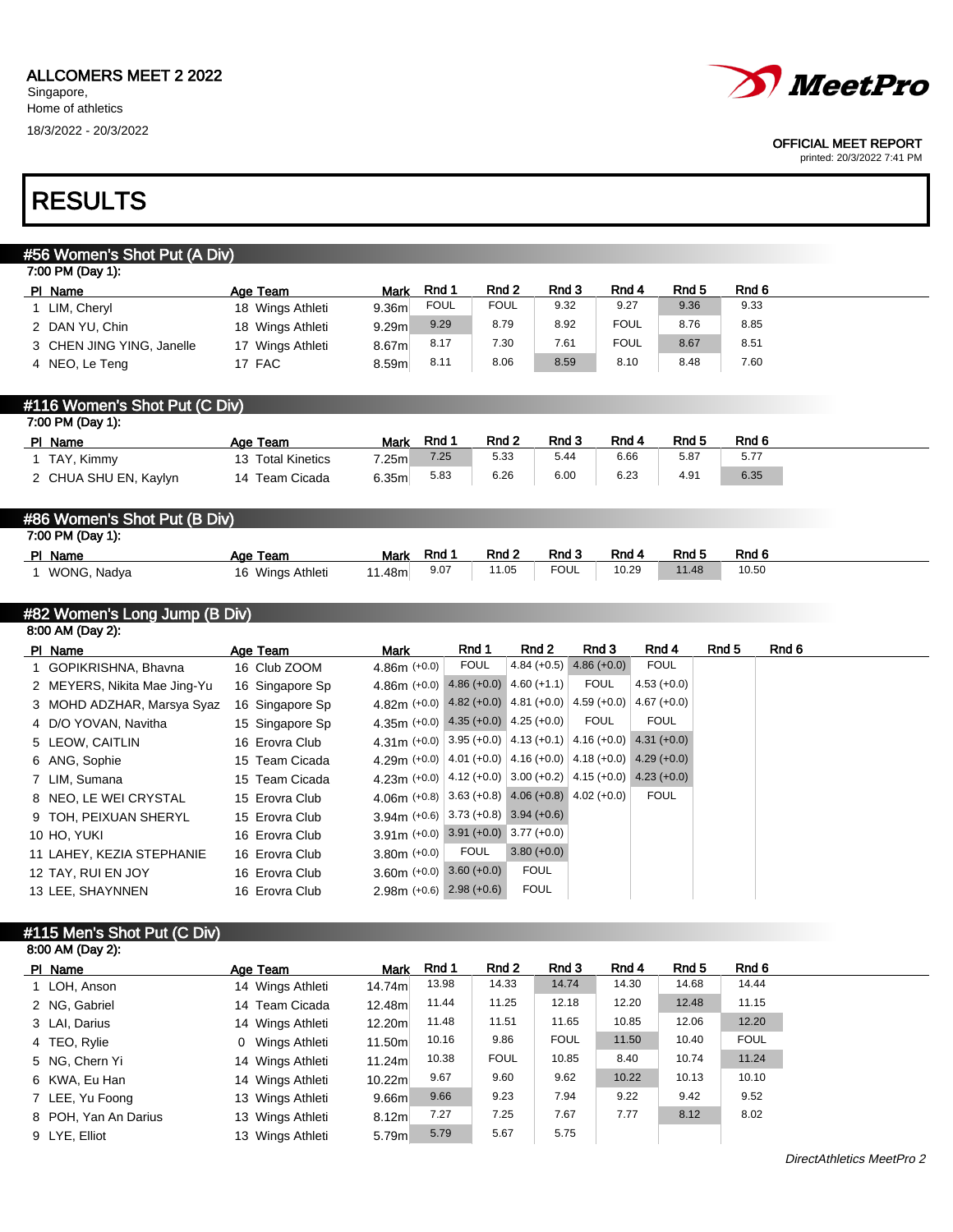### ALLCOMERS MEET 2 2022

Singapore, Home of athletics 18/3/2022 - 20/3/2022



#### OFFICIAL MEET REPORT

printed: 20/3/2022 7:41 PM

٦

| <b>RESULTS</b>                                      |                  |                             |               |      |                  |               |            |                  |            |                  |               |            |
|-----------------------------------------------------|------------------|-----------------------------|---------------|------|------------------|---------------|------------|------------------|------------|------------------|---------------|------------|
| #115 Men's Shot Put (C Div) (cont'd)                |                  |                             |               |      |                  |               |            |                  |            |                  |               |            |
| 8:00 AM (Day 2):                                    |                  |                             |               |      |                  |               |            |                  |            |                  |               |            |
| PI Name                                             | Age Team         | <b>Mark</b>                 | Rnd 1         |      | Rnd <sub>2</sub> | Rnd 3         |            | Rnd 4            |            | Rnd <sub>5</sub> | Rnd 6         |            |
| LIM, Branden                                        | 14 Wings Athleti | <b>DNS</b>                  |               |      |                  |               |            |                  |            |                  |               |            |
| #133 Men's Shot Put (Open Para)                     |                  |                             |               |      |                  |               |            |                  |            |                  |               |            |
| 8:00 AM (Day 2):                                    |                  |                             |               |      |                  |               |            |                  |            |                  |               |            |
| PI Name<br>1 BIN NOORDIN, Muhammad Dir 30 FAC       | Age Team         | <b>Mark</b><br>8.81m        | Rnd 1<br>8.61 |      | Rnd 2<br>8.81    | Rnd 3<br>8.68 |            | Rnd 4<br>8.66    |            | Rnd 5<br>8.40    | Rnd 6<br>8.66 |            |
| #15 Men's 5000m Walk (Open)                         |                  |                             |               |      |                  |               |            |                  |            |                  |               |            |
| 8:00 AM (Day 2):                                    |                  |                             |               |      |                  |               |            |                  |            |                  |               |            |
| PI Name                                             |                  | Age Team                    |               | AG   |                  |               |            | <b>Time Note</b> |            |                  |               |            |
| 1 LUM, Xuan Yu                                      |                  | 18 Wings Athletics Clu Open |               |      |                  |               | 33:48.63   |                  |            |                  |               |            |
| 2 LIM, Ervin                                        |                  | 18 Wings Athletics Clu Open |               |      |                  |               | 33:48.65   |                  |            |                  |               |            |
| 3 CHUA, Daniel                                      |                  | 18 Oldham Athletics         |               | Open |                  |               | 36:14.06   |                  |            |                  |               |            |
| <b>BOON HUAT, Lim</b>                               |                  | 50 Red Hawk Sports C Open   |               |      |                  |               |            | DNF              |            |                  |               |            |
| #124 Women's High Jump (Novice)<br>8:30 AM (Day 2): |                  |                             |               |      |                  |               |            |                  |            |                  |               |            |
| PI Name                                             | Age Team         | Mark                        | 1.25          | 1.30 | 1.35             | 1.40          | 1.42       | 1.44             | 1.46       | 1.48             | 1.50          | 1.52       |
| 1 SIM, Judith                                       | 33 Maxform       | 1.50m                       | P             | O    | XO               | XO            | O          | XO               | XO         | XO               | XO            | <b>XXX</b> |
| 2 TAY, Kirsten Anne                                 | 18 Temasek Pol   | 1.48m                       | P             | O    | O                | O             | O          | O                | O          | XO               | <b>XXX</b>    |            |
| 3 TAY, Chloe                                        | 18 Wings Athleti | 1.44m                       | P             | O    | O                | XXO           | O          | XO               | <b>XXX</b> |                  |               |            |
| 4 AIKO, Tye                                         | 18 Reactiv       | 1.42m                       | O             | O    | XO               | O             | XO         | <b>XXX</b>       |            |                  |               |            |
| 5 NEO, YiWen                                        | 34 Wings Athleti | 1.40m                       | P             | XO   | XO               | $\circ$       | <b>XXX</b> |                  |            |                  |               |            |
| 6 TONG, Jing Ning                                   | 17 Oldham Athle  | 1.35m                       | P             | O    | $\circ$          | <b>XXX</b>    |            |                  |            |                  |               |            |
| 7 LIM EU SUN, Vean                                  | 19 Temasek Pol   | 1.30m                       | O             | XO   | <b>XXX</b>       |               |            |                  |            |                  |               |            |
| QUEK, Isabelle                                      | 13 Wings Athleti | <b>NH</b>                   |               |      |                  |               |            |                  |            |                  |               |            |
| CHEW, Hanlin                                        | 18 Wings Athleti | NΗ                          |               |      |                  |               |            |                  |            |                  |               |            |
| #128 Women's High Jump (Intermediate)               |                  |                             |               |      |                  |               |            |                  |            |                  |               |            |
| 8:30 AM (Day 2):                                    |                  |                             |               |      |                  |               |            |                  |            |                  |               |            |
| PI Name                                             | Age Team         | <u>Mark 1.45</u>            |               | 1.50 |                  | 1.55 1.60     | 1.65       | 1.70             | 1.75       | 1.78             | 1.81          |            |
| 1 SNG, Michelle                                     | 35 Swift         | 1.78m                       | P             | P    | P                | Ρ             | O          | O                | O          | XXO XXX          |               |            |
| 2 CHEW, Jade                                        | 18 Swift         | 1.55m                       | O             | O    | 0                | <b>XXX</b>    |            |                  |            |                  |               |            |
| #74 Men's 3000m Walk (B Div)<br>8:45 AM (Day 2):    |                  |                             |               |      |                  |               |            |                  |            |                  |               |            |
| PI Name                                             |                  | <b>Age Team</b>             |               |      |                  |               | Time Note  |                  |            |                  |               |            |
| 1 LOO, Xuan Yu                                      |                  | 15 Oldham Athletics         |               |      |                  | 18:01.66      |            |                  |            |                  |               |            |
| 2 CHEN, Jing Xuan                                   |                  | 16 Wings Athletics Club     |               |      |                  | 18:19.20      |            |                  |            |                  |               |            |
| 3 HSIAO, Li Chia                                    |                  | 15 Wings Athletics Club     |               |      |                  | 19:10.20      |            |                  |            |                  |               |            |
| 4 KHAI SHYAN, Tan                                   |                  | 16 Wings Athletics Club     |               |      |                  | 21:26.09      |            |                  |            |                  |               |            |
|                                                     |                  |                             |               |      |                  |               |            |                  |            |                  |               |            |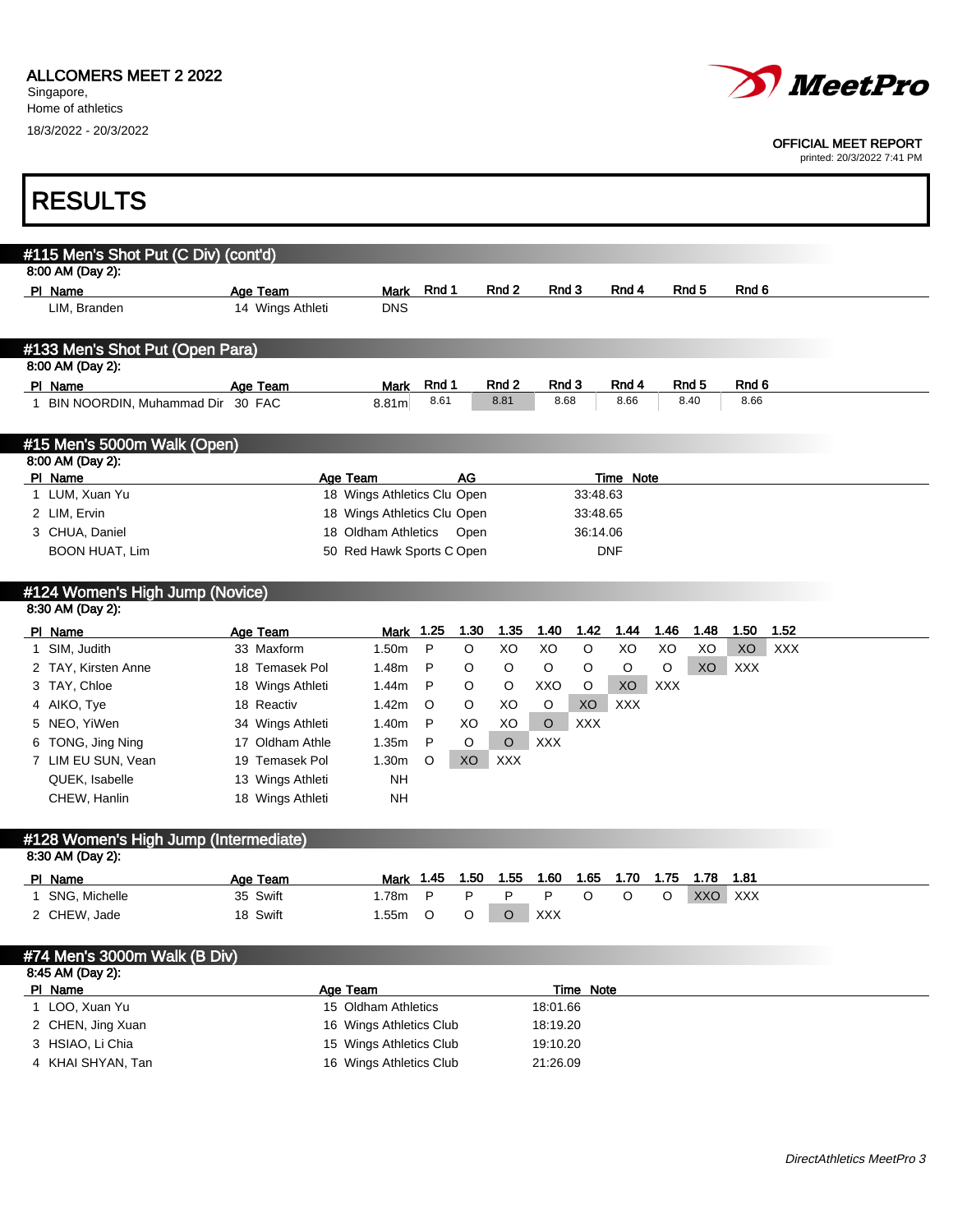

#### OFFICIAL MEET REPORT

printed: 20/3/2022 7:41 PM

ī

| #49 Women's 3000m Walk (A Div)                   |                                       |                         |                                  |                                           |                  |                                           |                  |                             |
|--------------------------------------------------|---------------------------------------|-------------------------|----------------------------------|-------------------------------------------|------------------|-------------------------------------------|------------------|-----------------------------|
| 9:10 AM (Day 2):                                 |                                       |                         |                                  |                                           |                  |                                           |                  |                             |
| PI Name                                          | Age Team                              |                         |                                  |                                           | Time Note        |                                           |                  |                             |
| 1 SOH, Cheryl                                    |                                       | 18 Wings Athletics Club |                                  | 20:37.53                                  |                  |                                           |                  |                             |
| LIM, Natalie                                     |                                       | 17 Wings Athletics Club |                                  | <b>DNS</b>                                |                  |                                           |                  |                             |
| HOE, Venice                                      |                                       | 20 Wings Athletics Club |                                  | <b>DNS</b>                                |                  |                                           |                  |                             |
| #105 Men's 1500m Walk (C Div)                    |                                       |                         |                                  |                                           |                  |                                           |                  |                             |
| 9:40 AM (Day 2):                                 |                                       |                         |                                  |                                           |                  |                                           |                  |                             |
| PI Name                                          | Age Team                              |                         |                                  |                                           | <b>Time Note</b> |                                           |                  |                             |
| 1 YEN, MING ZHEN                                 |                                       | 14 Erovra Club          |                                  | 9:43.21                                   |                  |                                           |                  |                             |
| #60 Women's Long Jump (A Div)                    |                                       |                         |                                  |                                           |                  |                                           |                  |                             |
| 9:45 AM (Day 2):                                 |                                       |                         | Rnd 1                            | Rnd <sub>2</sub>                          | Rnd 3            | Rnd 4                                     | Rnd <sub>5</sub> | Rnd 6                       |
| PI Name<br>ZHONG, Chuhan                         | Age Team<br>17 Wings Athleti          | Mark<br>$5.07m (+0.0)$  | <b>FOUL</b>                      | $4.93 (+0.0)$                             | $5.07 (+0.0)$    | $4.98 (+0.0)$                             | <b>FOUL</b>      | <b>FOUL</b>                 |
| 2 CHEW, Jade                                     | 18 Swift                              | $4.88m (+0.0)$          | $4.50 (+0.0)$                    | $4.73 (+0.0) 4.70 (+0.2)$                 |                  | $4.31 (+0.4)$                             |                  | $4.61 (+0.7)$ $4.88 (+0.0)$ |
| 3 LIM, Jovyn                                     | 18 Wings Athleti                      | $4.54m (+0.0)$          |                                  | 4.52 (+0.0) $ $ 4.53 (+0.0)               | $4.54 (+0.0)$    | <b>PASS</b>                               | $4.34 (+1.0)$    | <b>PASS</b>                 |
| 4 MOK, Tze Yuen                                  | 18 Wings Athleti                      | 4.47m $(-1.5)$          | $4.22 (+0.2)$                    | <b>FOUL</b>                               | $4.25 (+1.0)$    | $4.08 (+1.2)$                             | <b>FOUL</b>      | $4.47(-1.5)$                |
| 5 NEEVEN, Jessica                                | 17 Wings Athleti                      | $4.41m (+0.0)$          | <b>FOUL</b>                      | $4.31 (+0.8) 4.30 (+0.0)$                 |                  | $3.28 (+0.0)$                             |                  | $4.41 (+0.0) 3.81 (+0.5)$   |
| AYE KYAW, YUNN BRITNEY                           | 17 Erovra Club                        | $4.15m (+1.2)$          | <b>FOUL</b>                      |                                           |                  | $4.11 (-0.5)$ $4.15 (+1.2)$ $3.81 (+0.0)$ |                  | 4.11 $(+0.3)$ 4.15 $(+0.0)$ |
| 7 SUBRAMANIAM, Reshma                            | 20 Temasek Pol                        | $4.09m (+0.8)$          | $3.83 (+0.0)$                    | $4.09 (+0.8) 3.80 (+0.0)$                 |                  | <b>FOUL</b>                               | $3.90 (+0.0)$    | $3.85 (+0.0)$               |
| QUEK, Syn Hui                                    | 17 Wings Athleti                      | $3.93m (+0.8)$          |                                  | $3.88 (+0.7)   3.76 (+0.0)   3.79 (+1.4)$ |                  | $3.52 (+0.3)$                             |                  | $3.61 (+0.0)$ $3.93 (+0.8)$ |
| 9 LIM, Ye Rou                                    | 17 Wings Athleti                      | $3.86m (-0.9)$          |                                  | $3.60 (+0.2)$ $3.86 (-0.9)$ $3.63 (+1.0)$ |                  | <b>PASS</b>                               | <b>PASS</b>      | <b>PASS</b>                 |
| #18 Women's Long Jump (Open)                     |                                       |                         |                                  |                                           |                  |                                           |                  |                             |
| 9:45 AM (Day 2):                                 |                                       |                         |                                  |                                           |                  |                                           |                  |                             |
| PI Name                                          | AG<br>Age Team                        |                         | Mark                             | Rnd 1                                     | Rnd 2            | Rnd 3                                     | Rnd 4            | Rnd 5<br>Rnd 6              |
| 1 CHAN, Janelle                                  | 19 Regional TraiOpen                  |                         | 4.45m $(+0.9)$                   | $4.41 (+0.0)$                             | $4.45 (+0.9)$    | <b>FOUL</b>                               | <b>FOUL</b>      | <b>FOUL</b><br><b>FOUL</b>  |
| CHAN, Ziyee                                      | 21 Wings Athleti Open                 |                         | ΝM                               |                                           |                  |                                           |                  |                             |
| #85 Men's Shot Put (B Div)                       |                                       |                         |                                  |                                           |                  |                                           |                  |                             |
| 9:45 AM (Day 2):                                 |                                       |                         |                                  |                                           |                  |                                           |                  |                             |
| PI Name                                          | <b>Age Team</b>                       | Mark                    | Rnd 1<br>Rnd 2<br>10.46<br>12.82 | Rnd 3<br>12.30                            | Rnd 4<br>12.77   | Rnd 5<br><b>FOUL</b>                      | <b>FOUL</b>      | Rnd 6                       |
| 1 TEO, Leam<br>2 CHNG, Leroy                     | 15 Wings Athleti                      | 12.82m<br>12.30m        | <b>FOUL</b>                      | <b>FOUL</b><br>12.30                      | <b>FOUL</b>      | 12.02                                     |                  | 12.22                       |
|                                                  | 15 Wings Athleti                      |                         | 9.80<br>10.25                    | 11.36                                     | 10.06            | 10.90                                     |                  | 10.56                       |
| 3 FUN, Le Cong Lucas<br>4 TAN, Jun Jie           | 16 Singapore Sp                       | 11.36m<br>11.20m        | <b>FOUL</b><br><b>FOUL</b>       | 10.08                                     | 11.20            | 10.40                                     |                  | 9.50                        |
|                                                  | 15 Wings Athleti<br>16 Total Kinetics | 9.30 <sub>m</sub>       | 8.70<br>8.16                     | 9.30                                      | 8.30             | <b>FOUL</b>                               | 8.46             |                             |
|                                                  |                                       |                         |                                  |                                           |                  |                                           |                  |                             |
| 5 TAN, Isaac<br>BIN NOORDIN, Muhammad Dir 30 FAC |                                       | <b>NM</b>               |                                  |                                           |                  |                                           |                  |                             |

| PI Name         | Age Team         | <b>Mark</b>        | Rnd 1 | Rnd 2 | Rnd 3       | Rnd 4 | Rnd 5       | Rnd 6       |
|-----------------|------------------|--------------------|-------|-------|-------------|-------|-------------|-------------|
| 1 LOH, Aloysius | 18 Wings Athleti | 18.02m             | 16.88 | 17.35 | 17.55       | 18.02 | <b>FOUL</b> | <b>FOUL</b> |
| 2 CHOO, Joshua  | 18 Wings Athleti | 15.20 <sub>m</sub> | FOUL  | 15.20 | <b>FOUL</b> | 15.20 | 15.13       | <b>FOUL</b> |
| 3 WANG, Hanchen | 18 Wings Athleti | 15.16ml            | 14.36 | 14.65 | 15.16       | 14.58 | 14.39       | 14.74       |
| 4 LOW, Chuan Yi | 18 FAC           | 14.86m             | 12.34 | 13.20 | 13.68       | 13.50 | 14.86       | 13.42       |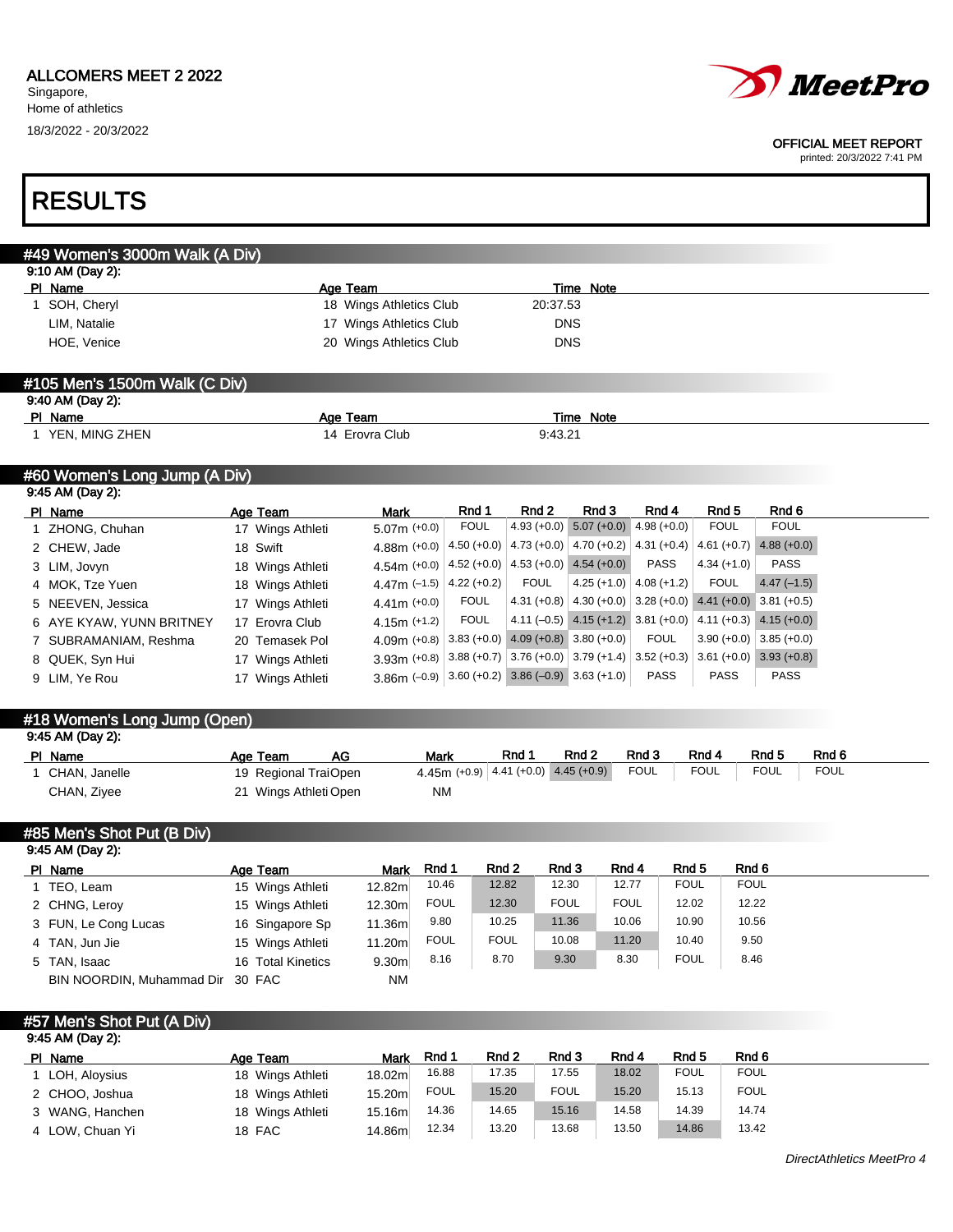

#### OFFICIAL MEET REPORT

printed: 20/3/2022 7:41 PM

## RESULTS

## #57 Men's Shot Put (A Div) (cont'd) 9:45 AM (Day 2): PIName Age Team Mark Rnd 1 Rnd 2 Rnd 3 Rnd 4 Rnd 5 Rnd 6 5 YEO, Zechariah 18 Wings Athleti 14.50m 13.64 FOUL 13.52 13.53 14.50 FOUL 6 NEO, Shyh Kai 17 Wings Athleti 13.72m 12.76 13.72 FOUL 13.29 13.32 12.99 KAN, Fu Yi 17 Wings Athleti NM #75 Women's 1500m Walk (B Div) 9:50 AM (Day 2): PI Name Time Note 2014 and 2016 and 2016 and 2016 and 2016 and 2016 and 2016 and 2016 and 2016 and 2016 and 20 1 KUEK, YU JING 16 Erovra Club 9:24.47 2 CHIA, Mei Han 15 Wings Athletics Club 9:52.14 3 TAY, RUI WEN AUDREY 16 Erovra Club 11:02.63 4 LO, XIEN FEI 15 Erovra Club 11:21.49 #94 Women's 100 Meters (C Div) 10:20 AM (Day 2): PI Name Age Team Age Team Time Note H(PI) 1 LEE, Elizabeth 14 Team Fabian 13.87 (–1.5) 3(1) 2 LE XIAO, Tan 0 Team Cicada Tracke 13.99 (–1.1) 1(1) 3 TAN, Ayra 14 Erovra Club 14.03 (–0.6) 2(1) 4 VAZ, Luisa Marie 14 Singapore Sports Sc 14.15 (–1.5) 3(2) 5 D/O JAI RAJ, Krisha Shaahini 13 Singapore Sports Sc 14.22 (–1.1) 1(2) 6 LOW, Cherelle 14 Swift 14.57 (–1.5) 3(3) 7 KAGORO, Anmiela 13 Maxform 14.84 (–1.5) 3(4) 8 KAUFMANN, Mayah 13 Total Kinetics Sports 15.31 (-0.6) 2(2) 9 BTE ABDUL KARIM, Nuraqyra Shazrynn 13 Singapore Sports Sc 15.59 (–0.6) 2(3) 10 D/O PREMANANDHAM, Varshana 13 Singapore Sports Sc 15.96 (–1.1) 1(3) KEIA, Goh 14 Team Cicada Tracke DNS 2

#### #63 Women's 100 Meters (B Div) 10:35 AM (Day 2):

| $19.99$ $190$ $199$           |                          |            |          |       |
|-------------------------------|--------------------------|------------|----------|-------|
| PI Name                       | Age Team                 | Time Note  |          | H(PI) |
| 1 CHEE, Jayme Ng Sok          | 15 Swift                 | 13.24      | $(-0.1)$ | 3(1)  |
| 2 YING, Megan                 | 15 Wings Athletics Club  | 13.36      | $(-0.1)$ | 3(2)  |
| 3 LIM, Clara                  | 15 Team Fabian           | 13.45      | $(-1.6)$ | 1(1)  |
| 4 BTE ABDUL AZIZ, Zara Almira | 15 Singapore Sports Sc   | 13.49      | $(-0.1)$ | 3(3)  |
| 5 LEE, Meredith               | 16 Wings Athletics Club  | 13.69      | $(-0.1)$ | 3(4)  |
| 6 SOH, Sharlene               | 15 Maxform               | 13.91      | $(-0.7)$ | 2(1)  |
| 7 ANG, CLAIRE                 | 16 Erovra Club           | 13.92      | $(-0.7)$ | 2(2)  |
| 8 CHAN, KAYLENE               | 16 Erovra Club           | 14.35      | $(-0.7)$ | 2(3)  |
| 9 KRISHNAN, ANNE              | 16 Erovra Club           | 15.12      | $(-0.7)$ | 2(4)  |
| 10 SIEW, SHYANNE              | 15 Erovra Club           | 15.55      | $(-1.6)$ | 1(2)  |
| 11 TANG, Merrilyn             | 15 Total Kinetics Sports | 15.90      | $(-1.6)$ | 1(3)  |
| TSAI, Amelie                  | 16 Team Cicada Tracke    | <b>DNS</b> |          |       |
| AFANDI, Elyse                 | 16 Club ZOOM             | <b>DNS</b> |          | 2     |
|                               |                          |            |          |       |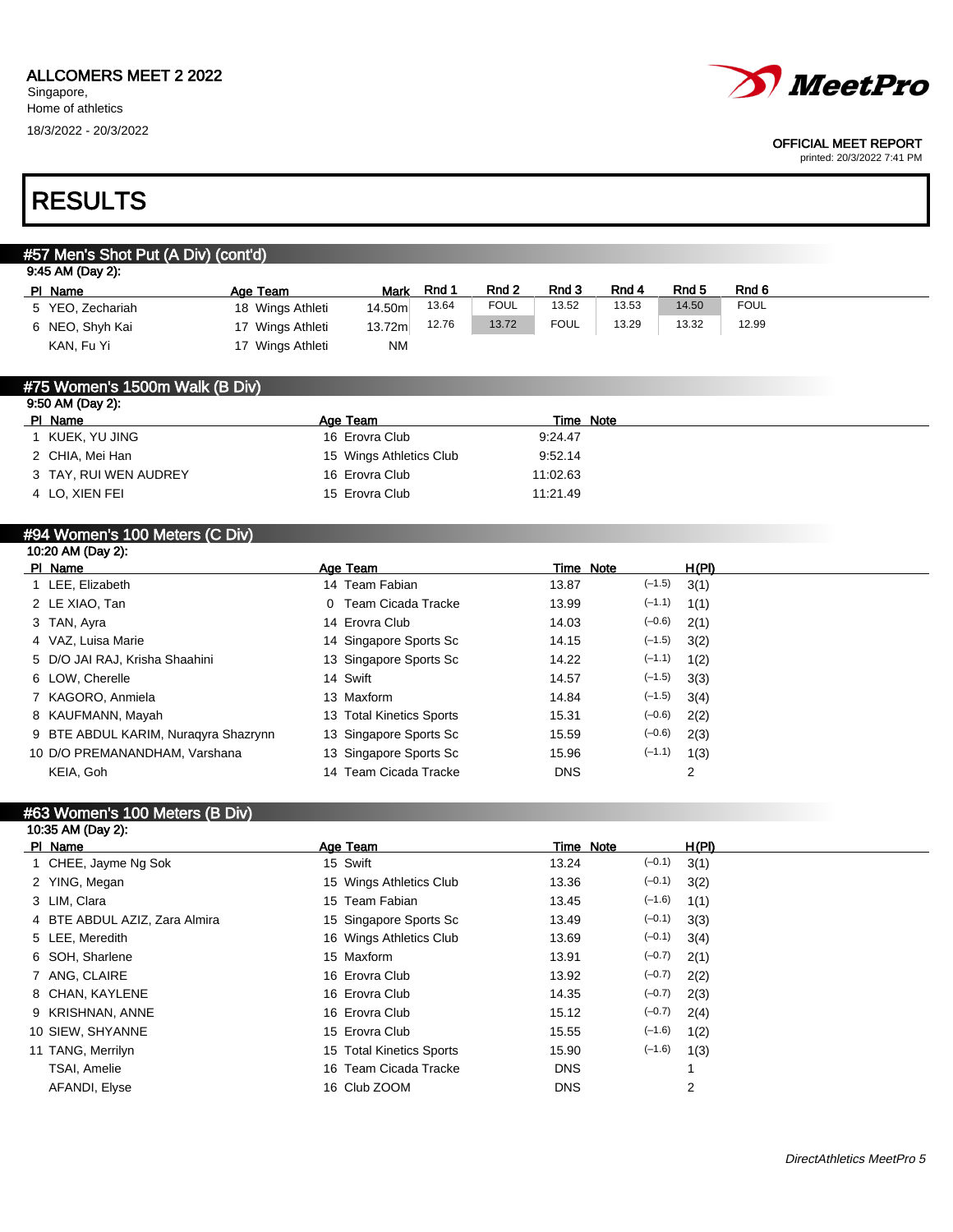## RESULTS

## #38 Women's 100 Meters (A Div)

| 10:50 AM (Day 2):             |                         |                   |       |
|-------------------------------|-------------------------|-------------------|-------|
| PI Name                       | Age Team                | Time Note         | H(PI) |
| 1 GOH, Eleana                 | 17 Wings Athletics Club | $(-2.2)$<br>13.35 | 2(1)  |
| 2 ORTEGA, Samantha Theresa    | 17 Singapore Sports Sc  | $(-1.4)$<br>13.63 | 3(1)  |
| 3 LEE, Erika                  | 18 Wings Athletics Club | $(-1.4)$<br>13.88 | 3(2)  |
| 4 WIJAYA, Sonia               | 17 Club ZOOM            | $(-1.4)$<br>14.11 | 3(3)  |
| 5 NG SOK KEE, ASHLEY          | 19 Erovra Club          | $(-2.2)$<br>14.71 | 2(2)  |
| 6 KHOO, JACKIE                | 17 Erovra Club          | $(-1.4)$<br>14.90 | 3(4)  |
| 7 SIM, Jiaqi Ariel            | 18 Temasek Polytechni   | $(-1.4)$<br>15.13 | 3(5)  |
| 8 LIAN, Rei Yean              | 18 Oldham Athletics     | $(-2.2)$<br>15.32 | 2(3)  |
| 9 YANG, Xiuli                 | 18 Wings Athletics Club | $(-0.2)$<br>15.54 | 1(1)  |
| 10 TAN, Zoey                  | 18 Oldham Athletics     | $(-0.2)$<br>15.96 | 1(2)  |
| 11 KHO, Rachel                | 18 Wings Athletics Club | $(-2.2)$<br>15.98 | 2(4)  |
| 12 OH, Emma                   | 18 Oldham Athletics     | $(-0.2)$<br>16.23 | 1(3)  |
| 13 TEO, Krista Renee Siew Hua | 18 Maxform              | $(-0.2)$<br>18.38 | 1(4)  |
| WONG, Anwen                   | 18 Oldham Athletics     | <b>DNS</b>        |       |
| CHOO, Kyra                    | 18 Oldham Athletics     | <b>DNS</b>        | 2     |
|                               |                         |                   |       |

## #93 Men's 100 Meters (C Div)

| 11:05 AM (Day 2):             |                          |                          |       |
|-------------------------------|--------------------------|--------------------------|-------|
| PI Name                       | Age Team                 | <b>Time Note</b>         | H(PI) |
| 1 LIVERPOOL, Caleb Wilson     | 14 Maxform               | $(-1.0)$<br>12.21        | 3(1)  |
| 2 CHUA, Justin                | 14 Wings Athletics Club  | $(+0.1)$<br>12.74        | 4(1)  |
| 3 CHU, Jonathan               | 14 Team Cicada Tracke    | $(+0.1)$<br>12.90        | 4(2)  |
| WEI, Ze An<br>4               | 14 Total Kinetics Sports | $(-0.6)$<br>12.92        | 1(1)  |
| YOO, Sean<br>5                | 14 Oldham Athletics      | $(-0.6)$<br>12.97        | 1(2)  |
| TEO, Javen                    | 14 Team St. Pat          | $(-0.6)$<br>13.00        | 1(3)  |
| CURRAN, Daniel Raihan         | 14 Team Cicada Tracke    | $(-2.2)$<br>13.08        | 6(1)  |
| LIM, Brandon<br>8             | 14 Team Cicada Tracke    | $(-1.0)$<br>13.10        | 3(2)  |
| LIM, Marcus<br>9              | 14 Total Kinetics Sports | $(-2.2)$<br>13.18        | 6(2)  |
| 10 CURRAN, Jake Aryan         | 14 Team Cicada Tracke    | $(-2.2)$<br>13.32        | 6(3)  |
| 11 CHOO, Daryl                | 14 Oldham Athletics      | $(+0.1)$<br>13.54        | 4(3)  |
| 12 TONG, Gabriel              | 14 Oldham Athletics      | $(-0.6)$<br>13.60        | 1(4)  |
| 13 JIAXUAN, Li                | 14 Wings Athletics Club  | $(-1.0)$<br>13.62 13.611 | 3(3)  |
| 14 TAN, Sean                  | 14 Team St. Pat          | $(+0.1)$<br>13.62 13.613 | 2(1)  |
| 15 SHETTY, Shaurya            | 13 Total Kinetics Sports | $(+0.1)$<br>13.74 13.737 | 2(2)  |
| 16 JEE KAI EN, Kyan           | 13 Singapore Sports Sc   | $(+0.1)$<br>13.74 13.738 | 4(4)  |
| 17 NAGARAJ, Dhiyanesh         | 13 Wings Athletics Club  | $(-2.2)$<br>13.84        | 6(4)  |
| 18 LAI, Jay Young             | 14 Wings Athletics Club  | $(-2.2)$<br>13.86        | 6(5)  |
| 19 CHUA JIA HAO, Veroy        | 13 Singapore Sports Sc   | $(+0.1)$<br>14.26        | 4(5)  |
| 20 AMINURRASHID, Agil         | 14 Wings Athletics Club  | $(-2.5)$<br>14.39        | 5(1)  |
| 21 ANG, TITUS                 | 14 Erovra Club           | $(-2.5)$<br>14.68 14.676 | 5(2)  |
| 22 MOHAMAD AZIM BIN ALI, Azim | 13 Singapore Sports Sc   | $(-1.0)$<br>14.68 14.677 | 3(4)  |
| 23 MEHTA, Arjun               | 13 Team Cicada Tracke    | $(-1.0)$<br>14.72        | 3(5)  |
| 24 WELLS, Finnley             | 13 Wings Athletics Club  | $(-2.5)$<br>15.00        | 5(3)  |
| 25 SYAMSUL, Hakeem            | 14 Team St. Pat          | $(+0.1)$<br>15.76        | 2(3)  |
| BRUNKARD, Keenan              | 14 Singapore Sports Sc   | DQ RULE                  | 5     |
|                               |                          |                          |       |



#### OFFICIAL MEET REPORT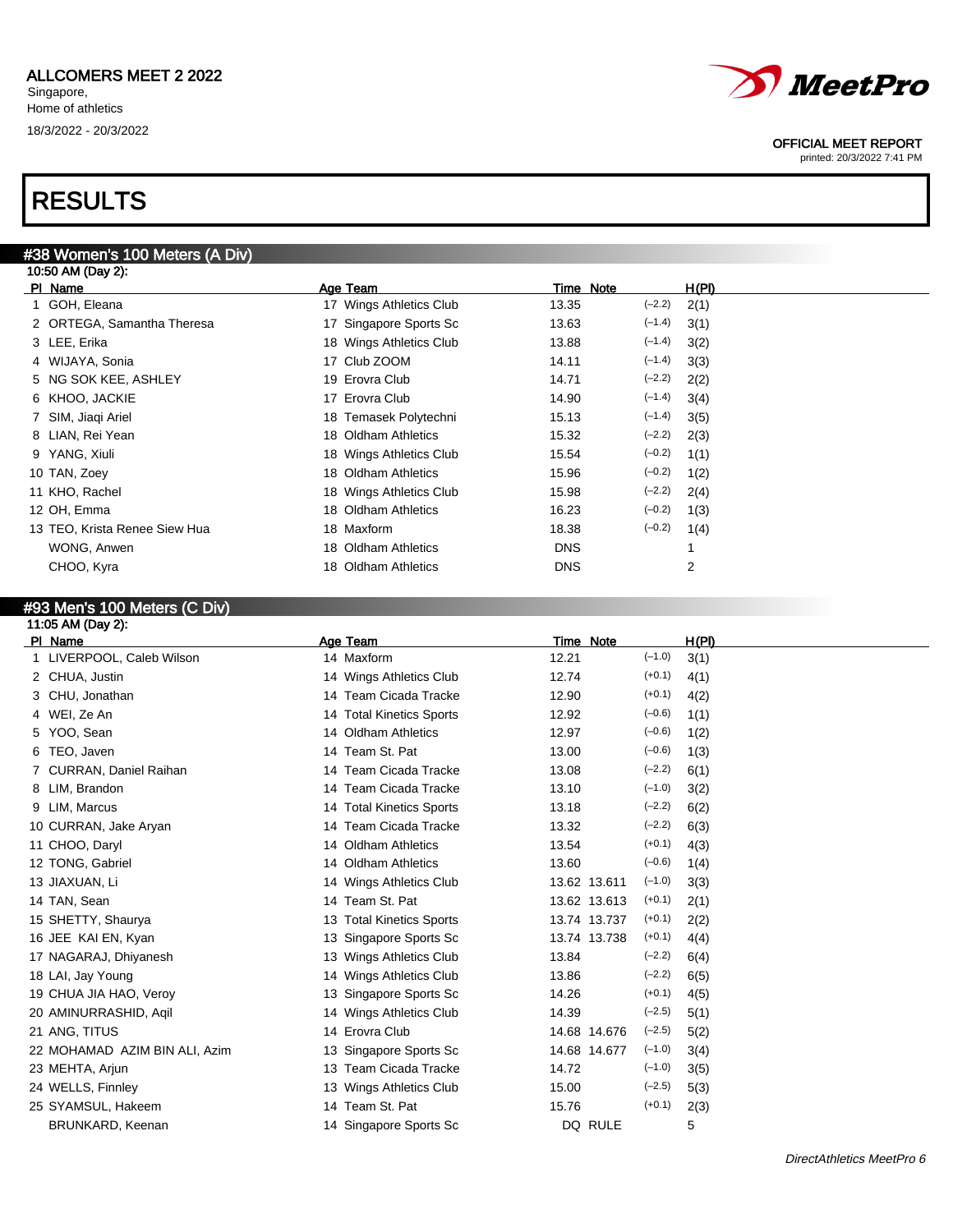# *MeetPro*

#### OFFICIAL MEET REPORT

printed: 20/3/2022 7:41 PM

## RESULTS

## #93 Men's 100 Meters (C Div) (cont'd)

| 11:05 AM (Day 2): |                 |            |       |  |  |  |  |  |  |  |
|-------------------|-----------------|------------|-------|--|--|--|--|--|--|--|
| PI Name           | Age Team        | Time Note  | H(PI) |  |  |  |  |  |  |  |
| AKID, Mohammad    | 14 Team St. Pat | DNS        |       |  |  |  |  |  |  |  |
| NUA, Azanius      | 14 Team St. Pat | <b>DNS</b> |       |  |  |  |  |  |  |  |

### #111 Men's Long Jump (C Div)

|                                                                                                                                                                                                                                                                                                                                         |                              |                                                                                                                                                                                                                                                                                                                            | Rnd 1                                       | Rnd 2                                              | Rnd 3                                                                                                                                       | Rnd 4                                                                                         | Rnd 5                                                                                                                                                                                                                                                                                                                                                                                                              | Rnd 6 |
|-----------------------------------------------------------------------------------------------------------------------------------------------------------------------------------------------------------------------------------------------------------------------------------------------------------------------------------------|------------------------------|----------------------------------------------------------------------------------------------------------------------------------------------------------------------------------------------------------------------------------------------------------------------------------------------------------------------------|---------------------------------------------|----------------------------------------------------|---------------------------------------------------------------------------------------------------------------------------------------------|-----------------------------------------------------------------------------------------------|--------------------------------------------------------------------------------------------------------------------------------------------------------------------------------------------------------------------------------------------------------------------------------------------------------------------------------------------------------------------------------------------------------------------|-------|
|                                                                                                                                                                                                                                                                                                                                         |                              |                                                                                                                                                                                                                                                                                                                            |                                             |                                                    |                                                                                                                                             | $5.82 (+0.1)$                                                                                 |                                                                                                                                                                                                                                                                                                                                                                                                                    |       |
|                                                                                                                                                                                                                                                                                                                                         |                              |                                                                                                                                                                                                                                                                                                                            |                                             |                                                    |                                                                                                                                             |                                                                                               |                                                                                                                                                                                                                                                                                                                                                                                                                    |       |
|                                                                                                                                                                                                                                                                                                                                         |                              |                                                                                                                                                                                                                                                                                                                            |                                             |                                                    |                                                                                                                                             |                                                                                               |                                                                                                                                                                                                                                                                                                                                                                                                                    |       |
|                                                                                                                                                                                                                                                                                                                                         |                              |                                                                                                                                                                                                                                                                                                                            | <b>FOUL</b>                                 |                                                    |                                                                                                                                             |                                                                                               |                                                                                                                                                                                                                                                                                                                                                                                                                    |       |
|                                                                                                                                                                                                                                                                                                                                         |                              |                                                                                                                                                                                                                                                                                                                            |                                             |                                                    |                                                                                                                                             |                                                                                               |                                                                                                                                                                                                                                                                                                                                                                                                                    |       |
|                                                                                                                                                                                                                                                                                                                                         |                              |                                                                                                                                                                                                                                                                                                                            |                                             |                                                    |                                                                                                                                             |                                                                                               |                                                                                                                                                                                                                                                                                                                                                                                                                    |       |
|                                                                                                                                                                                                                                                                                                                                         |                              |                                                                                                                                                                                                                                                                                                                            |                                             |                                                    |                                                                                                                                             |                                                                                               |                                                                                                                                                                                                                                                                                                                                                                                                                    |       |
|                                                                                                                                                                                                                                                                                                                                         |                              |                                                                                                                                                                                                                                                                                                                            | <b>FOUL</b>                                 | $4.68 (+0.3)$                                      | <b>FOUL</b>                                                                                                                                 | $4.43 (+0.2)$                                                                                 |                                                                                                                                                                                                                                                                                                                                                                                                                    |       |
|                                                                                                                                                                                                                                                                                                                                         |                              |                                                                                                                                                                                                                                                                                                                            |                                             |                                                    |                                                                                                                                             |                                                                                               |                                                                                                                                                                                                                                                                                                                                                                                                                    |       |
|                                                                                                                                                                                                                                                                                                                                         |                              |                                                                                                                                                                                                                                                                                                                            |                                             |                                                    |                                                                                                                                             |                                                                                               |                                                                                                                                                                                                                                                                                                                                                                                                                    |       |
|                                                                                                                                                                                                                                                                                                                                         |                              |                                                                                                                                                                                                                                                                                                                            |                                             |                                                    |                                                                                                                                             |                                                                                               |                                                                                                                                                                                                                                                                                                                                                                                                                    |       |
|                                                                                                                                                                                                                                                                                                                                         |                              |                                                                                                                                                                                                                                                                                                                            |                                             |                                                    |                                                                                                                                             |                                                                                               |                                                                                                                                                                                                                                                                                                                                                                                                                    |       |
|                                                                                                                                                                                                                                                                                                                                         |                              |                                                                                                                                                                                                                                                                                                                            |                                             | <b>FOUL</b>                                        |                                                                                                                                             |                                                                                               |                                                                                                                                                                                                                                                                                                                                                                                                                    |       |
|                                                                                                                                                                                                                                                                                                                                         |                              |                                                                                                                                                                                                                                                                                                                            |                                             |                                                    |                                                                                                                                             |                                                                                               |                                                                                                                                                                                                                                                                                                                                                                                                                    |       |
|                                                                                                                                                                                                                                                                                                                                         |                              |                                                                                                                                                                                                                                                                                                                            |                                             |                                                    |                                                                                                                                             |                                                                                               |                                                                                                                                                                                                                                                                                                                                                                                                                    |       |
|                                                                                                                                                                                                                                                                                                                                         |                              |                                                                                                                                                                                                                                                                                                                            |                                             |                                                    |                                                                                                                                             |                                                                                               |                                                                                                                                                                                                                                                                                                                                                                                                                    |       |
| 1:30 PM (Day 2):<br>PI Name<br>1 CHUA, Garrett<br>2 LIVERPOOL, Caleb Wilson<br>3 KONG, Ethan<br>4 WANG, Qiyue<br>5 MOWE, Christopher<br>6 LOO, Jia Kai<br>7 WEI, Ze An<br>8 LIM, Kyan<br>9 WANG, MingLe<br>10 NAGARAJ, Dhiyanesh<br>11 TANG, Kai Sheng Cayman<br>13 SEE KAI LE, Jovan<br>HO, Shuen<br>SEAH, Jonah<br>LOW, Jase Ming Dao | 12 AZHAR, Muhammad Aaryan Sh | Age Team<br>14 Team Cicada<br>14 Maxform<br>14 Wings Athleti<br>13 Wings Athleti<br>14 Wings Athleti<br>14 Wings Athleti<br>14 Total Kinetics<br>14 Wings Athleti<br>13 Team Cicada<br>13 Wings Athleti<br>13 Wings Athleti<br>13 Singapore Sp<br>13 Singapore Sp<br>14 Team Cicada<br>14 Wings Athleti<br>14 Singapore Sp | Mark<br><b>NM</b><br><b>NM</b><br><b>NM</b> | 5.92m $(+2.4)$<br>4.96m $(+1.8)$<br>4.68m $(+0.3)$ | $  5.61 (+2.0)  $<br>4.55m (+1.9) $ 4.45$ (+2.1) 4.55 (+1.9)<br>4.51 m (+3.4) $ 4.47$ (+1.6) $ 4.51$ (+3.4)<br>$3.25m (+2.1)$ $3.25 (+2.1)$ | $5.91 (+0.2)$<br>4.26m (+1.2) 3.98 (+2.7) 4.26 (+1.2)<br>4.13m (+2.5) 3.54 (+1.7) 4.13 (+2.5) | $5.92 (+2.4)$<br>$5.53$ m (+1.1) $ 5.02$ (+0.5) 4.46 (+0.0) 5.34 (+2.3) 5.53 (+1.1)<br>$5.45m$ (+0.7) $5.29$ (+1.9) $5.45$ (+0.7) $5.32$ (+1.5) $5.44$ (+1.1)<br>$4.81 (+0.2)   4.60 (+2.5)   4.96 (+1.8)$<br>4.87m (+2.0) $ 4.49$ (+2.6) 4.87 (+2.0) 4.68 (+2.6) 4.67 (+2.1)<br>4.85m (+0.0) $ 4.73$ (+0.0) 4.85 (+0.0) 4.38 (+2.4) 4.77 (+1.7)<br>4.80m (+0.9) $ 4.06 +1.7 $ 4.80 (+0.9) 3.97 (+1.8) 4.79 (+2.6) |       |

### #123 Men's High Jump (Novice) 1:30 PM (Day 2):

| PI Name                | Age Team         | Mark              | 1.65             | 1.67       | 1.69       | 1.71    | 1.73       | 1.75       | 1.77       | 1.79    | 1.81       | 1.83       |
|------------------------|------------------|-------------------|------------------|------------|------------|---------|------------|------------|------------|---------|------------|------------|
| 1 TAN, Caleb           | 17 Wings Athleti | 1.81 <sub>m</sub> | $\circ$          | P          | XO         | P       | $\circ$    | P          | O          | P       | XO         | <b>XXX</b> |
| 2 KUMAR, Viresh        | 15 Team St. Pat  | 1.79m             | O                | P          | O          | $\circ$ | O          | O          | O          | $\circ$ | <b>XXX</b> |            |
| 3 EMERY, Conrad Kangli | 16 Wings Athleti | 1.75m             | $\circ$          | P          | O          | P       | O          | $\circ$    | <b>XXX</b> |         |            |            |
| 4 SEAH, Jonah          | 14 Wings Athleti | 1.73m             | O                | $\circ$    | XO         | XXO     | XO         | <b>XXX</b> |            |         |            |            |
| 5 CAI, Yaoqing Ronnie  | 38 Wings Athleti | 1.69m             | P                | P          | $\circ$    | P       | P          | <b>XXX</b> |            |         |            |            |
| 6 LAU, Jia Hern        | 14 Team Cicada   | 1.67m             | O                | XO         | <b>XXX</b> |         |            |            |            |         |            |            |
| 7 LEE, Darren          | 18 Wings Athleti | 1.65m             | XXO              | <b>XXX</b> |            |         |            |            |            |         |            |            |
| 7 CHEW, Jaron          | 15 Oldham Athle  | 1.65m             | XXO              | P          | <b>XXX</b> |         |            |            |            |         |            |            |
| 9 MEHTA, Aryan         | 15 Team Cicada   | 1.60m XXX         |                  |            |            |         |            |            |            |         |            |            |
|                        |                  |                   |                  |            |            |         |            |            |            |         |            |            |
| PI Name                | Age Team         |                   | <b>Mark 1.40</b> | 1.45       | 1.50       | 1.55    | 1.60       |            |            |         |            |            |
| 2 KUMAR, Viresh        | 15 Team St. Pat  | (cont'd)          | P                | P          | P          | P       | $\circ$    |            |            |         |            |            |
| 4 SEAH, Jonah          | 14 Wings Athleti | (cont'd)          | P                | P          | O          | O       | $\circ$    |            |            |         |            |            |
| 5 CAI, Yaoging Ronnie  | 38 Wings Athleti | (cont'd)          | P                | P          | P          | P       | $\circ$    |            |            |         |            |            |
| 6 LAU, Jia Hern        | 14 Team Cicada   | (cont'd)          | P                | O          | O          | $\circ$ | XO         |            |            |         |            |            |
| 7 LEE, Darren          | 18 Wings Athleti | (cont'd)          | P                | O          | P          | $\circ$ | O          |            |            |         |            |            |
| 7 CHEW, Jaron          | 15 Oldham Athle  | (cont'd)          | P                | P          | P          | O       | O          |            |            |         |            |            |
| 9 MEHTA, Aryan         | 15 Team Cicada   | 1.60m             | P                | P          | P          | O       | <b>XXO</b> |            |            |         |            |            |
| 10 YEO, Enzo           | 15 Club ZOOM     | 1.55m             | P                | O          | O          | $\circ$ | <b>XXX</b> |            |            |         |            |            |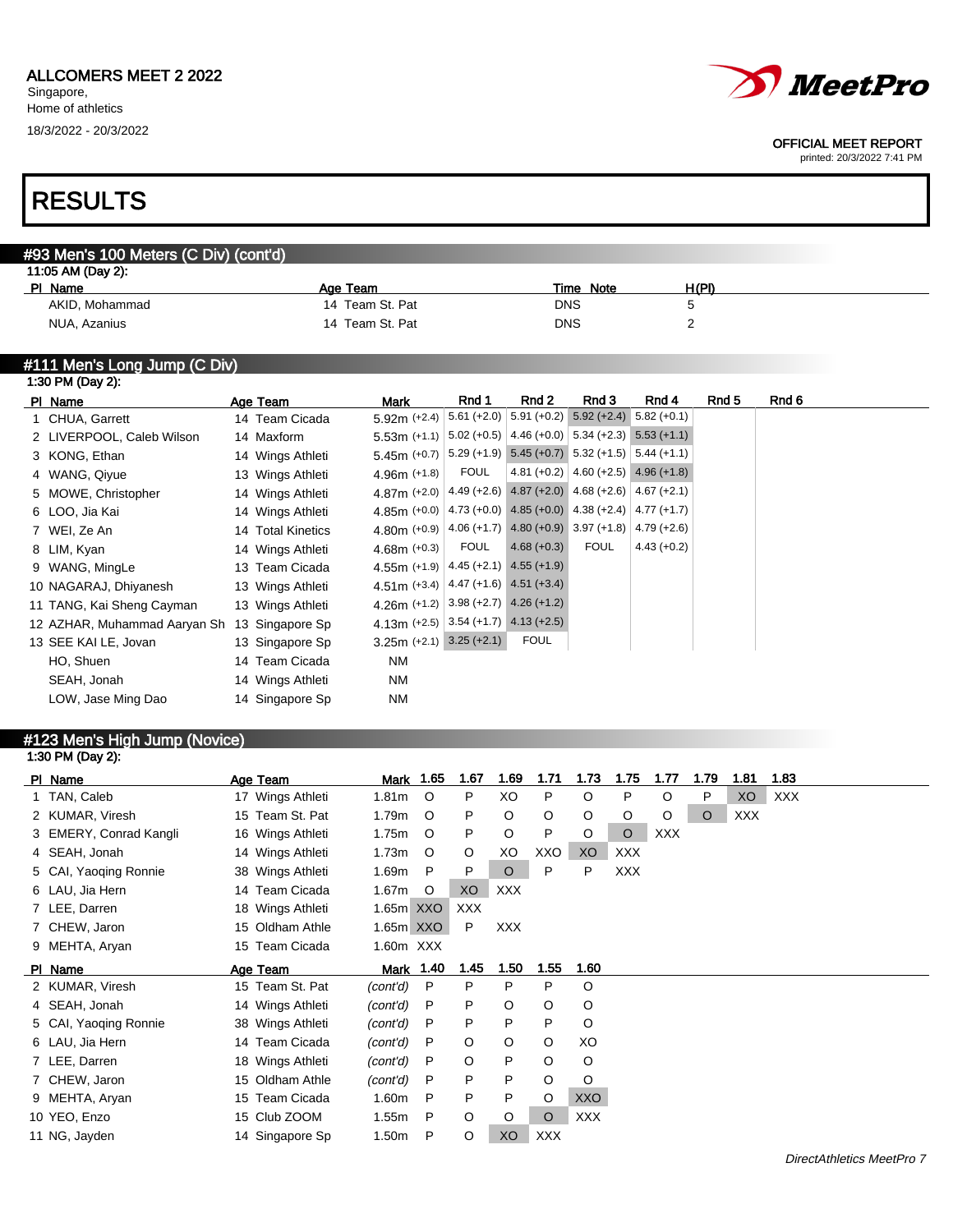#### ALLCOMERS MEET 2 2022

Singapore, Home of athletics

18/3/2022 - 20/3/2022

## RESULTS

## #123 Men's High Jump (Novice) (cont'd)

12 CHAN, Kaai 13 Wings Athleti 1.45m O O XXX

| Rnd 2<br>Rnd 3<br>Rnd 6<br>Rnd 4<br>Rnd 5<br>Rnd 1<br>PI Name<br><b>Mark</b><br>Age Team<br>39.96<br>36.36<br>39.73<br>41.68<br>38.24<br>41.40<br>41.68m<br>16 Wings Athleti<br>1 LYE, Evan<br><b>FOUL</b><br><b>FOUL</b><br><b>FOUL</b><br>39.22<br>34.30<br>35.32<br>39.22m<br>2 CHENG, Arthur<br>16 FAC<br>33.08<br>35.67<br>35.23<br>33.78<br>30.09<br>33.01<br>35.67m<br>3 JUSDI, Jadon<br>15 Wings Athleti<br><b>FOUL</b><br><b>FOUL</b><br>8.00<br>33.84<br><b>FOUL</b><br>32.20 | #91 Men's Javelin (B Div)<br>1:30 PM (Day 2): |                  |        |  |  |  |
|-----------------------------------------------------------------------------------------------------------------------------------------------------------------------------------------------------------------------------------------------------------------------------------------------------------------------------------------------------------------------------------------------------------------------------------------------------------------------------------------|-----------------------------------------------|------------------|--------|--|--|--|
|                                                                                                                                                                                                                                                                                                                                                                                                                                                                                         |                                               |                  |        |  |  |  |
|                                                                                                                                                                                                                                                                                                                                                                                                                                                                                         |                                               |                  |        |  |  |  |
|                                                                                                                                                                                                                                                                                                                                                                                                                                                                                         |                                               |                  |        |  |  |  |
|                                                                                                                                                                                                                                                                                                                                                                                                                                                                                         |                                               |                  |        |  |  |  |
|                                                                                                                                                                                                                                                                                                                                                                                                                                                                                         | 4 PHUA, Dexton                                | 15 Wings Athleti | 33.84m |  |  |  |

| #121 Men's Javelin (C Div) |                    |             |             |             |             |             |       |             |
|----------------------------|--------------------|-------------|-------------|-------------|-------------|-------------|-------|-------------|
| 1:30 PM (Day 2):           |                    |             |             |             |             |             |       |             |
| PI Name                    | Age Team           | <b>Mark</b> | Rnd 1       | Rnd 2       | Rnd 3       | Rnd 4       | Rnd 5 | Rnd 6       |
| 1 WANG, Jing Bo            | 14 Wings Athleti   | 38.94m      | 36.93       | 38.94       | 36.39       | 35.68       | 36.56 | <b>FOUL</b> |
| 2 NG, Gabriel              | 14 Team Cicada     | 37.04m      | <b>FOUL</b> | <b>FOUL</b> | 30.93       | 37.04       | 34.02 | 36.95       |
| 3 KWA, Eu Han              | 14 Wings Athleti   | 36.43m      | <b>FOUL</b> | 33.42       | 34.29       | 36.43       | 33.77 | 33.40       |
| 4 LIU, Shijia              | 5441 Wings Athleti | 35.38m      | <b>FOUL</b> | 35.38       | <b>FOUL</b> | 31.88       | 29.74 | <b>FOUL</b> |
| 5 TAN, Huai Feng           | 14 Wings Athleti   | 34.04m      | 31.26       | <b>FOUL</b> | 34.04       | 30.12       | 33.63 | 33.78       |
| 6 KHANN, Ritwik            | 14 Winas Athleti   | 26.61m      | 24.48       | <b>FOUL</b> | 25.32       | <b>FOUL</b> | 26.61 | 23.40       |

## #62 Men's 100 Meters (B Div)

| Age Team                | Time Note                | <u>H(PI)</u> |
|-------------------------|--------------------------|--------------|
| 15 Wings Athletics Club | $(-3.3)$<br>11.73        | 8(1)         |
| 14 Team Cicada Tracke   | $(+0.2)$<br>11.87        | 6(1)         |
| 16 Swift                | $(-3.3)$<br>12.04        | 8(2)         |
| 16 Oldham Athletics     | $(-1.6)$<br>12.20        | 7(1)         |
| 15 Oldham Athletics     | $(-1.5)$<br>12.29        | 2(1)         |
| 16 Erovra Club          | $(-1.6)$<br>12.30        | 7(2)         |
| 16 Team St. Pat         | $(+1.0)$<br>12.31 12.305 | 1(1)         |
| 15 Oldham Athletics     | $(-1.5)$<br>12.40 12.396 | 3(1)         |
| 15 Oldham Athletics     | $(+0.2)$<br>12.40 12.398 | 6(2)         |
| 16 Oldham Athletics     | $(-1.7)$<br>12.44 12.432 | 5(1)         |
| 15 Wings Athletics Club | $(-1.5)$<br>12.44 12.439 | 2(2)         |
| 16 Oldham Athletics     | $(+1.0)$<br>12.54        | 1(2)         |
| 15 Oldham Athletics     | $(-1.7)$<br>12.62        | 5(2)         |
| Team St. Pat<br>15      | $(-1.5)$<br>12.70        | 2(3)         |
| Team St. Pat<br>17      | $(+1.0)$<br>12.75        | 1(3)         |
| 15 Wings Athletics Club | $(-1.5)$<br>12.76        | 2(4)         |
| 15 Team St. Pat         | $(-1.7)$<br>12.78 12.774 | 5(3)         |
| 15 Oldham Athletics     | $(-1.7)$<br>12.78 12.780 | 5(4)         |
| 15 Singapore Sports Sc  | $(+1.0)$<br>12.83 12.827 | 1(4)         |
| 16 Wings Athletics Club | $(-1.6)$<br>12.83 12.828 | 7(3)         |
| Team St. Pat<br>15      | 12.89 12.883<br>$(-1.6)$ | 7(4)         |
| 16 Team St. Pat         | $(-1.5)$<br>12.89 12.885 | 3(2)         |
| 16 Oldham Athletics     | $(-1.7)$<br>13.01        | 5(5)         |
| 15 Singapore Sports Sc  | $(-2.1)$<br>13.09        | 4(1)         |
|                         |                          |              |

DirectAthletics MeetPro 8



#### OFFICIAL MEET REPORT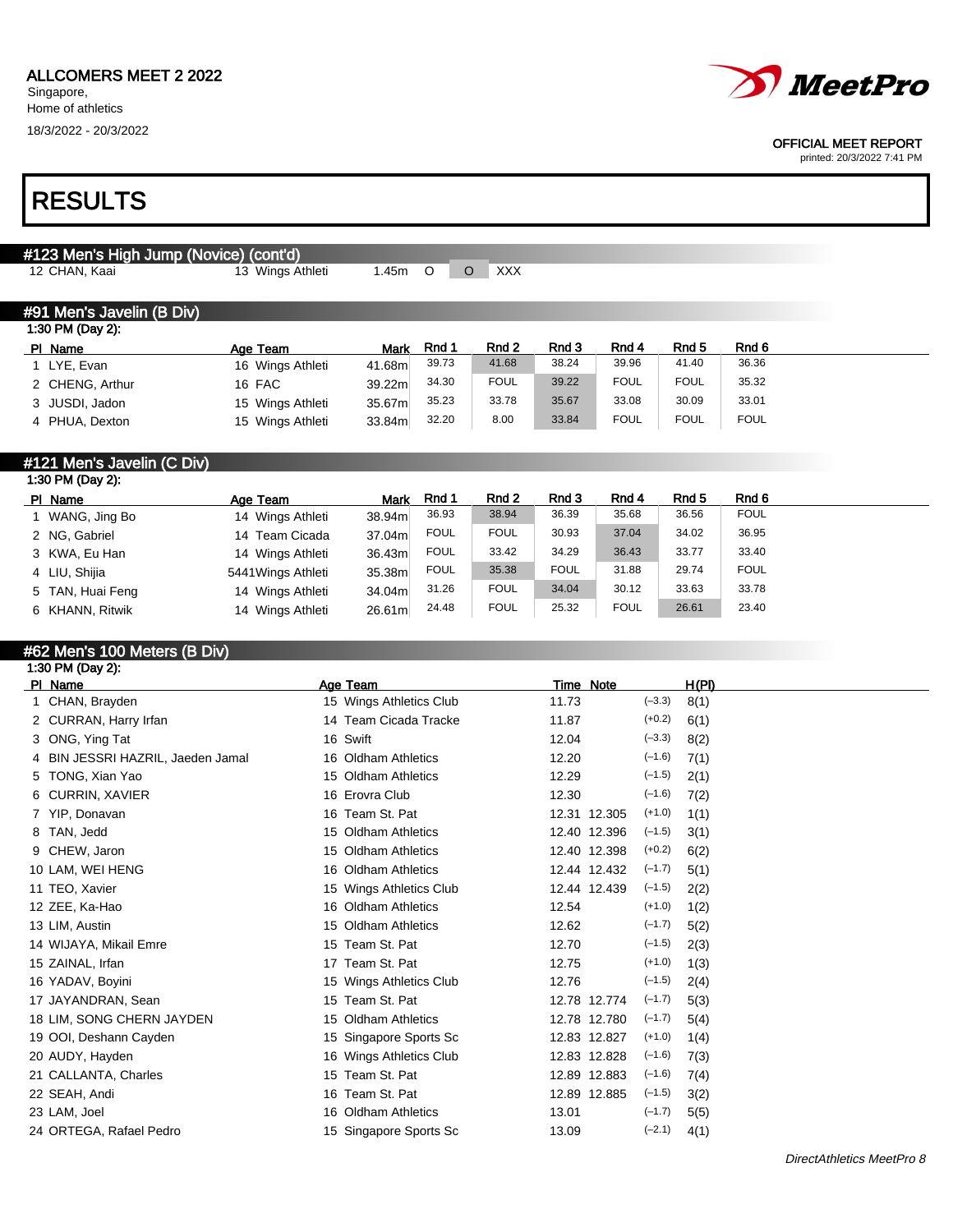## RESULTS

### #62 Men's 100 Meters (B Div) (cont'd)

| 1:30 PM (Day 2):         |                       |            |          |       |
|--------------------------|-----------------------|------------|----------|-------|
| PI Name                  | Age Team              | Time Note  |          | H(PI) |
| 25 O'DONNABHAIN, MALACHY | 17 JS Athletics       | 13.46      | $(-2.1)$ | 4(2)  |
| 26 ASHRAF, Danish        | 15 Team St. Pat       | 13.51      | $(-1.6)$ | 7(5)  |
| 27 TEO, Elden            | 15 Team St. Pat       | 13.55      | $(-1.5)$ | 3(3)  |
| 28 PUNLA, Zian           | 16 Swift              | 13.57      | $(-3.3)$ | 8(3)  |
| 29 DHANETWAL, Priyansh   | 15 Team St. Pat       | 13.93      | $(+0.2)$ | 6(3)  |
| 30 PEH, Aidan            | 15 Team St. Pat       | 14.04      | $(-1.5)$ | 3(4)  |
| 31 HONG, Cheah           | 17 Swift              | 14.53      | $(-3.3)$ | 8(4)  |
| 32 CHIU, Brody           | 15 Team St. Pat       | 14.55      | $(+0.2)$ | 6(4)  |
| SARAVANAN, Rishi         | 15 Team St. Pat       | <b>DNS</b> |          | 3     |
| MEHTA, Aryan             | 15 Team Cicada Tracke | <b>DNS</b> |          | 4     |
| PANG, Ignatius           | 16 Oldham Athletics   | <b>DNS</b> |          | 4     |
| JAYASINGHE, PRANEETH     | 17 JS Athletics       | <b>DNS</b> |          | 6     |
| LING EN JIE, Isaiah      | 15 Team Cicada Tracke | <b>DNS</b> |          | 8     |
|                          |                       |            |          |       |

## #37 Men's 100 Meters (A Div)

| 2:10 PM (Day 2):                      |                                   |              |          |       |
|---------------------------------------|-----------------------------------|--------------|----------|-------|
| PI Name                               | Age Team                          | Time Note    |          | H(PI) |
| 1 LEE, Mark                           | 18 Oldham Athletics               | 11.30        | $(-2.1)$ | 6(1)  |
| 2 LEE, SHEN EE KIEREN                 | 18 Sky Athletics                  | 11.47        | $(-2.1)$ | 6(2)  |
| 3 TAN, Xavier                         | 17 Oldham Athletics               | 11.53        | $(-2.1)$ | 6(3)  |
| TAN, YONG TZER, ZACHARY<br>4          | 18 Sky Athletics                  | 11.72        | $(-2.1)$ | 6(4)  |
| 5 MAH, Joei                           | 17 Team Fabian                    | 11.80        | $(-1.7)$ | 5(1)  |
| LIM, YU HNG<br>6                      | 18 Sky Athletics                  | 11.83        | $(-2.1)$ | 6(5)  |
| TAN, Luke                             | <b>Oldham Athletics</b><br>17     | 11.89        | $(-1.9)$ | 1(1)  |
| CHIA, Darius<br>8                     | <b>Wings Athletics Club</b><br>17 | 11.93 11.921 | $(-1.7)$ | 5(2)  |
| 9 RAHMAN, Zaydan                      | Wings Athletics Club<br>18        | 11.93 11.929 | $(-2.1)$ | 2(1)  |
| 10 TEW, Enoch                         | <b>Wings Athletics Club</b><br>17 | 11.99        | $(-1.7)$ | 5(3)  |
| 11 MOWE, Zachary Elijah               | 18 Maxform                        | 12.04        | $(-2.1)$ | 2(2)  |
| 12 MURALEEDHARAN, Sabarinath          | 22 Temasek Polytechni             | 12.05        | $(-1.7)$ | 5(4)  |
| 13 QUANYING, Cyruss                   | 18 FAC                            | 12.12        | $(-2.1)$ | 2(3)  |
| 14 SNG, Ming Sun                      | 19 FAC                            | 12.14        | $(-1.2)$ | 4(1)  |
| 15 WONG, Guo Hui                      | Temasek Polytechni<br>18          | 12.25        | $(-1.2)$ | 4(2)  |
| 16 TAI, Timothy Wen Yang              | 18 Maxform                        | 12.34        | $(-1.9)$ | 1(2)  |
| 17 NG, Xiang En                       | 19 Swift                          | 12.52        | $(-1.2)$ | 4(3)  |
| 18 JAGATHEESWARAN, Pranav             | <b>Oldham Athletics</b><br>18     | 12.56        | $(-2.8)$ | 3(1)  |
| 19 SIM, David                         | <b>Oldham Athletics</b><br>18     | 12.84        | $(-2.1)$ | 2(4)  |
| 20 ZHOU, Anxiang                      | 20 Temasek Polytechni             | 12.85        | $(-1.9)$ | 1(3)  |
| 21 TAN, Kean                          | Team Cicada Tracke<br>17          | 12.90        | $(-1.9)$ | 1(4)  |
| 22 CHUA, Caden                        | Temasek Polytechni<br>18          | 13.18        | $(-2.8)$ | 3(2)  |
| 23 LEE, Hao Wei                       | Temasek Polytechni<br>19          | 13.26        | $(-2.1)$ | 2(5)  |
| 24 DALVI, Shreyas                     | 18 Team Fabian                    | 13.35        | $(-2.8)$ | 3(3)  |
| 25 ONG, Jovan                         | <b>Wings Athletics Club</b><br>18 | 13.70        | $(-1.2)$ | 4(4)  |
| 26 HO, Jian Wei Raven                 | 18 Temasek Polytechni             | 14.12        | $(-2.8)$ | 3(4)  |
| 27 BIN YASSER ARAFAT, Qhaled Al-Waled | 18 Temasek Polytechni             | 14.23        | $(-1.2)$ | 4(5)  |
| TAN, CHENG YUN JORDAN                 | 17 Sky Athletics                  | <b>DNS</b>   |          | 5     |
|                                       |                                   |              |          |       |



#### OFFICIAL MEET REPORT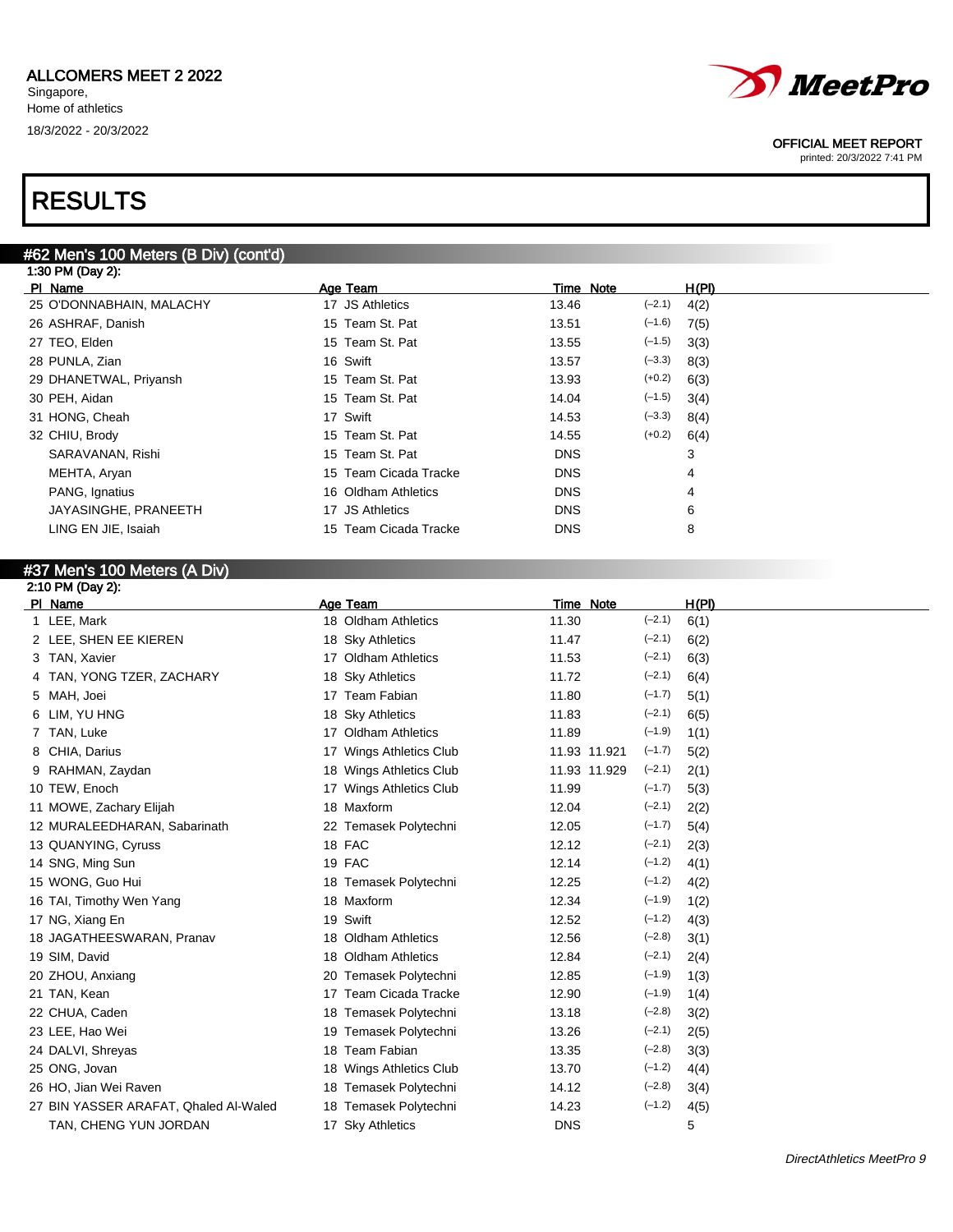# *MeetPro*

OFFICIAL MEET REPORT

printed: 20/3/2022 7:41 PM

## RESULTS

| #2 Women's 100 Meters (Open) |  |  |
|------------------------------|--|--|
| 2:40 PM (Day 2):             |  |  |

| PI Name                          | Age Team                    | AG   | Time Note         | H(PI) |
|----------------------------------|-----------------------------|------|-------------------|-------|
| 1 PEREIRA, Veronica Shanti       | 26 Wings Athletics Clu Open |      | $(-2.2)$<br>12.09 | 4(1)  |
| 2 TAN, SHEE RU, ELIZABETH-ANN    | 19 Sky Athletics            | Open | $(-2.2)$<br>12.67 | 4(2)  |
| 3 GOH, Clara                     | 22 Swift                    | Open | $(-2.2)$<br>13.03 | 4(3)  |
| 4 ENRIQUEZ, Roxanne Rose Zulueta | 26 Wings Athletics Clu Open |      | $(-1.8)$<br>13.07 | 3(1)  |
| 5 ONG, Kerstin                   | 25 Club ZOOM                | Open | $(-1.8)$<br>13.13 | 3(2)  |
| 6 LIM, Gwendolyn Therese         | 20 Temasek Polytechn Open   |      | $(-1.8)$<br>13.19 | 3(3)  |
| 7 TAN, Ashley                    | 17 Wings Athletics Clu Open |      | $(-1.8)$<br>13.61 | 3(4)  |
| 8 TAN, SUI XIN                   | 27 Erovra Club              | Open | $(-2.6)$<br>13.72 | 2(1)  |
| 9 LIAU, Lyn                      | 17 Maxform                  | Open | $(-2.6)$<br>13.75 | 2(2)  |
| 10 ELIAZORD, ERIKA               | 24 SINGAPORE MAN Open       |      | $(-1.8)$<br>14.00 | 3(5)  |
| 11 NICOLE, Tan Xuan Yi           | 21 Singapore Institute Open |      | $(-2.6)$<br>14.90 | 1(1)  |
| 12 NG, Zhi Qing                  | 22 Singapore Institute Open |      | $(-2.6)$<br>15.68 | 1(2)  |
| 13 DIVYA, Surendran              | 23 Singapore Institute Open |      | $(-2.6)$<br>16.74 | 2(3)  |
| NG, Regine                       | 22 National University Open |      | <b>DNS</b>        | 2     |
| CHANDRAN, Kugapriya              | 24 Swift                    | Open | <b>DNS</b>        | 4     |
| LIEW, Bernice                    | 19 Swift                    | Open | <b>DNS</b>        | 4     |

## #112 Women's Long Jump (C Div)

|   | 3:00 PM (Day 2): |  |
|---|------------------|--|
| . |                  |  |

| PI Name                         | Age Team        | Mark                                                                                                    | Rnd 1       | Rnd 2        | Rnd 3 | Rnd 4                                                    | Rnd 5                       | Rnd 6                       |
|---------------------------------|-----------------|---------------------------------------------------------------------------------------------------------|-------------|--------------|-------|----------------------------------------------------------|-----------------------------|-----------------------------|
| 1 KAGORO, Anmiela               | 13 Maxform      | 4.48m (+2.6) $ 4.40$ (+1.4) $ 3.99$ (+2.6) $ 4.22$ (+0.9)                                               |             |              |       | $4.26 (+1.3)$                                            | $4.12 (+1.9)$ $4.48 (+2.6)$ |                             |
| 2 TAY, Yingxi Vincy             | 14 Team Cicada  | 4.28m (+1.9) $ 4.07$ (+0.5) $ 4.25$ (+2.8) $ 4.24$ (+2.4)                                               |             |              |       | <b>FOUL</b>                                              |                             | $4.13 (+1.2)$ $4.28 (+1.9)$ |
| 3 SOLANA, Leann                 | 14 Team Cicada  | 4.27m $(+2.6)$ 3.79 $(+0.5)$ 4.27 $(+2.6)$                                                              |             |              | FOUL  | <b>FOUL</b>                                              | $4.13 (+1.7) 4.19 (+0.1)$   |                             |
| 4 CHAN, Jennica Cheng Ern       | 14 Singapore Sp | 4.06 (+1.2) $ 3.53 + 2.3 $ 3.87 (+2.1) 3.97 (+0.9) 3.85 (+1.5) 4.06 (+1.2) 4.04 (+1.0)                  |             |              |       |                                                          |                             |                             |
| 5 MACASKILL, Salisha            | 14 Team Cicada  | 4.03m (+2.6) 3.87 (+0.0) 4.03 (+2.6) 3.98 (+2.1) 3.90 (+0.1) 3.97 (+0.5)                                |             |              |       |                                                          |                             | <b>FOUL</b>                 |
| 6 HO. Sarah                     | 14 Team Cicada  | $3.98m$ (+0.9) 3.98 (+0.9)                                                                              |             | FOUL         |       | $ 3.71 (+2.1)   3.90 (+0.5)   3.74 (+0.5)   3.94 (+3.3)$ |                             |                             |
| 7 TAN. Gim Xin Nathanielle Anne | 13 Team Cicada  | $3.87$ (+0.3) $ 3.58$ (+2.3) $ 3.87$ (+0.3) $ 3.66$ (+1.8) $ 3.55$ (+1.9) $ 3.84$ (+0.0) $ 3.65$ (+2.6) |             |              |       |                                                          |                             |                             |
| 8 LEONG, SOOK MEI               | 14 Erovra Club  | $3.87$ (+0.0) $3.67$ (+1.4) $3.69$ (+1.7) $3.87$ (+0.0) $3.66$ (+1.4) $3.67$ (+0.6) $3.72$ (+2.4)       |             |              |       |                                                          |                             |                             |
| 9 NG, Kayinn                    | 14 Team Cicada  | $3.81\,\text{m}$ (+1.1) 3.81 (+1.1) 3.74 (+2.2) 3.65 (+1.6)                                             |             |              |       |                                                          |                             |                             |
| 10 TAN ZHI XUAN, Inez           | 13 Singapore Sp | $3.77m (+1.9)$                                                                                          | <b>FOUL</b> | $3.77(+1.9)$ | FOUL  |                                                          |                             |                             |
| 11 SEAH JIA EN, Ashley          | 13 Singapore Sp | $2.63m$ (+1.8) $2.63$ (+1.8) $2.13$ (+2.0) $2.43$ (+1.7)                                                |             |              |       |                                                          |                             |                             |
| KEIA, Goh                       | 14 Team Cicada  | NM.                                                                                                     |             |              |       |                                                          |                             |                             |

## #92 Women's Javelin (B Div)

| 3:00 PM (Day 2):         |                |         |             |             |       |       |       |             |
|--------------------------|----------------|---------|-------------|-------------|-------|-------|-------|-------------|
| PI Name                  | Age Team       | Mark    | Rnd 1       | Rnd 2       | Rnd 3 | Rnd 4 | Rnd 5 | Rnd 6       |
| YAM. NATALIE             | 15 Erovra Club | 16.94m  | 16.94       | <b>FOUL</b> | FOUL  | 16.15 | 15.19 | 16.60       |
| 2 SIM. CHARIS            | 16 Erovra Club | 16.89ml | <b>FOUL</b> | <b>FOUL</b> | 14.10 | 15.54 | 16.89 | <b>FOUL</b> |
| 3 PEERIS, CLAUDIA XUE EN | 15 Erovra Club | 14.04ml | <b>FOUL</b> | 12.20       | 11.54 | 11.88 | 14.04 | <b>FOUL</b> |

| #50 Women's Javelin (A Div) |                  |                    |       |       |       |       |       |       |  |
|-----------------------------|------------------|--------------------|-------|-------|-------|-------|-------|-------|--|
| 3:00 PM (Day 2):            |                  |                    |       |       |       |       |       |       |  |
| PI Name                     | Age Team         | Mark               | Rnd 1 | Rnd 2 | Rnd 3 | Rnd 4 | Rnd 5 | Rnd 6 |  |
| PHUA, Jaydene               | 18 Wings Athleti | 32.38 <sub>m</sub> | 30.22 | 31.74 | 32.38 | 27.50 | 31.50 | 26.74 |  |
| 2 LIM, Ye Rou               | 17 Wings Athleti | 29.82m             | 28.76 | 28.92 | 29.04 | 29.82 | 27.58 | 25.54 |  |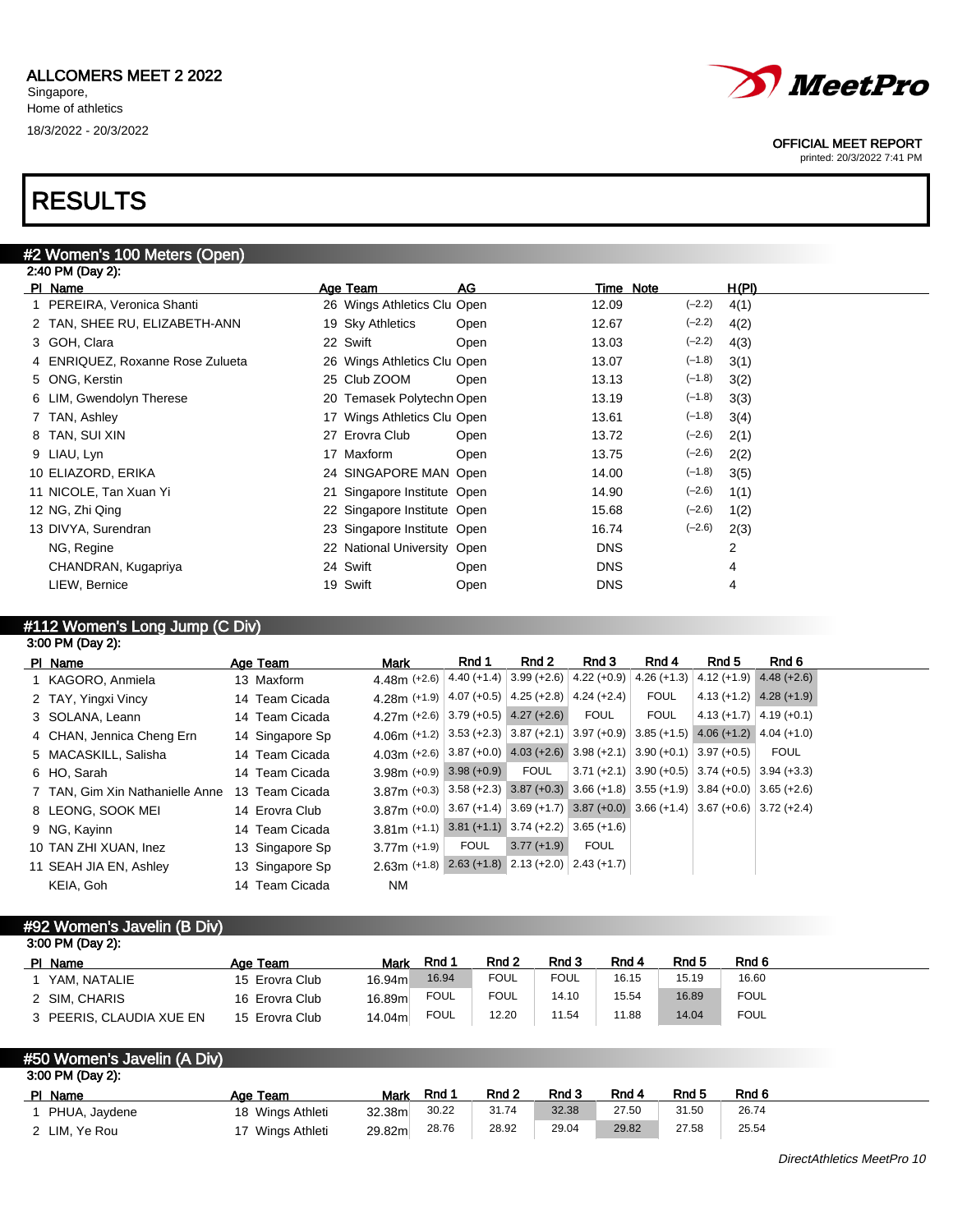## RESULTS

| #50 Women's Javelin (A Div) (cont'd) |                                                                                  |             |                 |             |              |         |             |       |             |
|--------------------------------------|----------------------------------------------------------------------------------|-------------|-----------------|-------------|--------------|---------|-------------|-------|-------------|
| 3:00 PM (Day 2):                     |                                                                                  |             |                 |             |              |         |             |       |             |
| PI Name                              | Age Team                                                                         | <b>Mark</b> | Rnd 1           | Rnd 2       | Rnd 3        | Rnd 4   | Rnd 5       | Rnd 6 |             |
| 3 ANG, ZHI NI INEZ                   | 16 Erovra Club                                                                   | 23.25m      | 18.89           | 18.78       | 18.20        | 17.32   | 19.50       | 23.25 |             |
|                                      |                                                                                  |             |                 |             |              |         |             |       |             |
| #28 Women's Javelin (Open)           |                                                                                  |             |                 |             |              |         |             |       |             |
| 3:00 PM (Day 2):                     |                                                                                  |             |                 |             |              |         |             |       |             |
| PI Name                              | AG<br>Age Team                                                                   |             | <b>Mark</b>     | Rnd 1       | Rnd 2        | Rnd 3   | Rnd 4       | Rnd 5 | Rnd 6       |
| 1 TEO, Hui Juen                      | 33 Wings Athleti Open                                                            |             | 32.90m          | 15.98       | 18.70        | 16.42   | 30.77       | 32.90 | 32.16       |
| 2 CHUNG, Vanessa                     | 27 Wings Athleti Open                                                            |             | 26.18m          | 13.36       | 14.27        | 13.01   | 26.10       | 26.18 | <b>FOUL</b> |
| 3 SEAH, Michelle                     | 23 FAC                                                                           | Open        | 25.08m          | 22.10       | 24.64        | 21.22   | <b>FOUL</b> | 21.50 | 25.08       |
| 4 EFONDO, Jenalyn                    | 38 Singapore M Open                                                              |             | 24.68m          | 20.98       | 24.22        | 24.65   | 24.02       | 21.74 | 24.68       |
| $F = M \cap M \cup T \cup T$         | $0.4 \text{ N} - 1.4 \text{ N} - 1.11 \text{ N} - 1.0 \text{ N} - 1.0 \text{ N}$ |             | $\overline{AB}$ | <b>FOUL</b> | <b>FOLIL</b> | 12 $03$ | 12.20       | 13.24 | 13.20       |

| PI Name                    | Age Team              | AG                          | Mark   | Rnd 1       | Rnd 2       | Rnd 3     | Rnd 4       |          | Rnd 5 | Rnd 6       |
|----------------------------|-----------------------|-----------------------------|--------|-------------|-------------|-----------|-------------|----------|-------|-------------|
| TEO, Hui Juen              | 33 Wings Athleti Open |                             | 32.90m | 15.98       | 18.70       | 16.42     | 30.77       |          | 32.90 | 32.16       |
| 2 CHUNG, Vanessa           | 27 Wings Athleti Open |                             | 26.18m | 13.36       | 14.27       | 13.01     | 26.10       |          | 26.18 | <b>FOUL</b> |
| 3 SEAH, Michelle           | 23 FAC                | Open                        | 25.08m | 22.10       | 24.64       | 21.22     | <b>FOUL</b> |          | 21.50 | 25.08       |
| 4 EFONDO, Jenalyn          | 38 Singapore M Open   |                             | 24.68m | 20.98       | 24.22       | 24.65     | 24.02       |          | 21.74 | 24.68       |
| 5 NG, Wen Fang             | 21 National UnivOpen  |                             | 13.24m | <b>FOUL</b> | <b>FOUL</b> | 12.03     | 12.20       |          | 13.24 | 13.20       |
| #1 Men's 100 Meters (Open) |                       |                             |        |             |             |           |             |          |       |             |
| 3:00 PM (Day 2):           |                       |                             |        |             |             |           |             |          |       |             |
| PI Name                    |                       | Age Team                    |        | AG          |             | Time Note |             |          | H(PI) |             |
| TAN, Zong Yang             |                       | 28 Wings Athletics Clu Open |        |             |             | 11.22     |             | $(-2.8)$ | 2(1)  |             |
| 2 ABISHA, Ivan             |                       | 22 National University Open |        |             |             | 11.25     |             | $(-2.1)$ | 8(1)  |             |

| 1 TAN, Zong Yang            |    | 28 Wings Athletics Clu Open |      | 11.22      | $(-2.8)$ | 2(1) |
|-----------------------------|----|-----------------------------|------|------------|----------|------|
| 2 ABISHA, Ivan              |    | 22 National University Open |      | 11.25      | $(-2.1)$ | 8(1) |
| ZULKHAIR, Muhd<br>3         |    | 25 Team Cicada Track Open   |      | 11.50      | $(-2.1)$ | 8(2) |
| TOH, Tedd<br>4              |    | 20 Wings Athletics Clu Open |      | 11.51      | $(-2.0)$ | 7(1) |
| 5 AWYONG, Liang Qi          |    | 27 Club ZOOM                | Open | 11.59      | $(-2.0)$ | 7(2) |
| <b>TEOW, Alphonsus</b><br>6 |    | 23 National University Open |      | 11.63      | $(-2.1)$ | 8(3) |
| 7 LIM, Oliver               |    | 22 National University Open |      | 11.70      | $(-2.4)$ | 3(1) |
| LEE, Zheng Yu<br>8          |    | 18 Wings Athletics Clu Open |      | 11.77      | $(-2.0)$ | 7(3) |
| CONG, Haoting               |    | 24 National University Open |      | 11.80      | $(-2.5)$ | 4(1) |
| 10 KUMAR, Tarun             |    | 23 Sky Athletics            | Open | 11.93      | $(-2.0)$ | 7(4) |
| 11 KO, Reyor                |    | 31 Wings Athletics Clu Open |      | 11.94      | $(-2.5)$ | 4(2) |
| 12 LU, Weiyi                |    | 35 Club ZOOM                | Open | 11.96      | $(-2.0)$ | 7(5) |
| 13 ADAM, Maximus Anesrif    |    | 19 Singapore Institute Open |      | 12.04      | $(-2.5)$ | 4(3) |
| 14 CHUI, Linus              |    | 22 National University Open |      | 12.07      | $(-2.1)$ | 5(1) |
| 15 BIN SUHANI, Suhairi      |    | 25 FAC                      | Open | 12.12      | $(-2.1)$ | 5(2) |
| 16 CHOO, Shaun              |    | 22 Oldham Athletics         | Open | 12.26      | $(-2.1)$ | 5(3) |
| 17 LIM, Yuan Bin            |    | 21 Wings Athletics Clu Open |      | 12.27      | $(-2.4)$ | 3(2) |
| 18 ANSHAD, Shafiq           |    | 23 Swift                    | Open | 12.30      | $(-2.6)$ | 6(1) |
| 19 TANG, Luke               |    | 41 Singapore Masters Open   |      | 12.41      | $(+0.2)$ | 1(1) |
| 20 TOMASSINI, Kevin         |    | 39 SMA                      | Open | 12.51      | $(-2.6)$ | 6(2) |
| 21 NG, BAOQIANG             |    | 27 Erovra Club              | Open | 12.52      | $(-2.6)$ | 6(3) |
| 22 LIM, Aaron               |    | 21 Wings Athletics Clu Open |      | 12.58      | $(-2.1)$ | 5(4) |
| 23 OBAJE, BENJAMIN          |    | 28 Erovra Club              | Open | 12.68      | $(-2.6)$ | 6(4) |
| 24 NAIDU, Sriven            |    | 51 Team Cicada Track Open   |      | 12.80      | $(+0.2)$ | 1(2) |
| 25 TAN, Yew Yong            |    | 54 Singapore Masters Open   |      | 13.04      | $(+0.2)$ | 1(3) |
| 26 SIA, Shuo Zhe            |    | 22 Singapore Institute Open |      | 13.22      | $(-2.8)$ | 2(2) |
| 27 KUAN, Caleb              | 41 | Singapore Masters Open      |      | 13.54      | $(-2.5)$ | 4(4) |
| 28 HENG, Lih Hooi           |    | 52 Singapore Masters Open   |      | 15.38      | $(+0.2)$ | 1(4) |
| PEH, Roydan                 |    | 23 National University Open |      | <b>DNS</b> |          | 2    |
| NG, Bryan                   |    | 22 National University Open |      | <b>DNS</b> |          | 2    |
| CHU, Zhi Lin                |    | 25 Singapore Institute Open |      | <b>DNS</b> |          | 3    |
|                             |    |                             |      |            |          |      |

*MeetPro* 

#### OFFICIAL MEET REPORT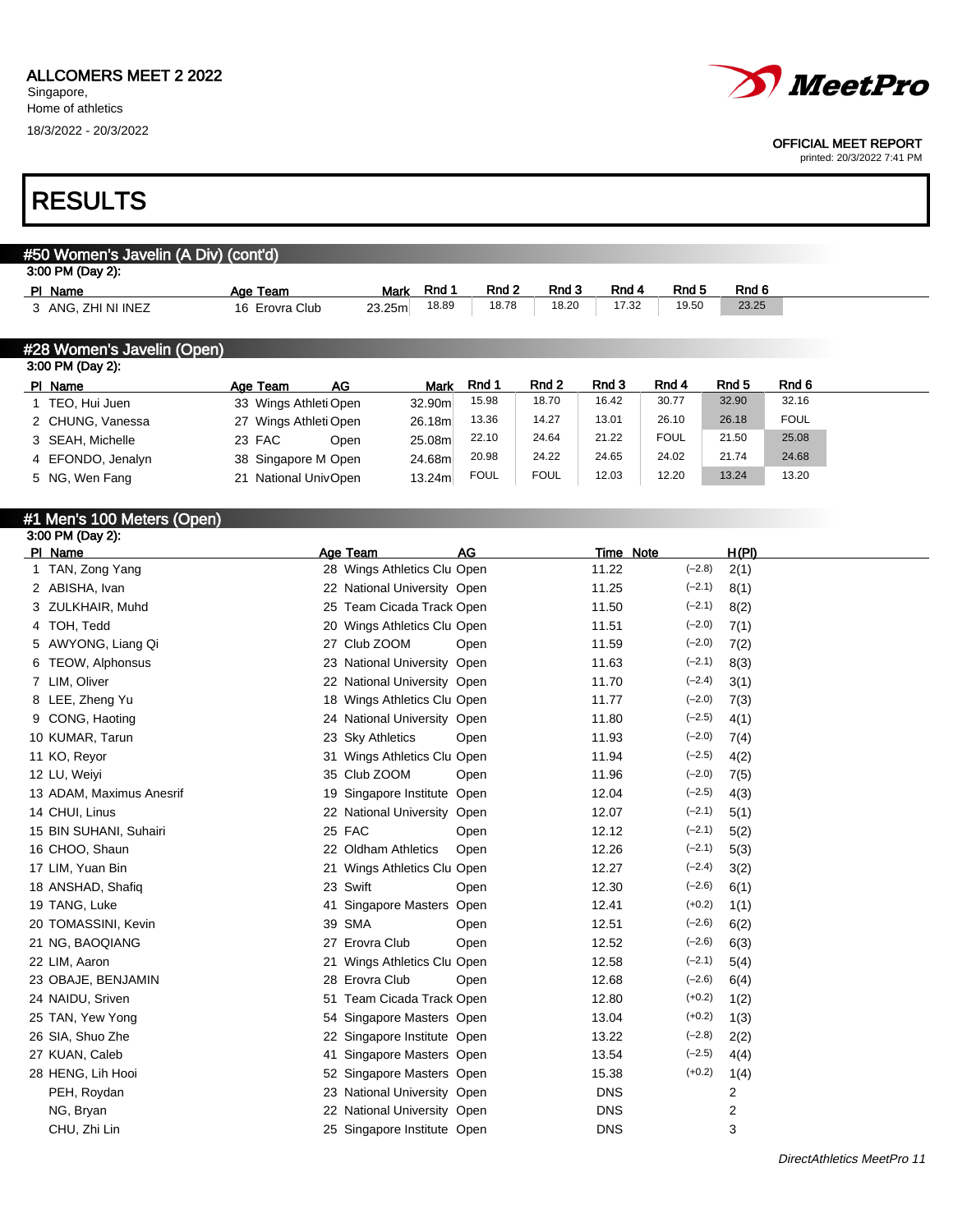

#### OFFICIAL MEET REPORT

printed: 20/3/2022 7:41 PM

## RESULTS

## #1 Men's 100 Meters (Open) (cont'd)

| 3:00 PM (Day 2): |                             |      |            |       |  |
|------------------|-----------------------------|------|------------|-------|--|
| PI Name          | Age Team                    | AG   | Time Note  | H(PI) |  |
| LOW, Russell     | 21 Wings Athletics Clu Open |      | <b>DNS</b> | 3     |  |
| NE, Darius       | 20 Wings Athletics Clu Open |      | <b>DNS</b> | 3     |  |
| WRIGHT, Lafiama  | 32 Swift                    | Open | <b>DNS</b> | 4     |  |
| CHANG, Kiat      | 23 Singapore Institute Open |      | <b>DNS</b> | 5     |  |
| AMOR, Artri      | 20 Team Cicada Track Open   |      | <b>DNS</b> | 6     |  |
| KOE, lan         | 23 Wings Athletics Clu Open |      | <b>DNS</b> | 8     |  |
| WAHID, Syazani   | 24 National University Open |      | <b>DNS</b> | 8     |  |
|                  |                             |      |            |       |  |

### #98 Women's 400 Meters (C Div)

| 3:50 PM (Day 2):                  |                        |           |  |
|-----------------------------------|------------------------|-----------|--|
| PI Name                           | Age Team               | Time Note |  |
| 1 TYLES, TAMARA                   | 13 Erovra Club         | 1:07.03   |  |
| 2 LEE, Emma                       | 14 Team Fabian         | 1:08.13   |  |
| 3 BINTE MOHAMMAD SHAH, NUR IRDINA | 14 Erovra Club         | 1:13.09   |  |
| 4 KYRANA ABDULLAH, Naema          | 13 Singapore Sports Sc | 1:18.09   |  |

## #67 Women's 400 Meters (B Div)

| 3:55 PM (Day 2):                                      |                          |            |           |                |  |
|-------------------------------------------------------|--------------------------|------------|-----------|----------------|--|
| PI Name                                               | Age Team                 |            | Time Note | H(PI)          |  |
| JAIGANTH, Laavinia                                    | 16 Singapore Sports Sc   | 1:02.59    |           | 4(1)           |  |
| 2 CHEW, Kimberly                                      | 15 Team Cicada Tracke    | 1:07.17    |           | 2(1)           |  |
| 3 TRICIA, SIM                                         | 16 Cougars Athletic Ass  | 1:07.27    |           | 4(2)           |  |
| 4 CHERYL, TAN                                         | 15 Cougars Athletic Ass  | 1:08.58    |           | 4(3)           |  |
| 5 SIU, Emily                                          | 15 Wings Athletics Club  | 1:09.02    |           | 1(1)           |  |
| 6 TOH, Isabel                                         | 15 Wings Athletics Club  | 1:09.14    |           | 3(1)           |  |
| 7 MUAMMAR GADAFI, Siti Nurhidayah                     | 15 Singapore Sports Sc   | 1:10.06    |           | 4(4)           |  |
| 8 LOW, Calyne                                         | 15 Maxform               | 1:10.41    |           | 1(2)           |  |
| 9 CHUA, Victoria Si Yu                                | 15 Singapore Sports Sc   | 1:10.67    |           | 3(2)           |  |
| 10 TING WEI, WU                                       | 16 Cougars Athletic Ass  | 1:13.01    |           | 1(3)           |  |
| 11 LI, JIAYI CHRISTINA                                | 17 JS Athletics          | 1:14.89    |           | 2(2)           |  |
| 12 THAN, Alycia                                       | 15 Total Kinetics Sports | 1:15.62    |           | 1(4)           |  |
| 13 PEREIRA, Davina                                    | 15 Swift                 | 1:23.02    |           | 4(5)           |  |
| 14 BINTE MOHAMED ISHAM, MASHEL ALVEENA 15 Erovra Club |                          | 1:23.61    |           | 3(3)           |  |
| 15 NG YU TING, Melissa                                | 16 Swift                 | 1:26.04    |           | 3(4)           |  |
| JOHN, Nerys                                           | 16 Wings Athletics Club  | <b>DNS</b> |           | 2              |  |
| CHAN, Victoria                                        | 16 Team Cicada Tracke    | <b>DNS</b> |           | 2              |  |
| KOH, Wei Qi                                           | 15 Swift                 | <b>DNS</b> |           | $\overline{2}$ |  |
| BHANDARI, Niesha Kim                                  | 16 Team Cicada Tracke    | <b>DNS</b> |           | 3              |  |

| #42 Women's 400 Meters (A Div) |                         |           |       |  |
|--------------------------------|-------------------------|-----------|-------|--|
| 4:15 PM (Day 2):               |                         |           |       |  |
| PI Name                        | Age Team                | Time Note | H(PI) |  |
| ZHI XUAN. Ho                   | 19 Trackstar Athletics  | 1:05.76   | 1(1)  |  |
| 2 HENG, Ann Xin                | 18 Wings Athletics Club | 1:05.99   | 2(1)  |  |
| 3 SNG, Felicia                 | 18 Wings Athletics Club | 1:06.15   | 1(2)  |  |
| 4 LOH, Anthias Flammeus        | 18 Trackstar Athletics  | 1:08.53   | 2(2)  |  |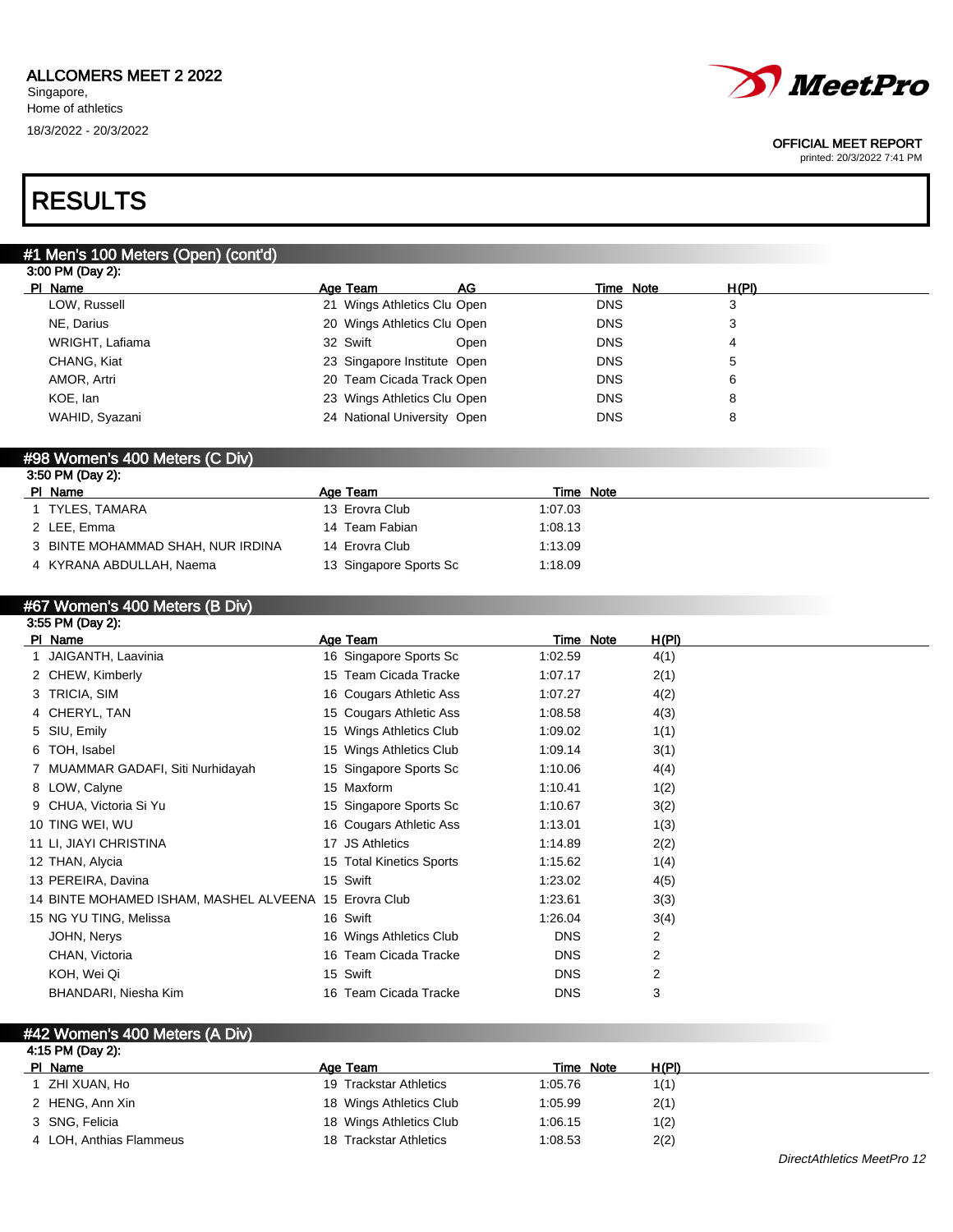

#### OFFICIAL MEET REPORT

printed: 20/3/2022 7:41 PM

## RESULTS

## #42 Women's 400 Meters (A Div) (cont'd) 4:15 PM (Day 2): PI Name **Age Team** Age Team Time Note H(PI) 5 SIVAKUMAR, TVISHA RHEA 18 Erovra Club 1:10.74 3(1) 6 KOH, Natalie 18 Oldham Athletics 1:13.40 2(3) 7 HU, DING XUAN 18 Erovra Club 1:16.64 2(4) 8 KONG, HUAN XIN EMMA 18 Erovra Club 1:17.89 3(2) 9 MOK, Natasha 18 Oldham Athletics 1:27.29 1(3) LOW, Jie Ying 19 Temasek Polytechni 19 Temasek Polytechni DNS 1 CHOO, Kyra **18 Oldham Athletics** DNS 3 CHEN, Claire 2012 17 Team Cicada Tracke 2015 DNS 3 #6 Women's 400 Meters (Open) 4:20 PM (Day 2): Pl Name **Age Team** Age Team AG Time Note 1 TAN, Clenyce 23 Wings Athletics Clu Open 1:04.78 2 HIA, Alicia 20 National University Open 1:10.16 #97 Men's 400 Meters (C Div) 4:30 PM (Day 2): PI Name Time Note Team Age Team Time Note 1 TAY, Sean 13 Oldham Athletics 59.65 2 HARRIS MULYADI, Emre Rizq Mika 14 Singapore Sports Sc 59.67 #66 Men's 400 Meters (B Div) 4:40 PM (Day 2): PI Name **Age Team Age Team Time Note H(PI)** 1 PHUA, Ethan 16 Swift 16 Swift 54.15 4(1)

| PI Name                                                       | Age Team              |            | Fime Note | <u>H(PI)</u> |
|---------------------------------------------------------------|-----------------------|------------|-----------|--------------|
| 1 PHUA, Ethan                                                 | 16 Swift              | 54.15      |           | 4(1)         |
| 2 HARI, Subaraghav                                            | 16 Swift              | 54.38      |           | 4(2)         |
| 3 LOW, Joel                                                   | 16 Oldham Athletics   | 56.37      |           | 3(1)         |
| 4 JOON YI, Pei                                                | 16 Swift              | 56.47      |           | 3(2)         |
| 5 LOW, WEI YI DILLON                                          | 16 Erovra Club        | 56.67      |           | 3(3)         |
| 6 MOHAMAD HYDER ANARQI, Bin Mohamad Ro 16 Singapore Sports Sc |                       | 57.37      |           | 4(3)         |
| 7 LIM, Seth                                                   | 15 Oldham Athletics   | 58.59      |           | 2(1)         |
| 8 RIVAS, ALEJANDRO SANTOS                                     | 16 Oldham Athletics   | 59.34      |           | 1(1)         |
| 9 TAN, Samuel                                                 | 15 Oldham Athletics   | 59.83      |           | 1(2)         |
| 10 WONG, Oliver                                               | 15 Team St. Pat       | 1:00.54    |           | 1(3)         |
| 11 BEGBIE, Christopher                                        | 15 Team St. Pat       | 1:00.98    |           | 2(2)         |
| 12 YOONG, Timothy, Tin Lui                                    | 16 Oldham Athletics   | 1:01.12    |           | 1(4)         |
| 13 BALAKRISHNAN, Luke                                         | 16 Oldham Athletics   | 1:01.80    |           | 2(3)         |
| 14 LAM, Joel                                                  | 16 Oldham Athletics   | 1:03.13    |           | 2(4)         |
| 15 LEE, Dave                                                  | 16 Swift              | 1:03.55    |           | 3(4)         |
| 16 LIM, Ashton                                                | 15 Oldham Athletics   | 1:05.57    |           | 2(5)         |
| 17 TEE, Taro                                                  | 14 Swift              | 1:07.21    |           | 3(5)         |
| SOH, Aidan Michael                                            | 15 Oldham Athletics   | <b>DNS</b> |           |              |
| CURRAN, Harry Irfan                                           | 14 Team Cicada Tracke | <b>DNS</b> |           | 4            |
|                                                               |                       |            |           |              |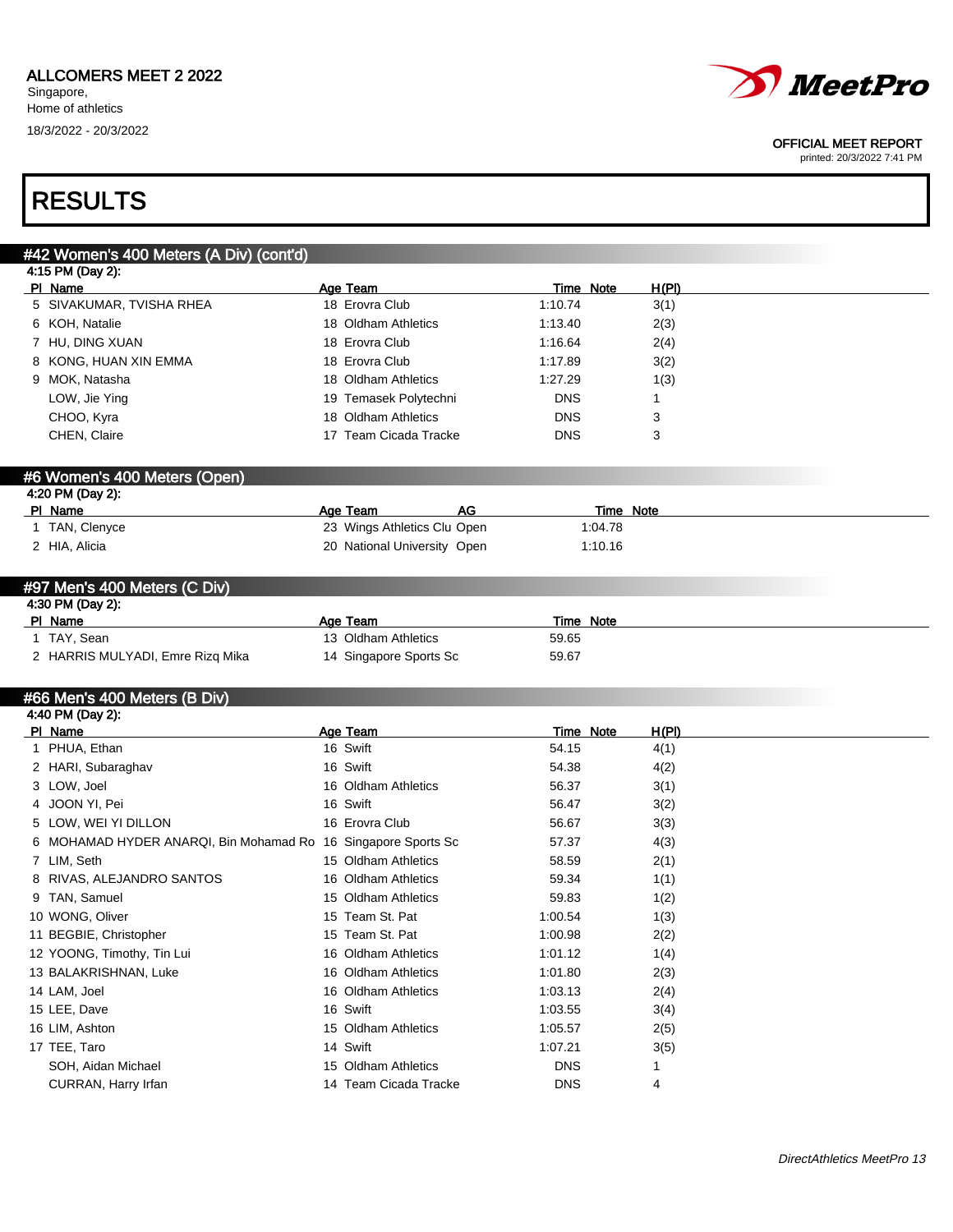

#### OFFICIAL MEET REPORT

printed: 20/3/2022 7:41 PM

## RESULTS

### #41 Men's 400 Meters (A Div)

| 4:55 PM (Day 2):                |                         |            |       |
|---------------------------------|-------------------------|------------|-------|
| PI Name                         | Age Team                | Time Note  | H(PI) |
| 1 CHEW, Julian                  | 18 Oldham Athletics     | 54.97      | 1(1)  |
| 2 YAP, Jian Wen, Jaren          | 18 Oldham Athletics     | 58.03      | 1(2)  |
| 3 LOW, Ern Kye                  | 18 Wings Athletics Club | 58.34      | 1(3)  |
| 4 KUMAR, S Anish                | 18 Temasek Polytechni   | 59.20      | 2(1)  |
| BIN ANZARI, Anig                | 19 Temasek Polytechni   | <b>DNS</b> |       |
| S/O CHANDRASEKARAN, Kathieravan | 19 Temasek Polytechni   | <b>DNS</b> | 2     |
| TAN, CHONG WEI SEBASTIAN        | 18 Erovra Club          | <b>DNS</b> | 2     |
|                                 |                         |            |       |

### #81 Men's Long Jump (B Div)

| 5:00 PM (Day 2): |                        |  |                  |                                                                                                        |               |             |                                                                       |                           |             |               |  |
|------------------|------------------------|--|------------------|--------------------------------------------------------------------------------------------------------|---------------|-------------|-----------------------------------------------------------------------|---------------------------|-------------|---------------|--|
|                  | PI Name                |  | Age Team         | <b>Mark</b>                                                                                            | Rnd 1         | Rnd 2       | Rnd 3                                                                 | Rnd 4                     | Rnd 5       | Rnd 6         |  |
|                  | 1 EMERY, Conrad Kangli |  | 16 Wings Athleti | 6.15m $(+1.5)$                                                                                         | $5.54 (+1.7)$ | <b>FOUL</b> |                                                                       | $5.80 (+0.0)$ 5.89 (+0.7) | <b>FOUL</b> | $6.15 (+1.5)$ |  |
|                  | 2 YANG, EN HAO DANIEL  |  | 15 Erovra Club   | 5.95m (+0.1) $ 5.78$ (+2.6) $ 5.75$ (+1.1) $ 5.66$ (+0.2) $ 5.64$ (+0.0) $ 5.95$ (+0.1) $ 5.72$ (+0.4) |               |             |                                                                       |                           |             |               |  |
|                  | 3 KAPIL, Ahan          |  | 15 Wings Athleti | 5.74m (+0.0) $  5.53$ (+0.7) $  5.42$ (+1.2) $  5.62$ (+0.0) $  5.72$ (+0.0) $  5.74$ (+0.0)           |               |             |                                                                       |                           |             | <b>FOUL</b>   |  |
|                  | 4 LI, Tristen          |  | 15 Wings Athleti | $5.65m$ (+0.5) $\mid 5.23$ (+0.5) $\mid 5.44$ (+1.6) $\mid 5.65$ (+0.5)                                |               |             |                                                                       | <b>FOUL</b>               | <b>PASS</b> | $5.43 (+0.3)$ |  |
|                  | 5 YADAV, Boyini        |  | 15 Wings Athleti | 5.44m $(+0.0)$                                                                                         | <b>FOUL</b>   |             | $5.15 (+1.1)$ $5.44 (+0.0)$ $5.18 (+0.0)$ $5.35 (+1.3)$ $5.05 (+0.0)$ |                           |             |               |  |
|                  | 6 TAN, Calum           |  | 15 Wings Athleti | 4.79m (+0.0) $ 4.09 +1.7 $ 4.19 (+1.5) 4.79 (+0.0) 4.48 (-0.1) 4.26 (+0.1) 4.32 (+0.0)                 |               |             |                                                                       |                           |             |               |  |
|                  | 7 ZULKIFLY, Isa        |  | 15 Team St. Pat  | 4.38m (+0.0) $ 4.22$ (+1.5) $ 4.14$ (+1.4) 4.38 (+0.0) 3.85 (+0.0) 4.19 (+0.0) 4.15 (+0.0)             |               |             |                                                                       |                           |             |               |  |
|                  | 8 ZUHAYR, Rayan        |  | 15 Wings Athleti | $4.32m (+2.1)$ $4.32 (+2.1)$                                                                           |               | <b>FOUL</b> |                                                                       | $3.63 (+0.0)$ 3.89 (+0.0) | <b>PASS</b> | $3.84 (+0.3)$ |  |
|                  | 9 TAN, Joshua          |  | 16 Oldham Athle  | $4.16m (+0.0)$                                                                                         | <b>FOUL</b>   |             | $4.04 (+0.9) 4.16 (+0.0)$                                             |                           |             |               |  |
|                  | 10 CHEONG, Joshua      |  | 15 Oldham Athle  | $3.86m (+0.0)$                                                                                         | <b>FOUL</b>   | <b>FOUL</b> | $3.86 (+0.0)$                                                         |                           |             |               |  |
|                  | CHEONG, Kane           |  | 16 Wings Athleti | NM.                                                                                                    | <b>FOUL</b>   | <b>FOUL</b> | <b>FOUL</b>                                                           |                           |             |               |  |
|                  |                        |  |                  |                                                                                                        |               |             |                                                                       |                           |             |               |  |

## #127 Men's High Jump (Intermediate)

| 5:00 PM (Day 2): |                  |           |         |      |         |            |            |      |      |      |      |      |  |
|------------------|------------------|-----------|---------|------|---------|------------|------------|------|------|------|------|------|--|
| PI Name          | Age Team         | Mark 1.70 |         | 1.75 | 1.80    | 1.85       | 1.90       | 1.93 | 1.96 | 1.99 | 2.02 | 2.06 |  |
| 1 LEE, Abel      | 18 Wings Athleti | 2.02m     | P       | P    | P       | P          | P          | P    | XXO  | P    | XXO  | XXX  |  |
| 2 PAK, Andrew    | 20 Wings Athleti | 1.96m     | P       | P    | P       |            | O          | XO.  | O    | XXX  |      |      |  |
| 3 TAN, Elijah    | 18 Singapore Sp  | 1.90m     | P       | P    | $\circ$ | O          | <b>XXO</b> | XXX  |      |      |      |      |  |
| 4 TAN, Ashton    | 17 Wings Athleti | 1.80m     | $\circ$ | O    | $\circ$ | <b>XXX</b> |            |      |      |      |      |      |  |
| 5 LIANG, Evan    | 18 Wings Athleti | 1.80m     | P       | XO   | $\circ$ | <b>XXX</b> |            |      |      |      |      |      |  |
| 5 NGO, Timothy   | 18 Wings Athleti | 1.80m     | P       | XO   | O       | <b>XXX</b> |            |      |      |      |      |      |  |
| 7 TAN, Jonathan  | 18 Oldham Athle  | 1.80m     | P       | P    | XO      | <b>XXX</b> |            |      |      |      |      |      |  |
| LOW, Trahern     | 24 National Univ | <b>NH</b> |         |      |         |            |            |      |      |      |      |      |  |

### #51 Men's Javelin (A Div)

| 5:00 PM (Day 2):    |                  |           |             |             |             |       |             |             |
|---------------------|------------------|-----------|-------------|-------------|-------------|-------|-------------|-------------|
| PI Name             | Age Team         | Mark      | Rnd 1       | Rnd 2       | Rnd 3       | Rnd 4 | Rnd 5       | Rnd 6       |
| 1 WONG, Yijie Lucas | 18 FAC           | 57.36m    | <b>FOUL</b> | <b>FOUL</b> | 52.43       | 57.36 | 53.01       | <b>FOUL</b> |
| 2 LIM, Jared        | 18 Wings Athleti | 50.62m    | 43.86       | 47.86       | 48.09       | 50.62 | 46.36       | 46.72       |
| 3 FENG, Han Lin     | 18 Wings Athleti | 46.53m    | 38.64       | 43.40       | 42.62       | 46.30 | 46.53       | <b>FOUL</b> |
| 4 JI, ZeYao         | 18 FAC           | 42.40m    | <b>PASS</b> | <b>FOUL</b> | <b>FOUL</b> | 42.40 | 42.26       | 41.86       |
| 5 TEH, Guang Yu     | 17 Wings Athleti | 40.55m    | <b>FOUL</b> | <b>FOUL</b> | 39.14       | 40.55 | <b>FOUL</b> | 37.37       |
| CHUA, Qi Long       | 18 FAC           | <b>NM</b> |             |             |             |       |             |             |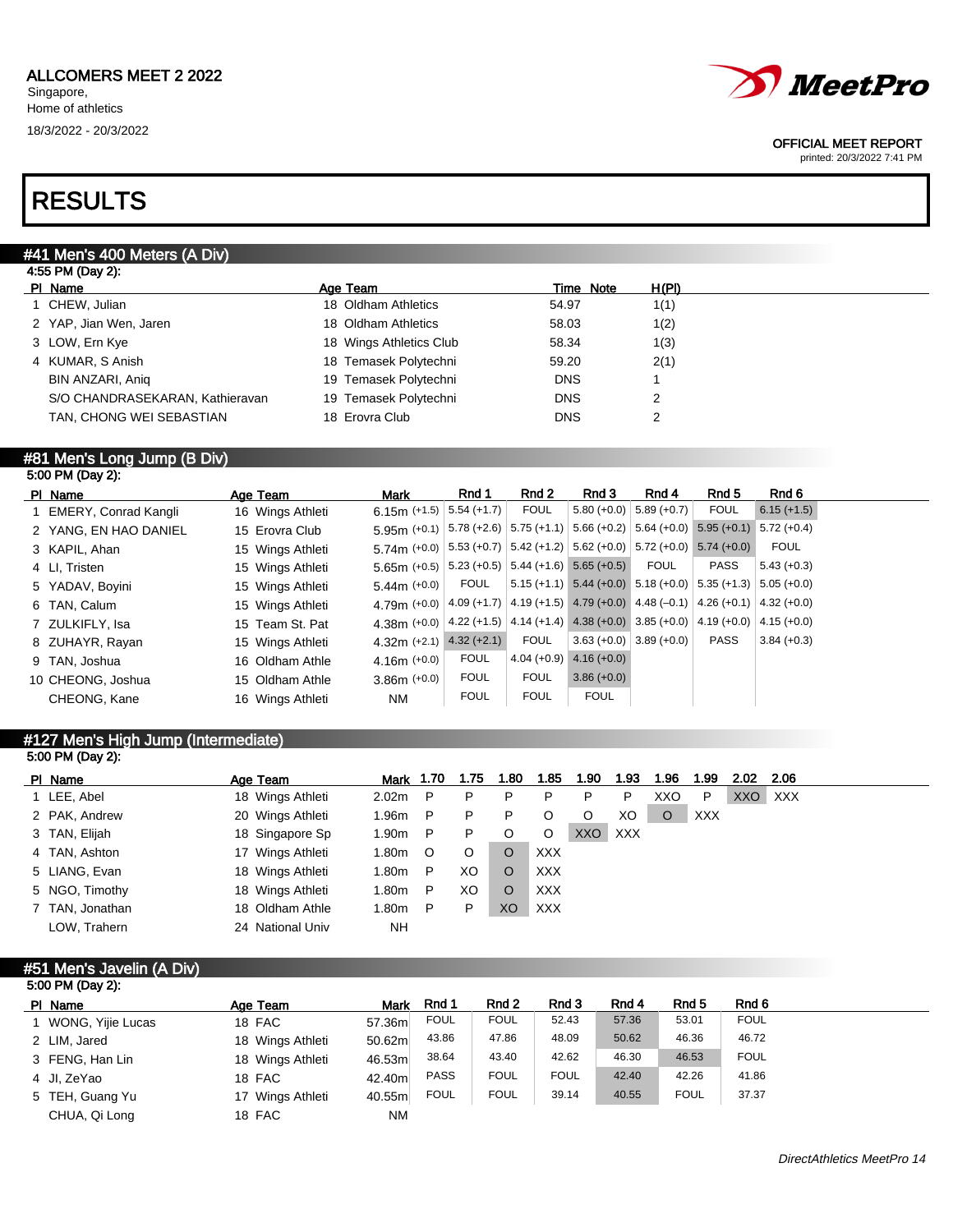

#### OFFICIAL MEET REPORT

printed: 20/3/2022 7:41 PM

## RESULTS

## #27 Men's Javelin (Open)

| 5:00 PM (Day 2):            |                       |     |           |       |       |             |             |             |             |  |
|-----------------------------|-----------------------|-----|-----------|-------|-------|-------------|-------------|-------------|-------------|--|
| PI Name                     | Age Team              | AG. | Mark      | Rnd 1 | Rnd 2 | Rnd 3       | Rnd 4       | Rnd 5       | Rnd 6       |  |
| 1 LOW, Joel                 | 21 Wings Athleti Open |     | 47.50m    | 46.12 | 47.50 | 45.67       | 42.52       | 45.20       | 44.30       |  |
| 2 XIAO, Hongyang            | 22 National UnivOpen  |     | 42.98m    | 37.08 | 42.98 | 40.30       | 39.90       | 42.58       | <b>FOUL</b> |  |
| 3 DEMETRIADES, Constantinos | 39 Singapore M Open   |     | 30.98m    | 30.98 | 28.27 | <b>PASS</b> | <b>FOUL</b> | <b>PASS</b> | <b>PASS</b> |  |
| FOTOHI, Reza                | 55 Singapore M Open   |     | <b>NM</b> |       |       |             |             |             |             |  |

#### #5 Men's 400 Meters (Open) 5:05 PM (Day 2):

| PI Name                     | Age Team                    | AG   | Time Note    | H(PI) |
|-----------------------------|-----------------------------|------|--------------|-------|
| 1 TAN, Zong Yang            | 28 Wings Athletics Clu Open |      | 47.57        | 2(1)  |
| 2 NG, Chin Hui              | 28 Oldham Athletics Open    |      | 49.94        | 3(1)  |
| 3 MUTHUKUMARAN, Raam Kumar  | 18 Singapore Sports S Open  |      | 52.29        | 3(2)  |
| 4 BHARADWAJ, Akash Vijay    | 18 Swift                    | Open | 52.45        | 3(3)  |
| 5 HASHIM, Iman              | 27 Team Cicada Track Open   |      | 53.70        | 2(2)  |
| 6 CHIANG, Luke              | 23 National University Open |      | 54.10        | 2(3)  |
| 7 ASOKAN, Nivashan          | 23 Swift                    | Open | 55.16 55.151 | 2(4)  |
| 8 ANG, JAMES                | 21 SINGAPORE MAN Open       |      | 55.16 55.160 | 2(5)  |
| 9 CHIN, Khen Theen          | 49 Singapore Masters Open   |      | 1:03.06      | 1(1)  |
| 10 HENG, Lih Hooi           | 52 Singapore Masters Open   |      | 1:15.81      | 1(2)  |
| <b>BIN ZUHRI, Haidar</b>    | 20 Temasek Polytechn Open   |      | <b>DNS</b>   |       |
| TAI HONG, Tan               | 49 Reactiv                  | Open | <b>DNS</b>   |       |
| AKAHODANI, Takayuki         | 49 Singapore Masters Open   |      | <b>DNS</b>   |       |
| SUBASH, Kisen               | 24 Swift                    | Open | <b>DNS</b>   | 3     |
| LEE SIONG EN, Reuben Rainer | 20 Singapore Sports S Open  |      | <b>DNS</b>   | 3     |
|                             |                             |      |              |       |

### #101 Men's 1500 Meters (C Div) 5:30 PM (Day 2): PI Name **Age Team** Age Team Time Note 1 SOH, Wee jin 14 Oldham Athletics 4:51.83 2 MUHAMMAD, Akid 14 Oldham Athletics 4:51.86 3 PAL, Nevin 13 Oldham Athletics 5:31.22 4 HAZIQ, Rizqin 13 Team St. Pat 6:34.13

## #70 Men's 1500 Meters (B Div) 5:40 PM (Day 2):

| PI Name                              | Age Team        |                        |         | Time Note | H(PI) |
|--------------------------------------|-----------------|------------------------|---------|-----------|-------|
| 1 TAN, Isaac                         |                 | 15 Oldham Athletics    | 4:41.31 |           | 4(1)  |
| 2 DESAI, MIHIR                       | 16 Erovra Club  |                        | 4:43.84 |           | 4(2)  |
| 3 MOHAMMAD HANAFIAH, Muhammad Haneef |                 | 16 Singapore Sports Sc | 5:03.63 |           | 4(3)  |
| 4 EMMANUEL, Shayan                   |                 | 16 Singapore Sports Sc | 5.03.66 |           | 4(4)  |
| 5 SEYFFERT, JUSTIN                   | 15 JS Athletics |                        | 5:05.29 |           | 3(1)  |
| 6 TAN, Emmanuel                      |                 | 15 Oldham Athletics    | 5:10.19 |           | 3(2)  |
| 7 TANG, Daniel                       |                 | 16 Oldham Athletics    | 5:12.64 |           | 1(1)  |
| 8 WEE, Joseph                        |                 | 15 Oldham Athletics    | 5:20.03 |           | 3(3)  |
| 9 BANG AN, ANTHONY                   | 17 JS Athletics |                        | 5:38.67 |           | 3(4)  |
| 10 CHUA, XAVIER                      | 15 Erovra Club  |                        | 5:46.96 |           | 2(1)  |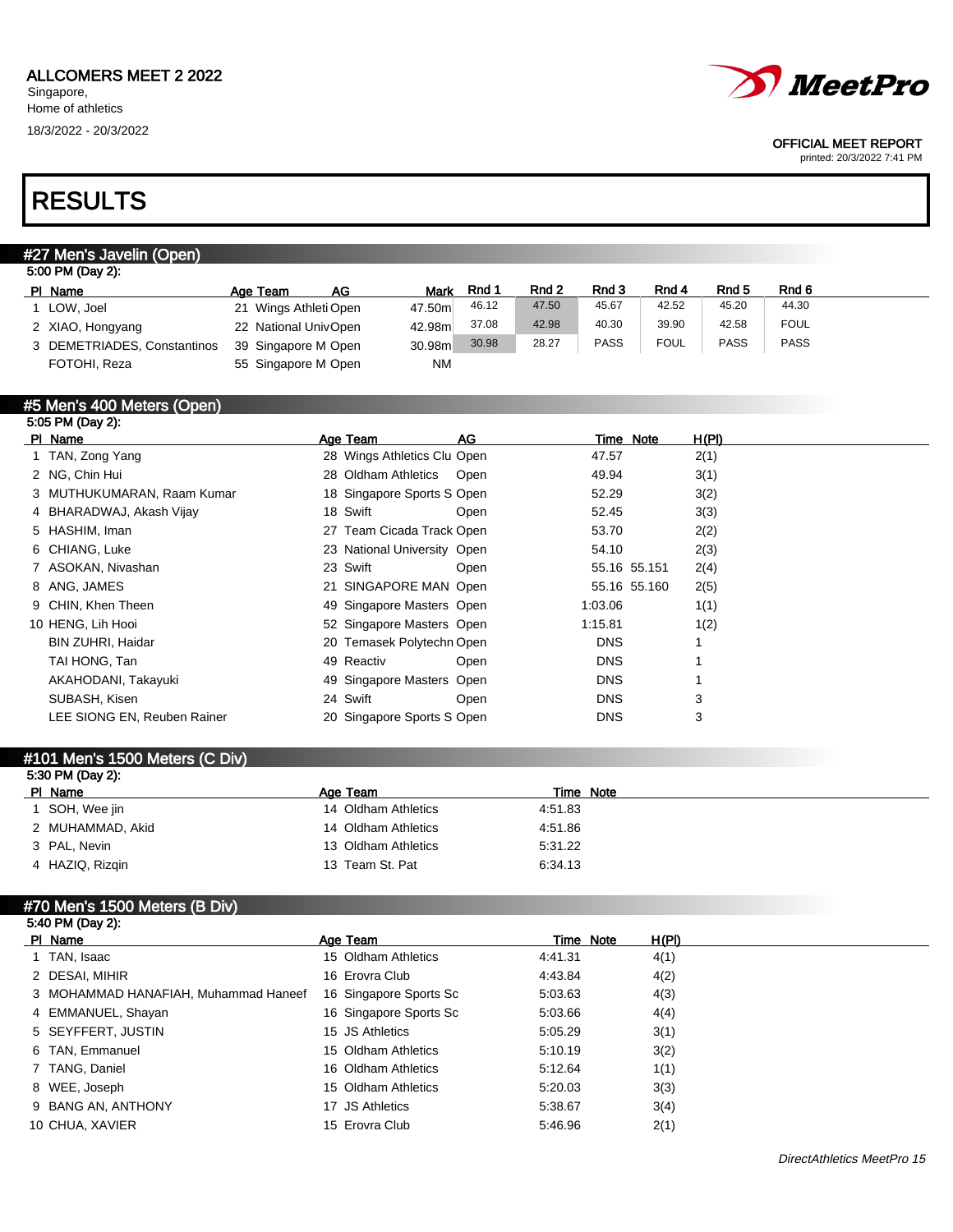# *MeetPro*

#### OFFICIAL MEET REPORT

printed: 20/3/2022 7:41 PM

## RESULTS

## #70 Men's 1500 Meters (B Div) (cont'd)

| 5:40 PM (Day 2):    |                 |            |       |  |
|---------------------|-----------------|------------|-------|--|
| PI Name             | Age Team        | Time Note  | H(PI) |  |
| 11 SAMY, Muhil      | 16 Team St. Pat | 6:03.49    | 2(2)  |  |
| 12 TAN, Matthaeus   | 15 Team St. Pat | 6:24.09    | 1(2)  |  |
| 13 KOH, Kyron       | 15 Team St. Pat | 6:33.48    | 2(3)  |  |
| 14 TAN, Gabriel     | 16 Team St. Pat | 6:40.61    | 1(3)  |  |
| 15 NICHOLLS, Sean   | 16 Team St. Pat | 6:46.31    | 2(4)  |  |
| 16 ARULDASS, Jerard | 15 Team St. Pat | 7:10.74    | 3(5)  |  |
| 17 PIYASENA, Ayush  | 15 Team St. Pat | 8:32.50    | 2(5)  |  |
| FAIZAL, Arshad      | 16 Swift        | <b>DNS</b> | 4     |  |
|                     |                 |            |       |  |

#### #45 Men's 1500 Meters (A Div) 6:10 PM (Day 2):

| 0.1011100474                    |                         |            |       |
|---------------------------------|-------------------------|------------|-------|
| PI Name                         | Age Team                | Time Note  | H(PI) |
| 1 SEET, Reuben                  | 17 Wings Athletics Club | 4:39.09    | 2(1)  |
| 2 WONG, Evan                    | 17 Club ZOOM            | 4:39.46    | 2(2)  |
| 3 SAVIOUR, GILBERT DOMINIC      | 17 Cougars Athletic Ass | 4:58.93    | 2(3)  |
| 4 BIN BAHRIM, AIMAN             | 18 Erovra Club          | 5:17.06    | 1(1)  |
| 5 CHUE, ZHI QIANG JASPER        | 17 Cougars Athletic Ass | 5:25.60    | 1(2)  |
| 6 S/O MATHIALAGAN, KURU PRAKASH | 18 Cougars Athletic Ass | 7:12.21    | 1(3)  |
| THANA RAJAN, THAARMIN           | 17 Erovra Club          | <b>DNS</b> |       |
| NAIDU, G Shyam                  | 18 Wings Athletics Club | <b>DNS</b> | 2     |
|                                 |                         |            |       |

| #102 Women's 1500 Meters (C Div) |                       |            |  |
|----------------------------------|-----------------------|------------|--|
| 6:20 PM (Day 2):                 |                       |            |  |
| PI Name                          | Age Team              | Time Note  |  |
| LIM, MING XUAN JOY               | 14 Erovra Club        | 6:19.55    |  |
| 2 CHEN, PINGLAN                  | 14 Erovra Club        | 6:37.65    |  |
| CHAN, Elizabeth                  | 14 Team Cicada Tracke | <b>DNS</b> |  |

## #71 Women's 1500 Meters (B Div) 6:30 PM (Day 2): PI Name **Age Team** Age Team Time Note

| hui lin, ong           | 15 Cougars Athletic Ass | 6.11.58 |            |
|------------------------|-------------------------|---------|------------|
| 2 LI, JIAWEI EMMA      | 17 JS Athletics         | 6:27.72 |            |
| 3 REINHARDT, FINJA YIN | 16 Erovra Club          | 6:39.46 |            |
| LAU, YI KIT, RUTH      | 16 Erovra Club          |         | <b>DNS</b> |
| YAN XIN, BOON          | 15 Cougars Athletic Ass |         | <b>DNS</b> |

#### #17 Men's Long Jump (Open) 6:40 PM (Day 2):

| PI Name              | Age Team              | AG | <b>Mark</b>                                | Rnd 1 | Rnd 2 | Rnd 3       | Rnd 4         | Rnd <sub>5</sub> | Rnd 6         |
|----------------------|-----------------------|----|--------------------------------------------|-------|-------|-------------|---------------|------------------|---------------|
| TOH, Tedd            | 20 Wings Athleti Open |    | $7.02$ m (+0.0) 6.89 (+0.0) 7.02 (+0.0)    |       |       | <b>PASS</b> | <b>FOUL</b>   | <b>PASS</b>      | <b>FOUL</b>   |
| 2 ONG, Isaac         | 18 Wings Athleti Open |    | 6.93m $(+0.3)$ 6.80 $(+0.0)$ 6.93 $(+0.3)$ |       |       | <b>PASS</b> | <b>PASS</b>   | <b>PASS</b>      | <b>PASS</b>   |
| 3 LEE, Abel          | 18 Wings Athleti Open |    | $6.81$ m (+0.0) 6.69 (+0.4) 6.81 (+0.0)    |       |       | <b>PASS</b> | $6.65 (+0.0)$ | <b>PASS</b>      | <b>PASS</b>   |
| 4 FUN, Le Cong Lucas | 16 Singapore S Open   |    | 6.67m (+0.0) 6.32 (+0.2) 6.36 (+0.0)       |       |       | <b>FOUL</b> | $6.40 (+0.0)$ | FOUL             | $6.67 (+0.0)$ |
| 5 ONG, Russell       | 18 Wings Athleti Open |    | 6.49m $(+0.0)$ 6.28 $(+0.0)$ 6.49 $(+0.0)$ |       |       | <b>PASS</b> | $6.48 (+0.0)$ | <b>PASS</b>      | <b>PASS</b>   |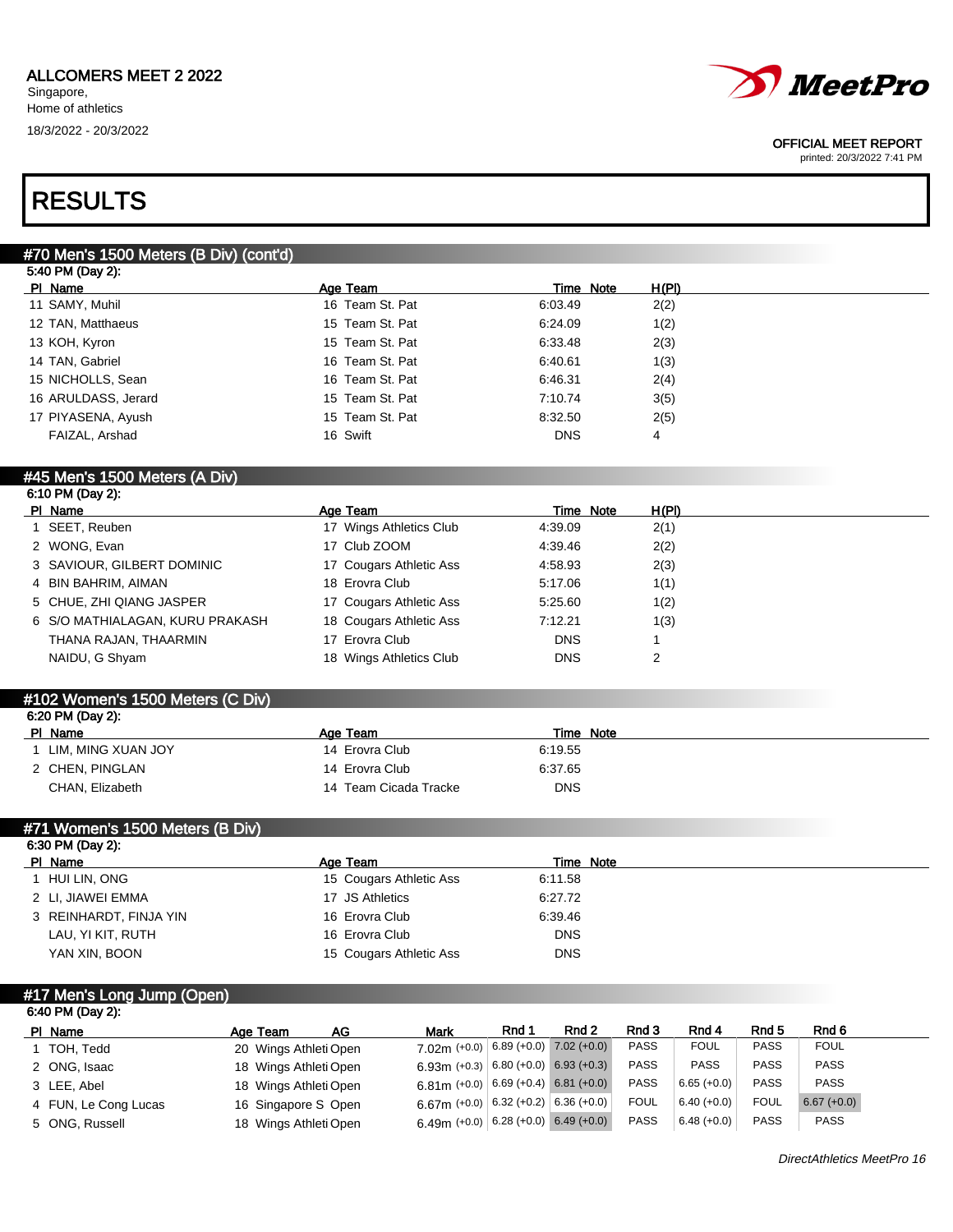

#### OFFICIAL MEET REPORT

printed: 20/3/2022 7:41 PM

## RESULTS

### #17 Men's Long Jump (Open) (cont'd)

| 6:40 PM (Day 2):            |                       |      |                |               |                             |              |               |                                                         |               |
|-----------------------------|-----------------------|------|----------------|---------------|-----------------------------|--------------|---------------|---------------------------------------------------------|---------------|
| PI Name                     | Age Team              | AG   | <b>Mark</b>    | Rnd 1         | Rnd 2                       | Rnd 3        | Rnd 4         | Rnd 5                                                   | Rnd 6         |
| 6 HAZIM BIN MOHAMMAD GHA    | 16 Singapore S Open   |      | $5.89m (+0.0)$ | <b>FOUL</b>   | <b>FOUL</b>                 |              |               | $5.69 (+0.0)$ $5.73 (+0.0)$ $5.89 (+0.0)$ $5.55 (+0.0)$ |               |
| 7 HUAN, Justus              | 17 Wings Athleti Open |      | $5.74m (+0.0)$ | $5.37 (+0.0)$ | $5.74(+0.0)$                | <b>PASS</b>  | $5.62 (+0.5)$ | <b>FOUL</b>                                             | $5.69 (+0.0)$ |
| 8 TOMASSINI, Kevin          | 39 SMA                | Open | 4.89m $(+0.0)$ | <b>FOUL</b>   | $4.89 (+0.0)$ $4.69 (+0.0)$ |              | <b>FOUL</b>   | <b>FOUL</b>                                             | <b>PASS</b>   |
| 9 DEMETRIADES, Constantinos | 39 Singapore M Open   |      | $4.44m (+0.0)$ |               | $4.44 (+0.0)$ $4.39 (+0.0)$ | $4.23(+0.0)$ |               |                                                         |               |
| ZHUO, Zhe Heng Tertius      | 18 Singapore S Open   |      | <b>NM</b>      | <b>FOUL</b>   | <b>FOUL</b>                 | <b>FOUL</b>  |               |                                                         |               |
| SHIVER, Narender            | 41 Singapore M Open   |      | <b>NM</b>      |               |                             |              |               |                                                         |               |
| NUR IMAN BIN ZAINAL, Ezra   | 17 Singapore S Open   |      | <b>NM</b>      |               |                             |              |               |                                                         |               |
|                             |                       |      |                |               |                             |              |               |                                                         |               |

#### #46 Women's 1500 Meters (A Div) 6:40 PM (Day 2):

| $0.70 + 1111001 + 11111001$  |                |            |
|------------------------------|----------------|------------|
| PI Name                      | Age Team       | Time Note  |
| I TAN, WEN XI LAURA          | 17 Erovra Club | 5:56.88    |
| 2 LAU, SOOK YEANG, MARY ANNE | 16 Erovra Club | 6.00.60    |
| KOH, JUN NING, CHERYL        | 18 Erovra Club | <b>DNS</b> |
| JAIGANESH, SHRE VIDHYA       | 18 Erovra Club | <b>DNS</b> |
|                              |                |            |

### #10 Women's 1500 Meters (Open)

| 6:50 PM (Day 2):     |                             |    |            |                |  |
|----------------------|-----------------------------|----|------------|----------------|--|
| PI Name              | Age Team                    | AG | Time Note  | H(PI)          |  |
| 1 PATIL, Tanisha     | 17 Wings Athletics Clu Open |    | 5:00.78    | 1(1)           |  |
| 2 EUNICE, CHIN       | 17 Cougars Athletic As Open |    | 5.37.18    | 2(1)           |  |
| 3 CHOO, DARINE       | 24 Cougars Athletic As Open |    | 5:39.81    | 2(2)           |  |
| 4 WANG, Yutian       | 19 Wings Athletics Clu Open |    | 6.38.89    | 1(2)           |  |
| 5 LAU, Phoebe        | 18 Wings Athletics Clu Open |    | 6:45.38    | 1(3)           |  |
| 6 LEE XIN YI, Janice | 22 Nanyang TechnologOpen    |    | 6:51.73    | 1(4)           |  |
| 7 CHUA, Annette      | 18 Wings Athletics Clu Open |    | 7:01.22    | 2(3)           |  |
| TANG, Claudia        | 18 Wings Athletics Clu Open |    | <b>DNS</b> |                |  |
| CHIANG, Julia        | 18 Wings Athletics Clu Open |    | <b>DNS</b> | 2              |  |
| TAY, Claire          | 22 Nanvang TechnologOpen    |    | <b>DNS</b> | $\overline{2}$ |  |

### #9 Men's 1500 Meters (Open)

| 7:10 PM (Day 2): |                                                    |                             |    |            |       |  |  |  |  |  |
|------------------|----------------------------------------------------|-----------------------------|----|------------|-------|--|--|--|--|--|
|                  | PI Name                                            | Age Team                    | AG | Time Note  | H(PI) |  |  |  |  |  |
|                  | 1 HERR, Stefan                                     | 35 Singapore Shufflers Open |    | 4:13.61    | 2(1)  |  |  |  |  |  |
|                  | 2 S/O ILANGOH, Aravinthan                          | 20 Wings Athletics Clu Open |    | 4:28.13    | 1(1)  |  |  |  |  |  |
|                  | 3 SHIVER, Narender                                 | 41 Singapore Masters Open   |    | 5:04.15    | 1(2)  |  |  |  |  |  |
|                  | LIM, Jun Wei Dylan                                 | 22 Temasek Polytechn Open   |    | <b>DNS</b> |       |  |  |  |  |  |
|                  | SEBASTIAN, Guek Jun Kai                            | 25 National University Open |    | <b>DNS</b> | 2     |  |  |  |  |  |
|                  | TIMMS, Chris                                       | 41 Singapore Masters Open   |    | <b>DNS</b> | 2     |  |  |  |  |  |
|                  | ONG. Ji Ye                                         | 26 National University Open |    | <b>DNS</b> | 2     |  |  |  |  |  |
|                  |                                                    |                             |    |            |       |  |  |  |  |  |
|                  | #12 Women's 5000 Meters (Open)<br>7:25 PM (Day 2): |                             |    |            |       |  |  |  |  |  |

| PI Name        | Team<br>Aae                   | AC | <b>Note</b><br>Time | H (PI) |
|----------------|-------------------------------|----|---------------------|--------|
| TOH, Ting Xuan | National University Open<br>ົ |    | 19:07.44            | n11    |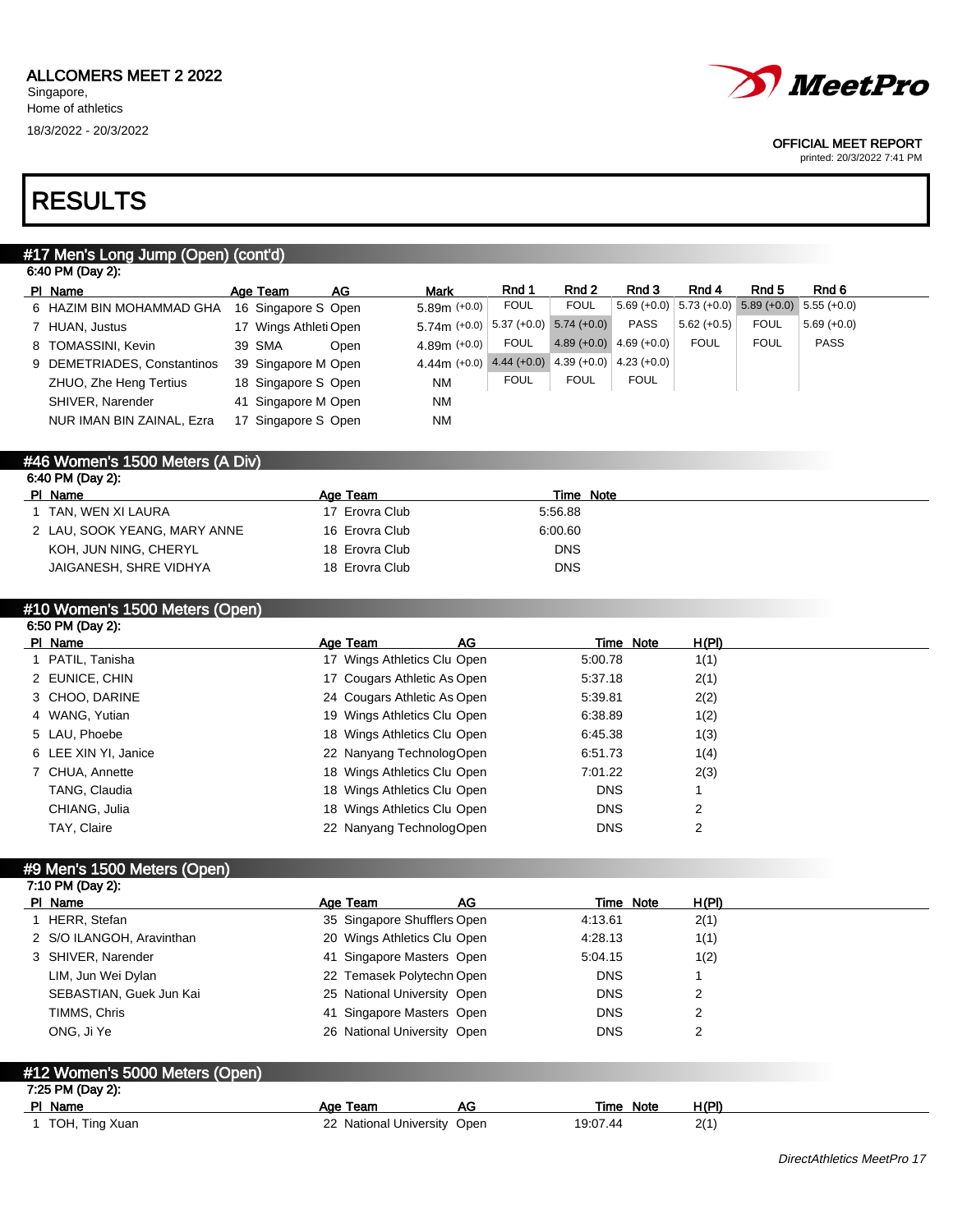

#### OFFICIAL MEET REPORT

printed: 20/3/2022 7:41 PM

## RESULTS

## #12 Women's 5000 Meters (Open) (cont'd)

| 7:25 PM (Day 2):    |                             |            |       |  |  |  |  |  |  |  |
|---------------------|-----------------------------|------------|-------|--|--|--|--|--|--|--|
| PI Name             | АG<br>Age Team              | Time Note  | H(PI) |  |  |  |  |  |  |  |
| 2 MATHIESEN, Jenny  | 21 National University Open | 19:42.09   | 2(2)  |  |  |  |  |  |  |  |
| 3 ELIZA, Koh        | 24 National University Open | 20:02.87   | 2(3)  |  |  |  |  |  |  |  |
| 4 GOH, Shing Ling   | 23 Nanyang TechnologOpen    | 20:35.92   | 2(4)  |  |  |  |  |  |  |  |
| 5 NG, YEW CHEO      | 36 Cougars Athletic As Open | 22:00.15   | 1(1)  |  |  |  |  |  |  |  |
| 6 GOH SHILEI, Verna | 28 Wings Athletics Clu Open | 22:10.32   | 1(2)  |  |  |  |  |  |  |  |
| CHEN, Weiping       | 31 Singapore Masters Open   | <b>DNS</b> |       |  |  |  |  |  |  |  |
|                     |                             |            |       |  |  |  |  |  |  |  |

## #134 Men's 4 x 100m Relay (Trial) 8:30 PM (Day 2): PI Team Time Note 1 SGP (A)  $40.59$

#### #114 Women's Triple Jump (C Div)

| 8:30 AM (Day 3): |                        |                |                                                                                             |       |       |       |               |       |       |  |  |  |  |
|------------------|------------------------|----------------|---------------------------------------------------------------------------------------------|-------|-------|-------|---------------|-------|-------|--|--|--|--|
|                  | PI Name                | Age Team       | Mark                                                                                        | Rnd 1 | Rnd 2 | Rnd 3 | Rnd 4         | Rnd 5 | Rnd 6 |  |  |  |  |
|                  | L LIEW. JAY YEE ESTHER | 14 Erovra Club | $9.43$ m (+0.0) $9.43$ (+0.0) $9.05$ (+0.0) 8.82 (-0.9) 9.20 (+0.0) 9.34 (+0.0) 9.18 (-0.2) |       |       |       |               |       |       |  |  |  |  |
|                  | 2 NG, Kayinn           | 14 Team Cicada | $8.46$ m (+0.0) $\mid$ 8.24 (+0.0) $\mid$ 8.44 (+0.0) $\mid$ FOUL                           |       |       |       | $8.46 (+0.0)$ |       |       |  |  |  |  |

## #84 Women's Triple Jump (B Div)

| 8:30 AM (Day 3):                             |  |                  |                                                                                                                                                                                           |             |                           |             |             |                                        |             |  |  |  |
|----------------------------------------------|--|------------------|-------------------------------------------------------------------------------------------------------------------------------------------------------------------------------------------|-------------|---------------------------|-------------|-------------|----------------------------------------|-------------|--|--|--|
| PI Name                                      |  | Age Team         | Mark                                                                                                                                                                                      | Rnd 1       | Rnd 2                     | Rnd 3       | Rnd 4       | Rnd 5                                  | Rnd 6       |  |  |  |
| 1 WOON, Suhui                                |  | 16 Wings Athleti | 10.05 (-1.8)   9.76 (-1.7)   10.02 (+0.0)   10.03 (+0.0) 10.05 (-1.8) 10.04 (-0.1)                                                                                                        |             |                           |             |             |                                        | <b>PASS</b> |  |  |  |
| 2 SYED AHMED RIADH, Sharifah 16 Singapore Sp |  |                  | $9.94$ m (-0.1) $\left  9.55 (-1.3) \right  9.94 (-0.1) 9.70 (-0.5)$                                                                                                                      |             |                           |             | FOUL        | <b>PASS</b>                            | <b>FOUL</b> |  |  |  |
| 3 GOPIKRISHNA, Bhavna                        |  | 16 Club ZOOM     | $9.88$ m (+0.0) $9.88$ (+0.0)                                                                                                                                                             |             | <b>PASS</b>               | <b>PASS</b> | <b>PASS</b> | <b>PASS</b>                            | <b>PASS</b> |  |  |  |
| 4 ZAHARIN, Yasmine                           |  | 15 Wings Athleti | $9.31\,\text{m}$ (-0.6) $\left  9.17 \left( -1.2 \right) \right  9.16$ (+0.0) $\left  9.09 \left( -1.3 \right) \right  9.31$ (-0.6) $\left  8.99 \left( +0.0 \right) \right  9.09$ (-1.3) |             |                           |             |             |                                        |             |  |  |  |
| 5 TOH, PEIXUAN SHERYL                        |  | 15 Erovra Club   | $9.06m (-0.2)$                                                                                                                                                                            | <b>FOUL</b> | $9.06 (-0.2) 8.84 (-1.7)$ |             | <b>FOUL</b> | $8.96(-0.1)$                           | <b>FOUL</b> |  |  |  |
| 6 NEO. LE WEI CRYSTAL                        |  | 15 Erovra Club   | $8.99$ m (+0.0) $  8.69$ (-0.1) $  8.66$ (-0.1) $ $                                                                                                                                       |             |                           | <b>FOUL</b> |             | $8.98(-1.8)$ $8.99(+0.0)$ $8.38(-2.6)$ |             |  |  |  |
| LAU, Reina                                   |  | 15 Singapore Sp  | <b>NM</b>                                                                                                                                                                                 |             |                           |             |             |                                        |             |  |  |  |

#### #13 Men's 3000m Steeple (Open) 8:30 AM (Day 3):

| $0.00$ And $0.00$ |                             |      |            |
|-------------------|-----------------------------|------|------------|
| PI Name           | Age Team                    | AG   | Time Note  |
| 1 CHONG, Jeremy   | 17 Oldham Athletics         | Open | 13:13.69   |
| 2 SRIRAAM, Raja   | 18 Oldham Athletics         | Open | 13:55.88   |
| KO, Keane         | 22 Club ZOOM                | Open | <b>DNS</b> |
| WONG, Evan        | 17 Club ZOOM                | Open | <b>DNS</b> |
| SEET, Reuben      | 17 Wings Athletics Clu Open |      | <b>DNS</b> |

#### #125 Men's Pole Vault (Novice) 9:00 AM (Day 3):

| PI Name           | Age Team         | Mark 2.00 2.20 2.40 |          |   | 2.60 | 2.80 | 2.90 | 3.00 3.10 3.20 3.40 |            |     |  |
|-------------------|------------------|---------------------|----------|---|------|------|------|---------------------|------------|-----|--|
| 1 WEI, Yiming     | 16 Wings Athleti | 3.40m               | - റ      |   | D    | XXO  | P    | XXO                 |            |     |  |
| 2 PHONE, Min Myat | 16 Wings Athleti | 3.20m               | റ        |   | D    | XXO  | P    | XXX.                |            |     |  |
| 3 LEE, lan        | 17 FAC           | 3.10 <sub>m</sub>   | <b>P</b> | P |      |      | P    |                     | <b>XXO</b> | XXX |  |
| 4 HO, Jayden      | 16 Wings Athleti | 2.80m               | ∩        | P | D    | XO   |      | XXX                 |            | XO. |  |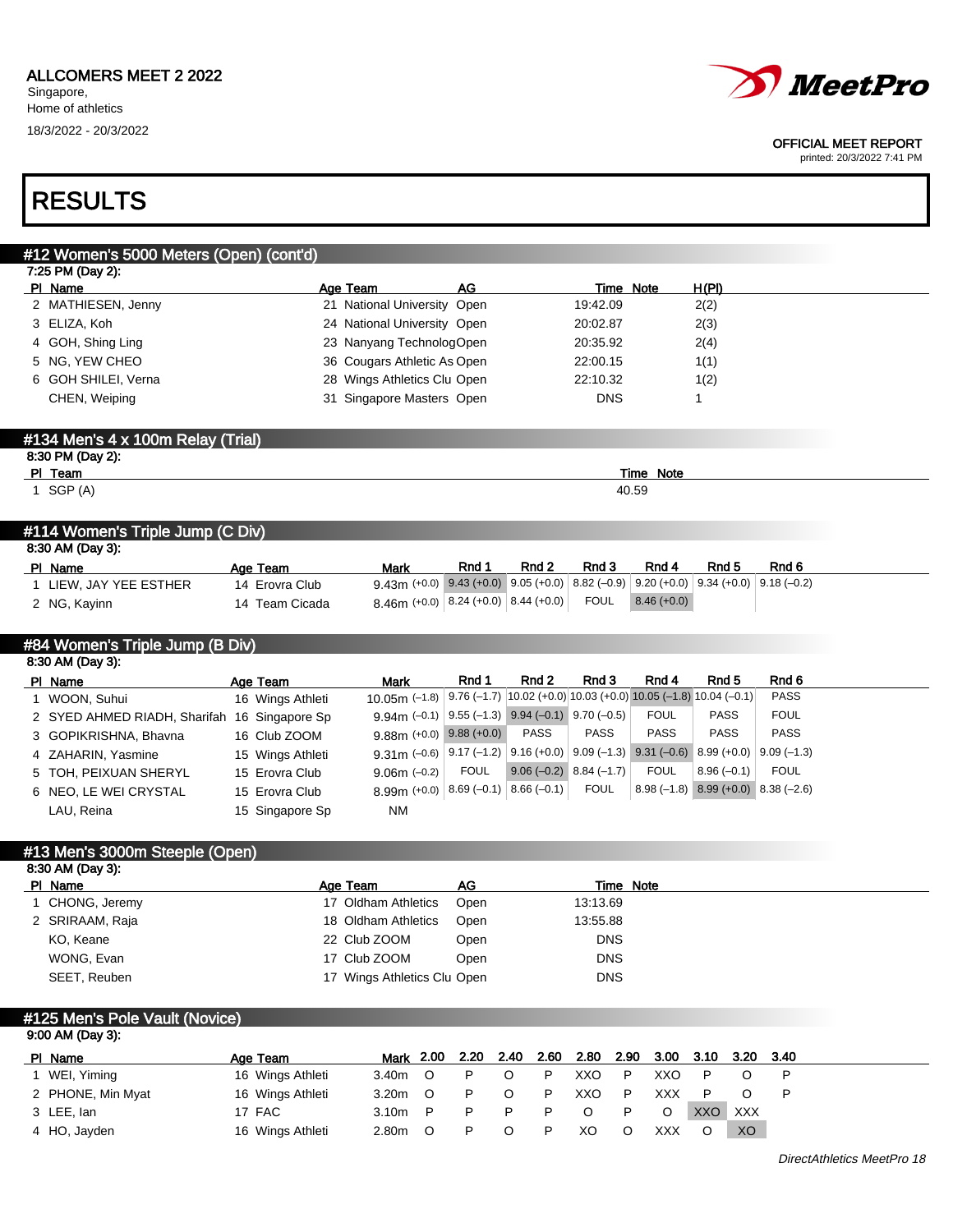

#### OFFICIAL MEET REPORT

printed: 20/3/2022 7:41 PM

## RESULTS

## #125 Men's Pole Vault (Novice) (cont'd)

| 9:00 AM (Day 3): |  |
|------------------|--|
|------------------|--|

| PI Name         | Age Team         | Mark 2.00 | 2.20 | 2.40 | 2.60 | 2.80       |     | 2.90 3.00 | 3.10 | 3.20 3.40 |            |
|-----------------|------------------|-----------|------|------|------|------------|-----|-----------|------|-----------|------------|
| 5 TAN, Zhengyan | 15 Wings Athleti | 2.80m XO  | P    | XXO  | P    | XXX        |     | XO        | XXO  |           | <b>XXX</b> |
| 6 WONG, Darren  | 14 Wings Athleti | 2.40m     |      |      |      |            |     | XXX.      | XXX  |           |            |
| 7 LI, Tianyang  | 15 Wings Athleti | 2.20m     |      |      |      | <b>XXX</b> | XXX |           |      |           |            |

#### #126 Women's Pole Vault (Novice) 9:00 AM (Day 3):

| PI Name           | Age Team         | Mark 2.00         |         | 2.20  | 2.40       | 2.60       | 2.80       | 2.90 | 3.00 | - 3.10     |
|-------------------|------------------|-------------------|---------|-------|------------|------------|------------|------|------|------------|
| 1 TAN, Maxim      | 19 Wings Athleti | 3.00 <sub>m</sub> | P       | P     | P          |            | O          | P    | O    | <b>XXX</b> |
| 2 ASMAH, Hanim    | 37 Wings Athleti | 3.00 <sub>m</sub> | P       | P     | P          |            | O          | P    | XO   | <b>XXX</b> |
| 3 SHI, Jiayi Joey | 22 Wings Athleti | 2.60m             | P       | P     | O          | $\circ$    | <b>XXX</b> |      |      |            |
| 4 NG, Grace       | 16 Wings Athleti | 2.60m             | P       | P     | XXO        | XXO        | <b>XXX</b> |      |      |            |
| 5 YEONG, Abigail  | 15 Wings Athleti | 2.40m             | $\circ$ | O     | $\circ$    | <b>XXX</b> |            |      |      |            |
| 6 LEE, Chaewon    | 17 Wings Athleti | 2.20 <sub>m</sub> | $\circ$ | O     | <b>XXX</b> |            |            |      |      |            |
| 7 SEN, Zahra      | 14 Wings Athleti | 2.20 <sub>m</sub> | $\circ$ | XXO   | XXX        |            |            |      |      |            |
| 7 CHOO, Beverly   | 15 Wings Athleti | 2.20m             | O       | XXO I | <b>XXX</b> |            |            |      |      |            |
| SIEW, En Sin      | 16 Wings Athleti |                   | NH XXX  |       |            |            |            |      |      |            |

## #80 Men's 2000m Steeple (B Div)

| $9:00$ AM (Day 3):     |                     |           |       |  |
|------------------------|---------------------|-----------|-------|--|
| PI Name                | Age Team            | Time Note | H(PI) |  |
| KHOO, Sean             | 16 Oldham Athletics | 7:40.72   | 2(1)  |  |
| 2 FANG, CHEN           | 16 Erovra Club      | 7:53.25   | 2(2)  |  |
| 3 PANG, Brandon        | 15 Oldham Athletics | 7:56.28   | 1(1)  |  |
| 4 HO. TZE EN ZACHARY   | 14 Erovra Club      | 8:11.22   | 2(3)  |  |
| 5 NG, Javier           | 15 Oldham Athletics | 8:14.70   | 2(4)  |  |
| 6 SUBRAMANIAN, Gautham | 16 Oldham Athletics | 8:30.17   | 1(2)  |  |
| 7 TEAR, Denzel         | 15 Oldham Athletics | 9:06.07   | 1(3)  |  |

| #8 Women's 800 Meters (Open) |                             |            |  |  |  |  |  |  |  |
|------------------------------|-----------------------------|------------|--|--|--|--|--|--|--|
| 9:40 AM (Day 3):             |                             |            |  |  |  |  |  |  |  |
| PI Name                      | AG<br>Age Team              | Time Note  |  |  |  |  |  |  |  |
| 1 ELIZA, Koh                 | 24 National University Open | 2:41.54    |  |  |  |  |  |  |  |
| 2 NG, Wei Ting               | 23 Nanyang TechnologOpen    | 2:43.01    |  |  |  |  |  |  |  |
| 3 NG. YEW CHEO               | 36 Cougars Athletic As Open | 2:46.44    |  |  |  |  |  |  |  |
| 4 ONG. HUI SHAN              | 29 Erovra Club<br>Open      | 3:35.58    |  |  |  |  |  |  |  |
| MANSUL, Misyal Sonnia        | 20 Nanyang TechnologOpen    | <b>DNS</b> |  |  |  |  |  |  |  |

## #7 Men's 800 Meters (Open) 9:45 AM (Day 3):

| PI Name               | AG<br>Age Team              | Time Note  |  |
|-----------------------|-----------------------------|------------|--|
| FAYIZ, Mohamed Haja   | 33 Swift<br>Open            | 2:02.34    |  |
| 2 LIM. David          | 36 Singapore Masters Open   | 2:18.05    |  |
| 3 NG JIAN QUAN, Isaac | 25 Nanyang TechnologOpen    | 2:35.58    |  |
| HERR, Stefan          | 35 Singapore Shufflers Open | <b>DNS</b> |  |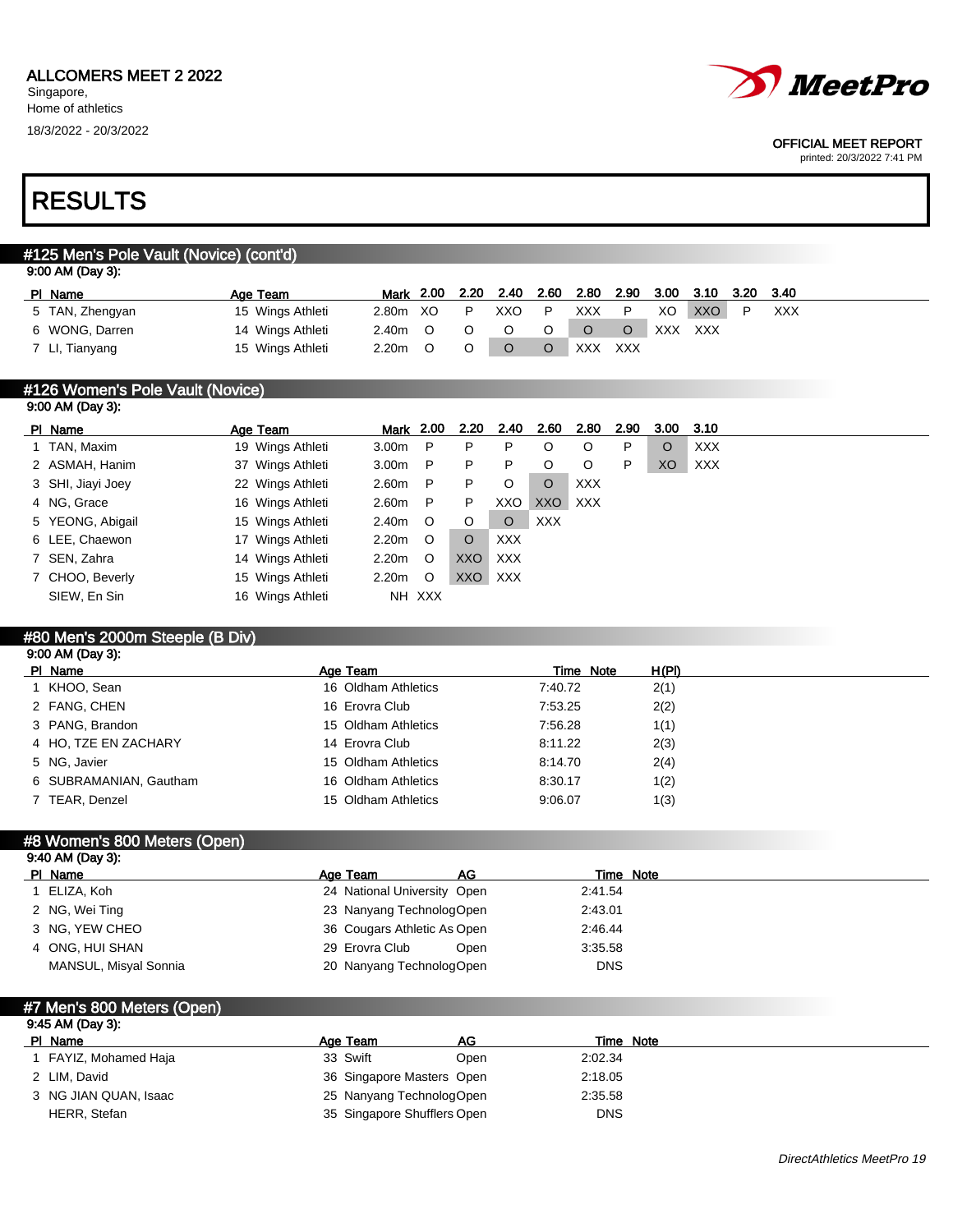

#### OFFICIAL MEET REPORT

printed: 20/3/2022 7:41 PM

## RESULTS

## #44 Women's 800 Meters (A Div)

| 9:50 AM (Day 3):         |                       |           |  |
|--------------------------|-----------------------|-----------|--|
| PI Name                  | Age Team              | Time Note |  |
| 1 TYLES, REBEKA          | 17 Erovra Club        | 2:49.35   |  |
| 2 SIVAKUMAR, TVISHA RHEA | 18 Erovra Club        | 2:51.37   |  |
| 3 KOH, Yi Jia Sonia      | 20 Temasek Polytechni | 3:00.97   |  |
| 4 DADWALL, TARITA KAUR   | 17 Erovra Club        | 3:10.67   |  |
| 5 PHA, Yan Yi Cassie     | 20 Temasek Polytechni | 3:13.49   |  |
|                          |                       |           |  |

#### #69 Women's 800 Meters (B Div) 9:55 AM (Day 3):

| 0.001111100100101       |                         |            |       |
|-------------------------|-------------------------|------------|-------|
| PI Name                 | Age Team                | Time Note  | H(PI) |
| 1 CHEW, Kimberly        | 15 Team Cicada Tracke   | 2:34.20    | 1(1)  |
| 2 HARIDAS, SHANICE TAN  | 15 Erovra Club          | 2:40.79    | 2(1)  |
| 3 CHERYL, TAN           | 15 Cougars Athletic Ass | 2:41.37    | 2(2)  |
| 4 EUNICE, CHIN          | 17 Cougars Athletic Ass | 2:41.88    | 2(3)  |
| 5 WIBAWA, SARAH MAELISA | 16 Erovra Club          | 2:52.31    | 2(4)  |
| 6 HUI LIN, ONG          | 15 Cougars Athletic Ass | 2:55.73    | 1(2)  |
| YAN XIN, BOON           | 15 Cougars Athletic Ass | <b>DNS</b> |       |
| JANELLE, Lew Zi Xin     | 16 Swift                | <b>DNS</b> |       |
| ANG LE XUAN, Felise     | 16 Swift                | <b>DNS</b> |       |
|                         |                         |            |       |

### #83 Men's Triple Jump (B Div)

10:00 AM (Day 3):

| PI Name                                      | Age Team         | <b>Mark</b>                                                                                 | Rnd 1       | Rnd 2       | Rnd 3           | Rnd 4           | Rnd 5                                                  | Rnd 6         |
|----------------------------------------------|------------------|---------------------------------------------------------------------------------------------|-------------|-------------|-----------------|-----------------|--------------------------------------------------------|---------------|
| 1 CHEONG, Kane                               | 16 Wings Athleti | $12.75m$ (-1.3)                                                                             | <b>FOUL</b> | <b>FOUL</b> | $ 12.20(-1.1) $ | <b>FOUL</b>     | $12.75(-1.3) 12.41(-2.3)$                              |               |
| 2 ARNOLD, Sebastien                          | 15 Wings Athleti | 12.29 (-0.8) 12.01 (-1.4) 11.51 (-0.3) 12.12 (+0.0) 12.18 (-1.8) 12.29 (-0.8) 12.05 (-1.2)  |             |             |                 |                 |                                                        |               |
| 3 SIT, Matthew                               | 16 Wings Athleti | 11.96 (-1.5) $ 11.42 + 0.0 10.13 + 0.0 11.64 - 1.8 11.50 - 0.2 11.44 - 3.2 11.96 - 1.5 $    |             |             |                 |                 |                                                        |               |
| 4 CHEW, Joshua                               | 15 Wings Athleti | 11.61 (+0.0) 11.61 (+0.0) 11.41 (-0.4) 10.35 (-3.4) 10.36 (-2.3) 10.69 (-1.3) 10.85 (-2.6)  |             |             |                 |                 |                                                        |               |
| 5 YANG, EN HAO DANIEL                        | 15 Erovra Club   | 11.56m (-0.8) 11.17 (+0.3) 11.11 (+0.0) 11.25 (-0.1) 11.56 (-0.8) 11.26 (-2.2) 11.48 (-1.5) |             |             |                 |                 |                                                        |               |
| 6 RAO, Tianyu                                | 15 Wings Athleti | 11.35m $(-1.2)$ 11.35 $(-1.2)$                                                              |             | FOUL        | PASS            | $ 11.09(-0.5) $ | <b>PASS</b>                                            | $11.33(-2.0)$ |
| 7 TANG, Xavier Aloysius                      | 15 Singapore Sp  | 10.22m (+0.8) $\overline{10.22}$ (+0.8) 10.10 (+0.0) 9.86 (-2.9) 10.14 (-1.7)               |             |             |                 |                 | <b>PASS</b>                                            | <b>FOUL</b>   |
| 8 ABDUL JALIL, Muhammad Zahi 15 Singapore Sp |                  | $10.06m$ (-2.7)                                                                             | FOUL        | <b>FOUL</b> |                 |                 | $9.98 (-0.8)$ $9.67 (+0.0)$ 10.06 (-2.7) $9.62 (-1.6)$ |               |
| LI, Tristen                                  | 15 Wings Athleti | <b>NM</b>                                                                                   |             |             |                 |                 |                                                        |               |

#### #113 Men's Triple Jump (C Div) 10:00 AM (Day 3):

| $10.00$ And $100$ $0$ .  |                  |                                                                                                                |             |             |             |             |                                         |             |  |
|--------------------------|------------------|----------------------------------------------------------------------------------------------------------------|-------------|-------------|-------------|-------------|-----------------------------------------|-------------|--|
| PI Name                  | Age Team         | Mark                                                                                                           | Rnd 1       | Rnd 2       | Rnd 3       | Rnd 4       | Rnd 5                                   | Rnd 6       |  |
| 1 LAU, Jia Hern          | 14 Team Cicada   | 10.94 (-1.6) $ 10.90$ (-1.2) $ 10.57$ (-2.6) $ 10.86$ (-3.2) $ 10.94$ (-1.6)                                   |             |             |             |             | <b>FOUL</b>                             | <b>FOUL</b> |  |
| 2 LIM, Kyan              | 14 Wings Athleti | 10.36m (+0.1) 10.36 (+0.1) 9.98 (+0.0) 10.30 (-0.9) 10.13 (-1.0) 9.90 (-2.6) 9.56 (-2.0)                       |             |             |             |             |                                         |             |  |
| 3 KO XIN TZE, Daryen     | 13 Team Cicada   | 10.34m (-2.1)   10.14 (-2.2) FOUL                                                                              |             |             |             |             | $10.07$ (-2.1) 10.34 (-2.1) 9.79 (-1.8) | <b>FOUL</b> |  |
| 4 TANG, Kai Sheng Cayman | 13 Wings Athleti | 10.08m $(-1.8)$ 10.08 $(-1.8)$ 9.05 $(-2.9)$ 9.46 $(-0.9)$ FOUL                                                |             |             |             |             | $9.94 (-2.4) 9.99 (-1.0)$               |             |  |
| 5 LOO, Jia Kai           | 14 Wings Athleti | 9.43m (+0.8) $\big  8.96 (+0.0) \big  9.29 (-0.1) \big  8.50 (+0.0) \big  9.43 (+0.8) \big  8.84 (-1.3) \big $ |             |             |             |             |                                         | <b>PASS</b> |  |
| ABE EMMANUEL, Jason      | 13 Wings Athleti | NM.                                                                                                            | <b>FOUL</b> | <b>FOUL</b> | <b>FOUL</b> | <b>PASS</b> | <b>PASS</b>                             | <b>PASS</b> |  |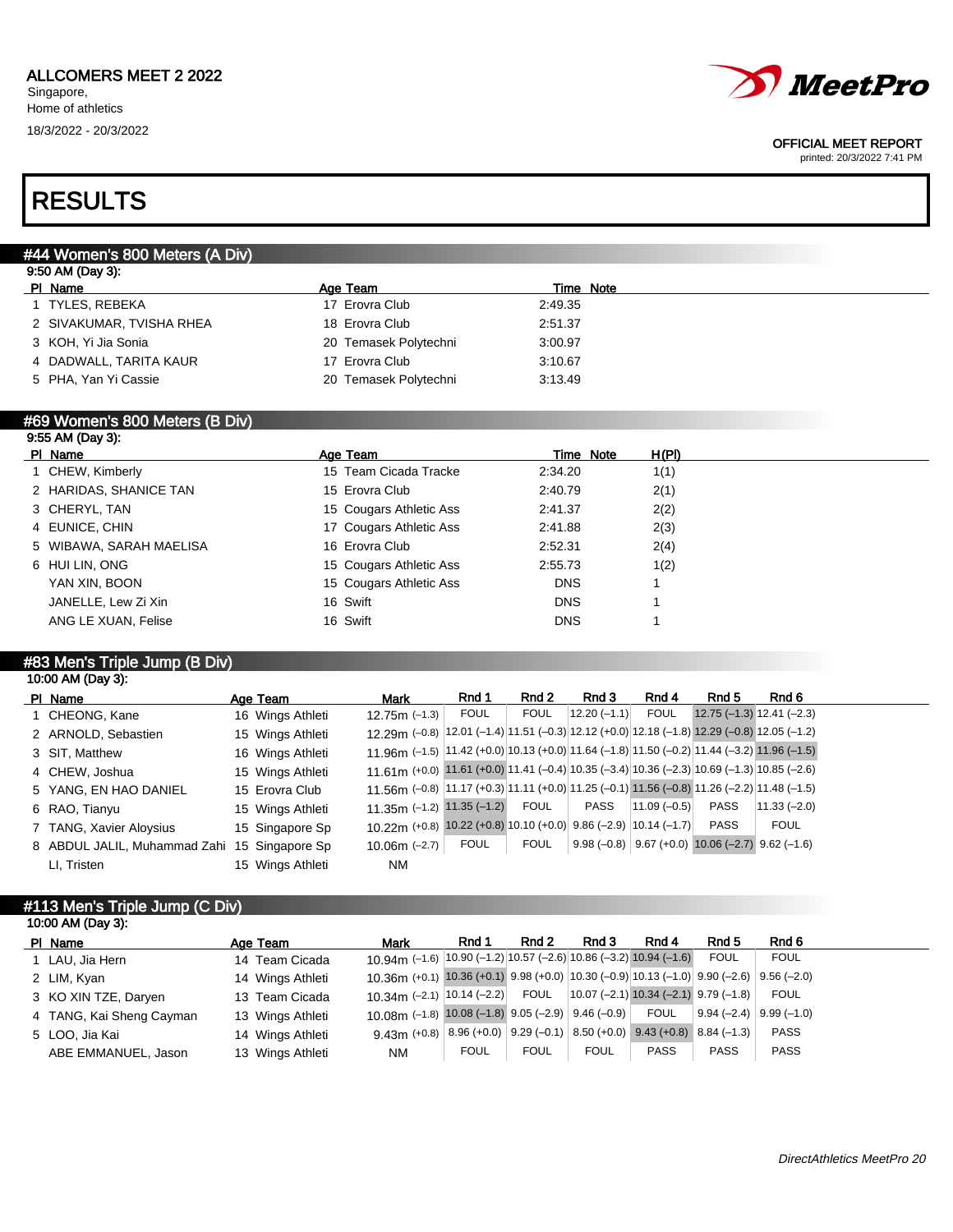

#### OFFICIAL MEET REPORT

printed: 20/3/2022 7:41 PM

## RESULTS

### #100 Women's 800 Meters (C Div)

| PI Name                 | Age Team                | Time Note |  |
|-------------------------|-------------------------|-----------|--|
| I CHEW KAI LING, CAELYN | 14 Erovra Club          | 2:42.88   |  |
| 2 TAN, DELPHIS          | 14 Cougars Athletic Ass | 2:57.49   |  |
| 3 GOH, Germaine         | 13 Wings Athletics Club | 3.12.99   |  |
| 4 WONG, ABIGAIL SZE EN  | 13 Cougars Athletic Ass | 3:41.66   |  |
| 5 LIM, CHLOE WEN EN     | 13 Cougars Athletic Ass | 3:46.90   |  |

### #43 Men's 800 Meters (A Div)

| 10:10 AM (Day 3):      |                         |           |       |
|------------------------|-------------------------|-----------|-------|
| PI Name                | Age Team                | Time Note | H(PI) |
| OSMAN, Amir Rusyaidi   | 20 Team Cicada Tracke   | 2:09.62   | 2(1)  |
| 2 FANG, Pin Xin        | 18 Wings Athletics Club | 2:15.51   | 2(2)  |
| 3 LOW, Ern Kye         | 18 Wings Athletics Club | 2:16.27   | 1(1)  |
| 4 ONG, YAN ERN WAYNE   | 18 Erovra Club          | 2:18.40   | 2(3)  |
| 5 WAN, Joshua          | 17 Wings Athletics Club | 2:22.16   | 1(2)  |
| 6 TOH, Samuel          | 17 Oldham Athletics     | 2:23.00   | 2(4)  |
| 7 YAP, Jian Wen, Jaren | 18 Oldham Athletics     | 2:23.78   | 1(3)  |
| 8 TAN, Jethro          | 17 Wings Athletics Club | 2:30.34   | 1(4)  |
|                        |                         |           |       |

#### #68 Men's 800 Meters (B Div) 10:20 AM (Day 3):

| PI Name                     | Age Team                 | Time Note  | H(PI) |
|-----------------------------|--------------------------|------------|-------|
| 1 HARI, Subaraghav          | 16 Swift                 | 2:18.19    | 3(1)  |
| 2 BIN IRFAN, Muhammad Ilhan | 16 Club ZOOM             | 2:19.91    | 3(2)  |
| 3 TANG, Daniel              | 16 Oldham Athletics      | 2:22.22    | 3(3)  |
| 4 SOLAIMUTHU, KAUSIK        | 14 Erovra Club           | 2:26.77    | 3(4)  |
| 5 CHONG, Keith              | 16 Oldham Athletics      | 2:27.43    | 3(5)  |
| 6 SEYFFERT, JUSTIN          | 15 JS Athletics          | 2:27.85    | 1(1)  |
| 7 BALAKRISHNAN, Luke        | 16 Oldham Athletics      | 2:29.86    | 2(1)  |
| 8 LIM, Gia Kai              | 17 Oldham Athletics      | 2:31.68    | 2(2)  |
| 9 CHONG, Joshua             | 16 Oldham Athletics      | 2:32.68    | 2(3)  |
| 10 TAN, Samuel              | 15 Oldham Athletics      | 2:34.40    | 1(2)  |
| 11 TAN, Matthaeus           | 15 Team St. Pat          | 2:51.61    | 1(3)  |
| LIM, Zhong Xian             | 15 Total Kinetics Sports | <b>DNS</b> |       |
| LOW, Joel                   | 16 Oldham Athletics      | <b>DNS</b> |       |
| TEOW, Yik Yee               | 16 Singapore Shufflers   | <b>DNS</b> | 2     |
| MARKCUS, Yong               | 15 Swift                 | <b>DNS</b> | 2     |
|                             |                          |            |       |

#### #99 Men's 800 Meters (C Div)

| 10:35 AM (Day 3):      |                          |           |  |
|------------------------|--------------------------|-----------|--|
| PI Name                | Age Team                 | Time Note |  |
| CURRAN, DANIEL RAIHAN  | 14 Oldham Athletics      | 2:28.98   |  |
| 2 CURRAN, JAKE ARYAN   | 14 Oldham Athletics      | 2:32.13   |  |
| 3 THAN, Ee Loong       | 14 Total Kinetics Sports | 2:32.93   |  |
| 4 LIEW, HNG KAI JETHRO | 14 Erovra Club           | 2:42.98   |  |
| 5 PHUA, Ayden          | 13 Oldham Athletics      | 2:47.44   |  |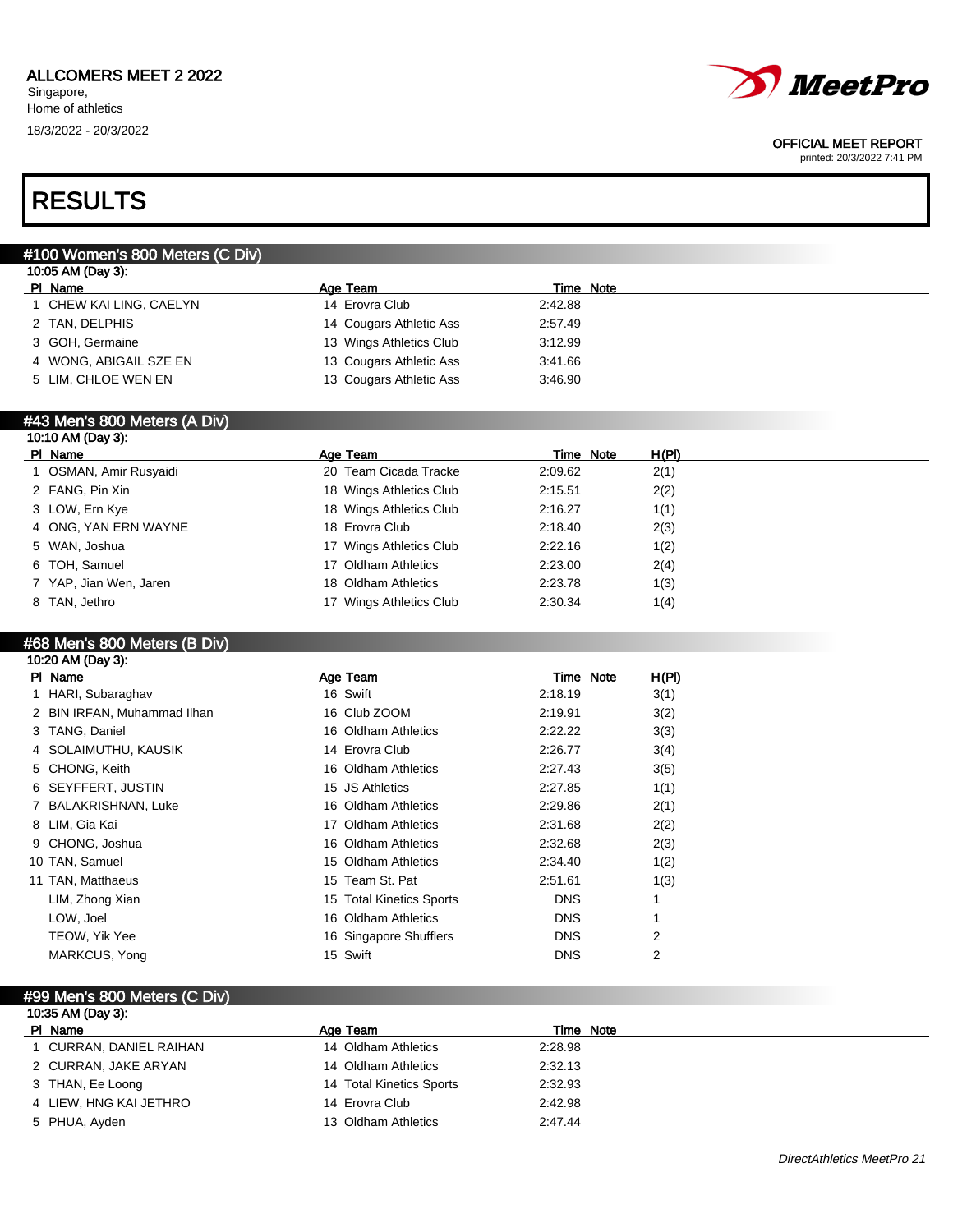### ALLCOMERS MEET 2 2022

Singapore, Home of athletics 18/3/2022 - 20/3/2022



#### OFFICIAL MEET REPORT

| <b>RESULTS</b>                   |                             |                  |                  |          |              |  |
|----------------------------------|-----------------------------|------------------|------------------|----------|--------------|--|
|                                  |                             |                  |                  |          |              |  |
| #35 Men's 110m Hurdles (A Div)   |                             |                  |                  |          |              |  |
| 11:10 AM (Day 3):                |                             |                  |                  |          |              |  |
|                                  | Wind: (-2.9)                |                  |                  |          |              |  |
| PI Name                          | Age Team                    | <b>Time Note</b> |                  |          |              |  |
| 1 MAH, Joei                      | 17 Team Fabian              | 17.25            |                  |          |              |  |
| 2 ANG, Brandon                   | 17 Team Cicada Tracke       | 17.36            |                  |          |              |  |
| #76 Men's 110m Hurdles (B Div)   |                             |                  |                  |          |              |  |
| 11:20 AM (Day 3):                |                             |                  |                  |          |              |  |
|                                  | Wind: $(-1.7)$              |                  |                  |          |              |  |
| PI Name                          | Age Team                    | <b>Time Note</b> |                  |          |              |  |
| 1 AUDY, Hayden                   | 16 Wings Athletics Club     | 17.04            |                  |          |              |  |
| 2 TONG, Xian Yao                 | 15 Oldham Athletics         | 18.01            |                  |          |              |  |
| 3 TEO, Xavier                    | 15 Wings Athletics Club     | 18.07            |                  |          |              |  |
| 4 TAN, Jing Da                   | 15 Total Kinetics Sports    | 19.18            |                  |          |              |  |
| #109 Men's 100m Hurdles (C Div)  |                             |                  |                  |          |              |  |
| 11:35 AM (Day 3):                |                             |                  |                  |          |              |  |
| PI Name                          | Age Team                    | <b>Time Note</b> |                  | H(PI)    |              |  |
| 1 CHUA, Garrett                  | 14 Team Cicada Tracke       | 14.58            | $(+1.0)$         | 2(1)     |              |  |
| 2 YOO, Sean                      | 14 Oldham Athletics         | 15.98            | $(-2.0)$         | 1(1)     |              |  |
| 3 FANG, Kayden                   | 13 Team Cicada Tracke       | 18.72            | $(+1.0)$         | 2(2)     |              |  |
| 4 ANG, Bradley                   | 13 Team Cicada Tracke       | 18.99            | $(-2.0)$         | 1(2)     |              |  |
| 5 WANG, MingLe                   | 13 Team Cicada Tracke       | 19.19            | $(-2.0)$         | 1(3)     |              |  |
| 6 NAGARAJ, Dhiyanesh             | 13 Wings Athletics Club     | 21.20            | $(+1.0)$         | 2(3)     |              |  |
| #30 Women's 100m Hurdles (Open)  |                             |                  |                  |          |              |  |
| 11:45 AM (Day 3):                |                             |                  |                  |          |              |  |
| PI Name                          | <b>AG</b><br>Age Team       |                  | <b>Time Note</b> |          | <u>H(PI)</u> |  |
| 1 ONG, Kerstin                   | 25 Club ZOOM<br>Open        |                  | 15.54            | $(+1.0)$ | 2(1)         |  |
| 2 TAN, Clenyce                   | 23 Wings Athletics Clu Open |                  | 16.99            | $(+1.0)$ | 2(2)         |  |
| 3 LIM, Nicole                    | 20 Wings Athletics Clu Open |                  | 17.89            | $(+1.0)$ | 1(1)         |  |
| KANG, Pei Ling                   | 25 Wings Athletics Clu Open |                  | <b>DNS</b>       |          | 1            |  |
| EFONDO, Jenalyn                  | 38 Singapore Masters Open   |                  | <b>DNS</b>       |          |              |  |
| HOW JIA MIAN, Elizabeth          | 20 Temasek Polytechn Open   |                  | <b>DNS</b>       |          | っ            |  |
| #36 Women's 100m Hurdles (A Div) |                             |                  |                  |          |              |  |
| 11:50 AM (Day 3):                |                             |                  |                  |          |              |  |
|                                  | Wind: (-1.5)                |                  |                  |          |              |  |
| PI Name                          | Age Team                    | Time Note        |                  |          |              |  |
| 1 TAN, Ashley                    | 17 Wings Athletics Club     | 17.10            |                  |          |              |  |
|                                  |                             | 17.50            |                  |          |              |  |
| 2 LEE, Erika                     | 18 Wings Athletics Club     |                  |                  |          |              |  |
| 3 YEOH, Yue Qi                   | 18 Wings Athletics Club     | 18.11            |                  |          |              |  |
| 4 LIM, HUI EN HAYLEY             | 17 Erovra Club              | 19.38            |                  |          |              |  |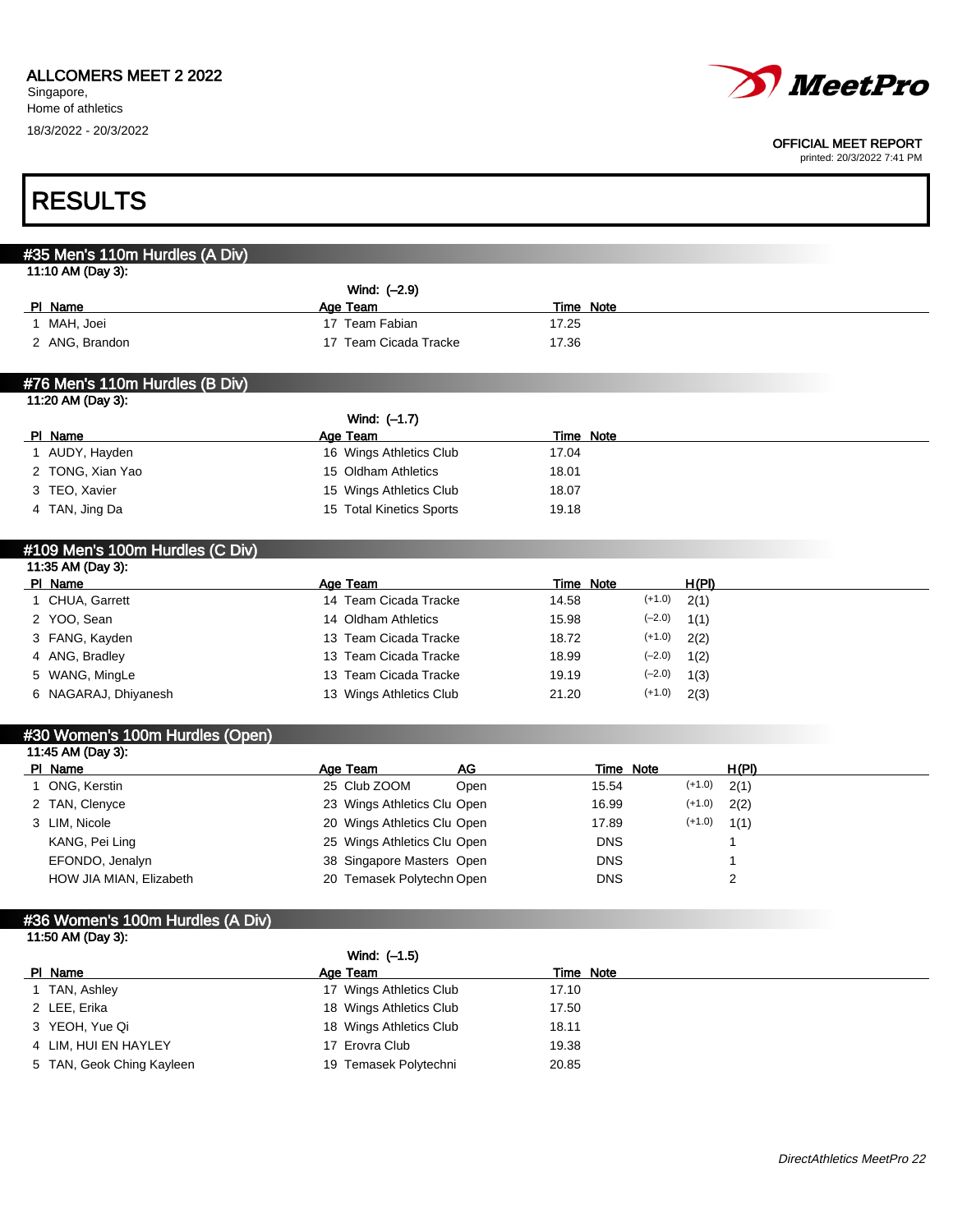

#### OFFICIAL MEET REPORT

printed: 20/3/2022 7:41 PM

## RESULTS

### #77 Women's 100m Hurdles (B Div)

| 12:10 PM (Day 3):              |                        |                   |       |
|--------------------------------|------------------------|-------------------|-------|
| PI Name                        | Age Team               | Time Note         | H(PI) |
| 1 Ll, Yu Qing Angela           | 16 Singapore Sports Sc | $(+1.0)$<br>16.96 | 2(1)  |
| 2 SAMANTHA YAN NING, Looi      | 15 Swift               | $(-2.2)$<br>17.99 | 1(1)  |
| 3 IYENGAR, Anagha Vedanarayana | 16 Singapore Sports Sc | $(+1.0)$<br>18.09 | 2(2)  |
| 4 ANG, Sophie                  | 15 Team Cicada Tracke  | $(+1.0)$<br>18.55 | 2(3)  |
| 5 LIM, Sumana                  | 15 Team Cicada Tracke  | $(-2.2)$<br>19.49 | 1(2)  |
| ELYSHA, Nyla Dyan              | 16 Team Cicada Tracke  | DQ PUSH           |       |
| CHAN, Victoria                 | 16 Team Cicada Tracke  | <b>DNS</b>        |       |
|                                |                        |                   |       |

## #110 Women's 80m Hurdles (C Div)

| 12:30 PM (Day 3):               |                         |           |
|---------------------------------|-------------------------|-----------|
|                                 | Wind: (+1.0)            |           |
| PI Name                         | Age Team                | Time Note |
| 1 TAY, Yingxi Vincy             | 14 Team Cicada Tracke   | 15.11     |
| 2 TAN, Ayra                     | 14 Erovra Club          | 15.16     |
| 3 TAN, Gim Xin Nathanielle Anne | 13 Team Cicada Tracke   | 16.41     |
| 4 QUEK, Isabelle                | 13 Wings Athletics Club | 16.86     |

#### #87 Men's Discus (B Div) 1:30 PM (Day 3):

| PI Name            | Age Team         | <b>Mark</b> | Rnd 1       | Rnd 2       | Rnd 3       | Rnd 4       | Rnd 5       | Rnd 6       |
|--------------------|------------------|-------------|-------------|-------------|-------------|-------------|-------------|-------------|
| 1 WONG, Choong Yin | 16 Wings Athleti | 37.67m      | 32.14       | <b>FOUL</b> | 35.74       | 37.67       | 35.84       | 37.26       |
| 2 TAN, Jun Jie     | 15 Wings Athleti | 37.48m      | <b>FOUL</b> | 35.60       | <b>FOUL</b> | <b>FOUL</b> | 37.48       | 37.23       |
| 3 CHNG, Leroy      | 15 Wings Athleti | 36.73m      | 34.80       | 35.51       | 36.56       | 36.73       | <b>FOUL</b> | <b>FOUL</b> |
| 4 ONG, Raymus      | 15 Wings Athleti | 36.56m      | 34.12       | 34.58       | 32.84       | <b>FOUL</b> | 34.95       | 36.56       |
| 5 TEO, Leam        | 15 Wings Athleti | 34.11m      | 30.91       | 33.79       | 34.11       | <b>FOUL</b> | 32.61       | <b>FOUL</b> |
| 6 QUAH, Xiao Wei   | 16 Wings Athleti | 29.20m      | 26.96       | <b>FOUL</b> | 25.80       | <b>FOUL</b> | 29.20       | <b>FOUL</b> |

### #55 Men's Discus (A Div) 1:30 PM (Day 3):

| PI Name                 | Age Team         | <b>Mark</b> | Rnd 1       | Rnd 2       | Rnd 3 | Rnd 4       | Rnd 5       | Rnd 6       |
|-------------------------|------------------|-------------|-------------|-------------|-------|-------------|-------------|-------------|
| 1 LOH, Aloysius         | 18 Wings Athleti | 48.69m      | 48.69       | <b>FOUL</b> | 47.42 | <b>FOUL</b> | 48.11       | 46.23       |
| 2 THENG, Yi Kai         | 18 Wings Athleti | 39.53m      | 38.36       | 38.74       | 36.74 | 39.53       | 35.75       | 36.39       |
| 3 LOW, Chuan Yi         | 18 FAC           | 36.96m      | <b>FOUL</b> | <b>FOUL</b> | 36.96 | <b>FOUL</b> | <b>FOUL</b> | <b>FOUL</b> |
| 4 WONG, Marcus          | 17 Wings Athleti | 34.95m      | <b>FOUL</b> | <b>FOUL</b> | 32.72 | 32.66       | 34.95       | <b>FOUL</b> |
| 5 THAM ZHI XUAN, Jan    | 17 Wings Athleti | 34.92m      | 33.40       | <b>FOUL</b> | 31.66 | 31.71       | 34.09       | 34.92       |
| 6 CHAN, JIN SIANG LUCAS | 17 Erovra Club   | 34.77m      | 32.51       | 34.66       | 28.96 | 28.89       | 31.80       | 34.77       |
| 7 SENTHIL KUMAR, VISHAL | 19 Erovra Club   | 27.19m      | <b>FOUL</b> | 25.06       | 26.69 | 27.19       | <b>FOUL</b> | <b>FOUL</b> |
| WANG, Hanchen           | 18 Wings Athleti | <b>NM</b>   |             |             |       |             |             |             |

#### #20 Women's Triple Jump (Open) 1:45 PM (Day 3):

| PI Name            | Age Team            | AG | Mark                                                                                             | Rnd         | Rnd <sub>2</sub> | Rnd 3       | Rnd 4       | Rnd 5 | Rnd 6                       |  |
|--------------------|---------------------|----|--------------------------------------------------------------------------------------------------|-------------|------------------|-------------|-------------|-------|-----------------------------|--|
| NG, Jing Ni        | 18 Singapore S Open |    | 10.34m $(-2.4)$ 10.34 $(-2.4)$ 10.32 $(-1.9)$ 9.94 $(-2.7)$                                      |             |                  |             | <b>FOUL</b> |       | $ 10.02(-0.6) 10.21(-1.3) $ |  |
| 2 TAN, Chloe       | 18 Singapore S Open |    | 10.24m (-1.1) $\mid$ 9.66 (-1.2) $\mid$ 9.95 (+0.0) $\mid$ 9.99 (-0.6) $\mid$ 9.80 (-1.6) $\mid$ |             |                  |             |             | FOUL  | $10.24(-1.1)$               |  |
| 3 CHANDRU, Bhavika | 18 Singapore S Open |    | $9.96m (+0.0)$                                                                                   | <b>FOUL</b> | $9.94(-2.0)$     | <b>FOUL</b> | <b>FOUL</b> |       | $9.96 (+0.0)$ $9.96 (-1.1)$ |  |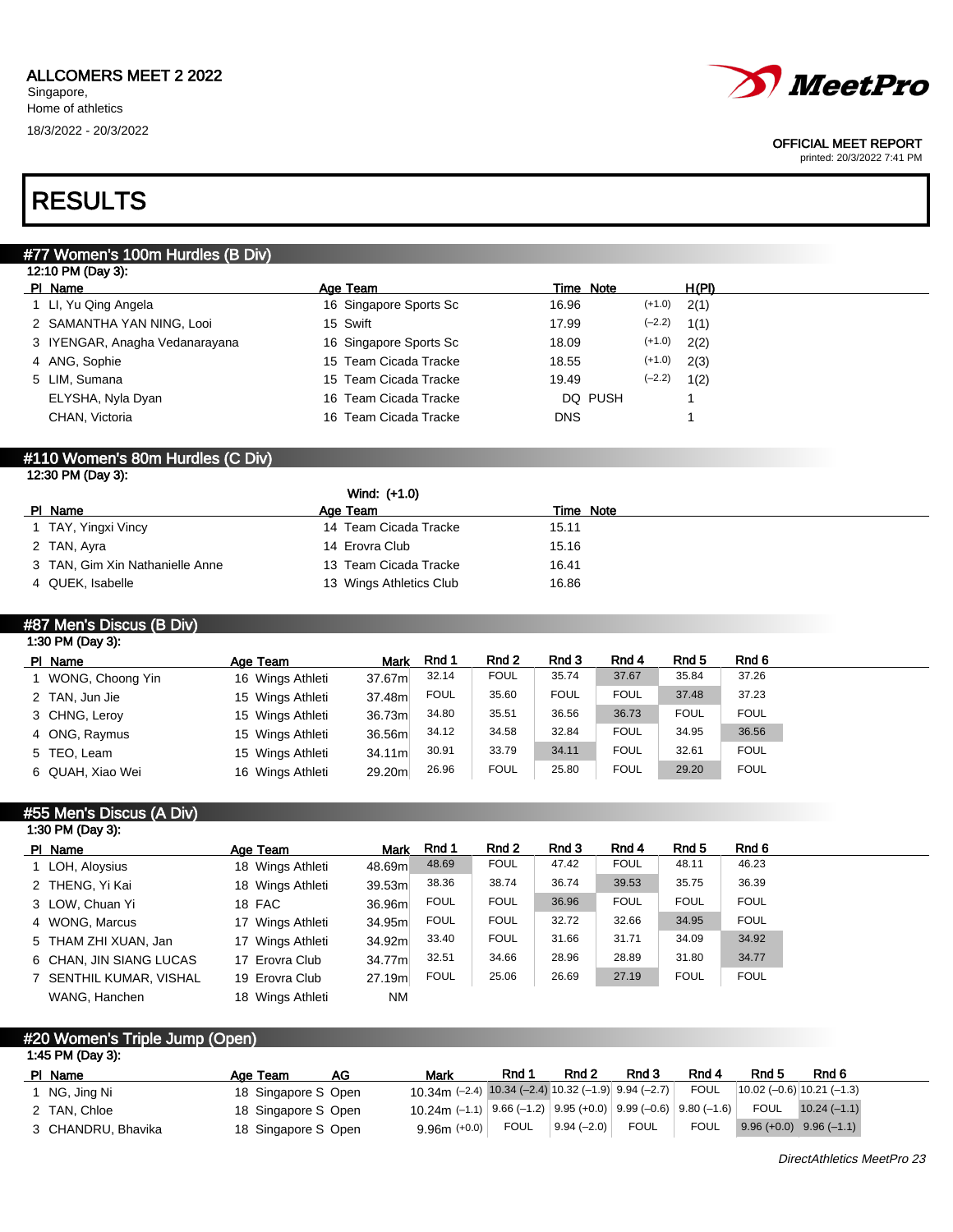

#### OFFICIAL MEET REPORT

printed: 20/3/2022 7:41 PM

## RESULTS

## #20 Women's Triple Jump (Open) (cont'd) 1:45 PM (Day 3): Pl Name Age Team AG Mark Rnd 1 Rnd 2 Rnd 3 Rnd 4 Rnd 5 Rnd 6 4 SONG, Ruth 25 Team CicadaOpen 9.59m (-2.3) FOUL FOUL FOUL FOUL 9.59 (-2.3) 9.16 (-2.2) CHAN, Ziyee 21 Wings Athleti Open NM

#### #58 Women's Triple Jump (A Div) 1:45 PM (Day 3):

| 1.701110400              |                  |                                                                                                                         |             |                                                                    |              |                                     |              |                                          |
|--------------------------|------------------|-------------------------------------------------------------------------------------------------------------------------|-------------|--------------------------------------------------------------------|--------------|-------------------------------------|--------------|------------------------------------------|
| PI Name                  | Age Team         | <b>Mark</b>                                                                                                             | Rnd 1       | Rnd 2                                                              | Rnd 3        | Rnd 4                               | Rnd 5        | Rnd 6                                    |
| 1 ZHONG, Chuhan          | 17 Wings Athleti | 10.52m (-2.5) $ 10.14$ (-1.4) $ 10.19$ (-2.8)                                                                           |             |                                                                    | PASS         |                                     |              | $10.07$ (-2.7) 10.52 (-2.5) 10.46 (-1.8) |
| 2 TAY, Chloe             | 18 Wings Athleti | $9.55m$ (-0.1) $9.55$ (-0.1) $9.51$ (-1.9)                                                                              |             |                                                                    | PASS         | $ 8.99(+0.0) 9.01(-1.1) 8.97(-2.8)$ |              |                                          |
| 3 AYE KYAW, YUNN BRITNEY | 17 Erovra Club   | 9.42m (-0.3) $\left  9.22 (-1.3) \right  9.21 (-2.5) \left  9.39 (+0.0) \right  9.42 (-0.3) \left  9.15 (-1.5) \right $ |             |                                                                    |              |                                     |              | FOUL                                     |
| 4 POR, SZE MUN           | 15 Erovra Club   | 9.24m (+0.0) 8.81 (-2.1) 8.51 (-1.4) 9.03 (-0.9) 8.64 (-0.7) 8.77 (-3.4) 9.24 (+0.0)                                    |             |                                                                    |              |                                     |              |                                          |
| 5 MOK, Tze Yuen          | 18 Wings Athleti | $8.92m$ (-1.3) $8.92$ (-1.3)                                                                                            |             | FOUL                                                               | $8.76(-2.9)$ | PASS                                | $8.87(-1.7)$ | <b>FOUL</b>                              |
| 6 QUEK, Syn Hui          | 17 Wings Athleti | $8.48m$ (-2.1)                                                                                                          | <b>FOUL</b> | $\mid$ 8.48 (-2.1) 8.30 (-1.8) 8.17 (-3.1) 8.07 (-2.7) 8.19 (-3.5) |              |                                     |              |                                          |
|                          |                  |                                                                                                                         |             |                                                                    |              |                                     |              |                                          |

#### #129 Men's Pole Vault (Intermediate) 2:00 PM (Day 3):

| PI Name             | Age Team         | <u>Mark</u> 3.00 |              | 3.20       | 3.40    | 3.60 | 3.80       |
|---------------------|------------------|------------------|--------------|------------|---------|------|------------|
| 1 XIAO, Daniel      | 18 Wings Athleti | 3.60m            | P            | P.         | P       | O    | <b>XXX</b> |
| 2 LIU, Yucen        | 17 Wings Athleti | 3.40m            | $\mathsf{P}$ | $\circ$    | $\circ$ | XXX. |            |
| 3 CHENG, Adam       | 19 Wings Athleti | 3.20m            | $\circ$      | XXO        | XXX     |      |            |
| YEO. Dillon         | 16 Club ZOOM     | <b>NH</b>        | P            | <b>XXX</b> |         |      |            |
| TAN, Joel           | 17 Wings Athleti | NH.              | $\mathsf{P}$ | P.         | P       | XXX. |            |
| TAN, Zen Jerr       | 16 Wings Athleti | NH.              | -P           | <b>XXX</b> |         |      |            |
| ZUHAYR, Rayan       | 15 Wings Athleti | NH.              | P            | <b>XXX</b> |         |      |            |
| DIVYANATHAN, Elijah | 15 Wings Athleti | <b>NH</b>        | P            | <b>XXX</b> |         |      |            |
| QUEK, Jonathan      | 17 Wings Athleti | <b>NH</b>        | $\mathsf{P}$ | P          | P       | P    | <b>XXX</b> |
| LEE, lan            | 17 FAC           | <b>DNS</b>       |              |            |         |      |            |
| FAVARD, Aymeric     | 27 Club ZOOM     | <b>DNS</b>       |              |            |         |      |            |

#### #130 Women's Pole Vault (Intermediate) 2:00 PM (Day 3):

| $-000 + 111 + 001$ |              |                   |           |     |            |
|--------------------|--------------|-------------------|-----------|-----|------------|
| PI Name            | Age Team     |                   | Mark 2.80 |     | 3.00 3.20  |
| SIA, Cherlin       | 21 Club ZOOM | 3.00 <sub>m</sub> | D         |     | <b>XXX</b> |
| 2 TAY, Esther      | 17 Club ZOOM | 2.80 <sub>m</sub> | $\circ$   | XXX |            |
| 3 TAN, Shayne      | 19 Club ZOOM | 2.80m XXO XXX     |           |     |            |

#### #4 Women's 200 Meters (Open) 2:00 PM (Day 3):

|                                | Wind: (+1.0)                |    |            |
|--------------------------------|-----------------------------|----|------------|
| PI Name                        | Age Team                    | AG | Time Note  |
| ENRIQUEZ, Roxanne Rose Zulueta | 26 Wings Athletics Clu Open |    | 26.95      |
| 2 TONG, Yan Yee                | 18 Singapore Sports S Open  |    | 28.27      |
| 3 ANG, Jovial                  | 20 National University Open |    | 29.59      |
| LIM, Gwendolyn Therese         | 20 Temasek Polytechn Open   |    | <b>DNS</b> |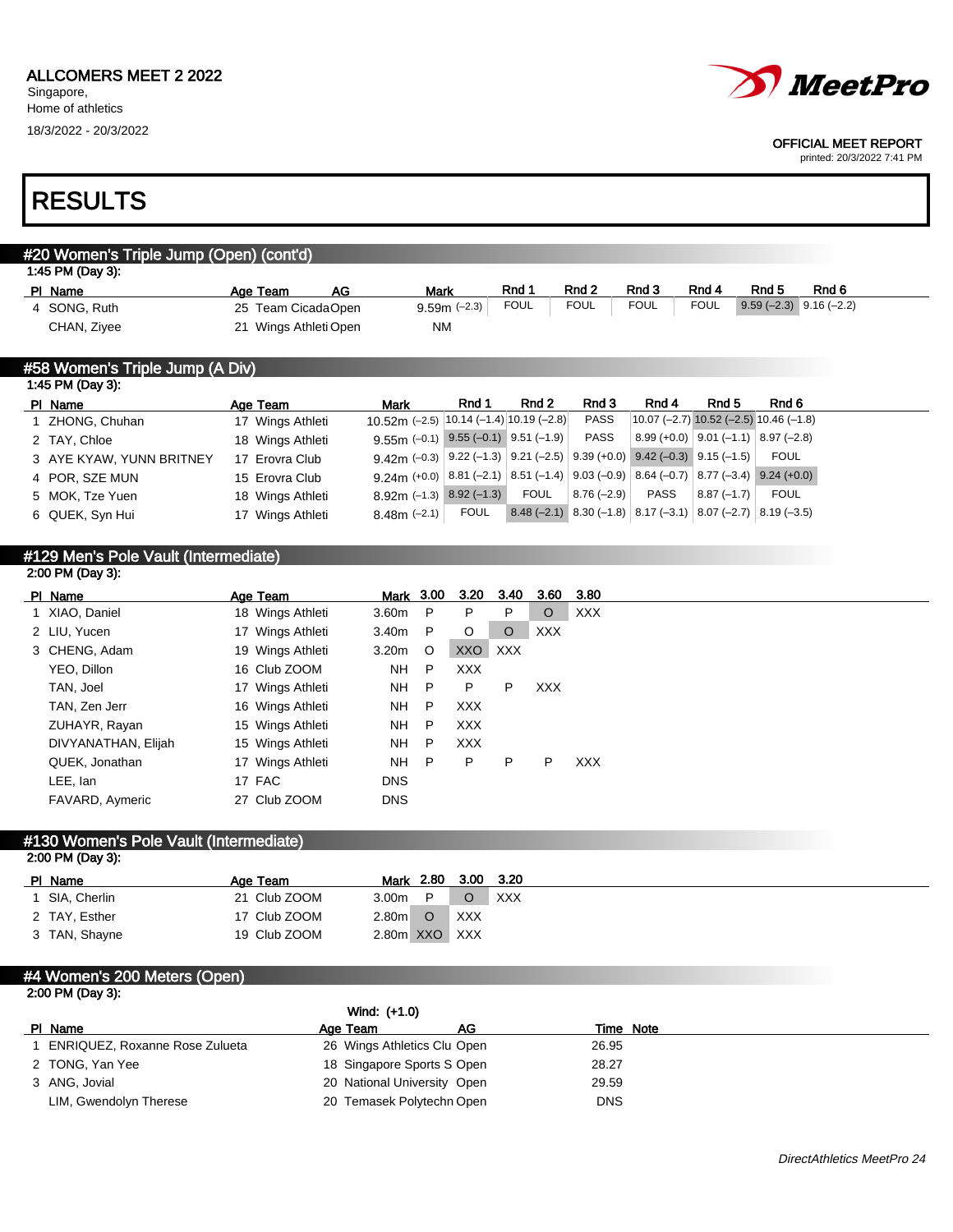## RESULTS

## #40 Women's 200 Meters (A Div)

| 2:05 PM (Day 3):            |                         |                   |       |
|-----------------------------|-------------------------|-------------------|-------|
| PI Name                     | Age Team                | Time Note         | H(PI) |
| 1 GOH, Eleana               | 17 Wings Athletics Club | $(+1.0)$<br>27.39 | 2(1)  |
| 2 LIAU, Lyn                 | 17 Maxform              | $(+1.0)$<br>28.88 | 3(1)  |
| 3 HENG, Ann Xin             | 18 Wings Athletics Club | $(+1.0)$<br>29.11 | 3(2)  |
| 4 KOH, Natalie              | 18 Oldham Athletics     | $(+1.0)$<br>31.17 | 2(2)  |
| 5 LIAN, Rei Yean            | 18 Oldham Athletics     | $(+0.1)$<br>32.33 | 1(1)  |
| 6 PATANKAR, ANIKA NILESH    | 17 Erovra Club          | $(+1.0)$<br>32.95 | 3(3)  |
| 7 AZALI, Natasha            | 18 Wings Athletics Club | $(+1.0)$<br>33.56 | 2(3)  |
| 8 OH, Emma                  | 18 Oldham Athletics     | $(+0.1)$<br>33.76 | 1(2)  |
| 9 TAN, Zoey                 | 18 Oldham Athletics     | $(+0.1)$<br>34.11 | 1(3)  |
| 10 MOK, Natasha             | 18 Oldham Athletics     | $(+0.1)$<br>36.29 | 1(4)  |
| SRINIVASAN, NANDHITHA SHREE | 17 Erovra Club          | <b>DNS</b>        | 2     |
| KHOO, JACKIE                | 17 Erovra Club          | NT                | 3     |
|                             |                         |                   |       |

## #65 Women's 200 Meters (B Div)

| 2:20 PM (Day 3):          |                         |            |          |       |
|---------------------------|-------------------------|------------|----------|-------|
| PI Name                   | Age Team                | Time Note  |          | H(PI) |
| 1 SIU, Emily              | 15 Wings Athletics Club | 28.17      | $(+1.0)$ | 1(1)  |
| 2 LIM, Clara              | 15 Team Fabian          | 28.18      | $(-3.3)$ | 2(1)  |
| 3 LEE, Meredith           | 16 Wings Athletics Club | 29.61      | $(-1.9)$ | 4(1)  |
| 4 JOHN, Nerys             | 16 Wings Athletics Club | 29.64      | $(-3.3)$ | 2(2)  |
| 5 SOH, Sharlene           | 15 Maxform              | 29.74      | $(-1.9)$ | 4(2)  |
| 6 BHANDARI, Niesha Kim    | 16 Team Cicada Tracke   | 29.76      | $(-1.7)$ | 3(1)  |
| 7 TOH, Isabel             | 15 Wings Athletics Club | 30.00      | $(+1.0)$ | 1(2)  |
| 8 TEH, Justine            | 15 Maxform              | 30.25      | $(+1.0)$ | 1(3)  |
| 9 CHAN, KAYLENE           | 16 Erovra Club          | 31.10      | $(-1.7)$ | 3(2)  |
| 10 SANDARAN, Tharine      | 15 Trackstar Athletics  | 31.12      | $(-3.3)$ | 2(3)  |
| 11 LEE SZE YIN, MEGAN     | 16 Erovra Club          | 31.61      | $(-3.3)$ | 2(4)  |
| 12 PANG, KEE ANN          | 16 Erovra Club          | 32.66      | $(-1.9)$ | 4(3)  |
| 13 MING, XIN              | 15 Erovra Club          | 33.17      | $(-3.3)$ | 2(5)  |
| 14 PEREIRA, Davina        | 15 Swift                | 34.05      | $(-1.7)$ | 3(3)  |
| 15 YITONG, Chia           | 17 Swift                | 34.39      | $(-1.7)$ | 3(4)  |
| 16 IMMANUEL, Alicia Kelly | 15 Trackstar Athletics  | 35.26      | $(-1.7)$ | 3(5)  |
| TSAI, Amelie              | 16 Team Cicada Tracke   | <b>DNS</b> |          |       |
| <b>KRISHNAN, ANNE</b>     | 16 Erovra Club          | <b>DNS</b> |          | 4     |
| CHEE, Jayme Ng Sok        | 15 Swift                | <b>DNS</b> |          | 4     |
|                           |                         |            |          |       |

#### #96 Women's 200 Meters (C Div) 2:40 PM (Day 3): PI Name **Age Team** Age Team Time Note H(PI) 1 LEE, Emma 14 Team Fabian 29.06 (-2.3) 2(1) 2 LEE, Elizabeth 14 Team Fabian 29.16 (–2.3) 2(2) 3 TYLES, TAMARA 13 Erovra Club 29.33 (–2.3) 2(3) 4 LE XIAO, Tan 0 Team Cicada Tracke 29.35 (–1.4) 1(1) 5 BINTE MOHAMMAD SHAH, NUR IRDINA 14 Erovra Club 31.24 (–2.3) 2(4)







#### OFFICIAL MEET REPORT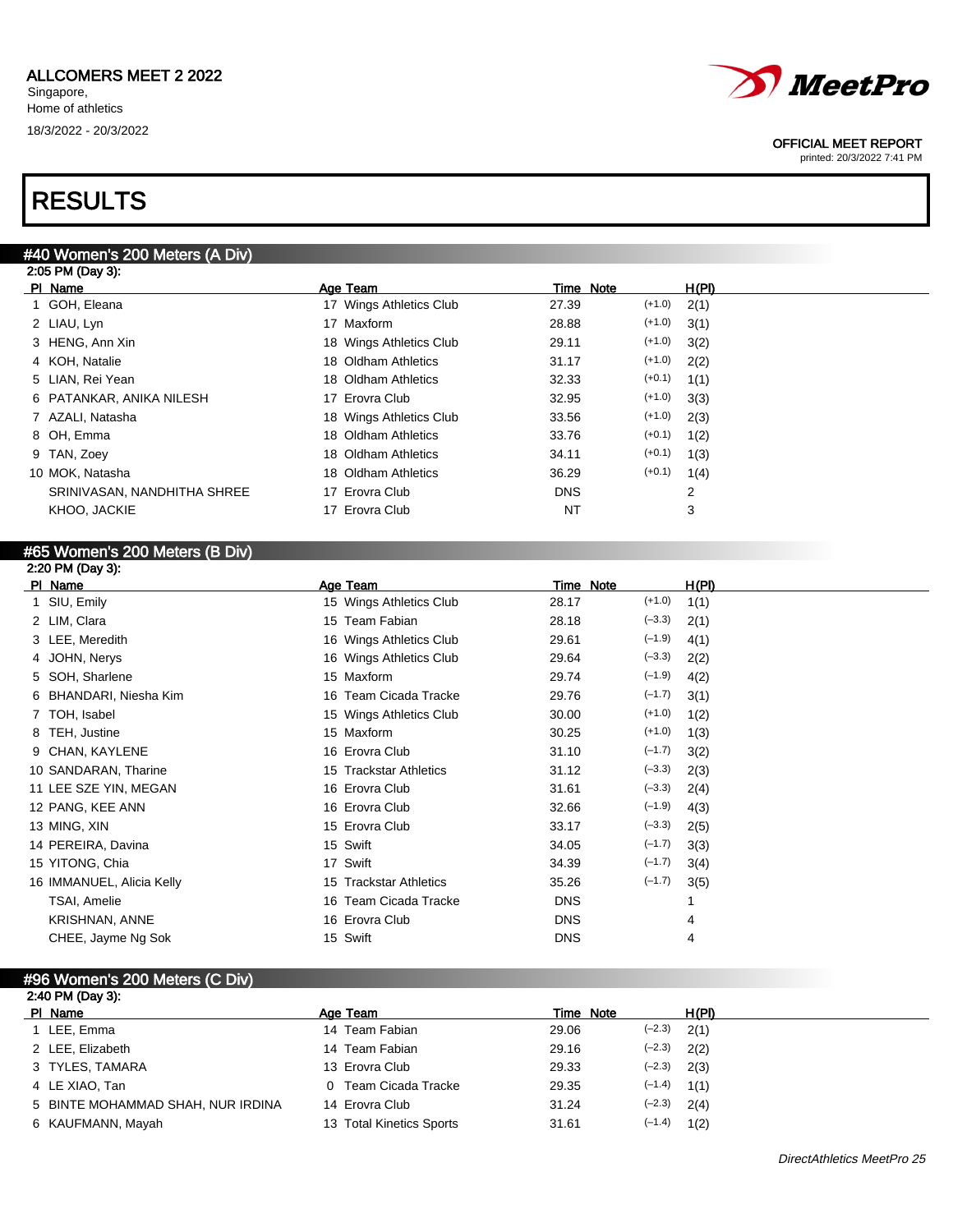# *MeetPro*

#### OFFICIAL MEET REPORT

printed: 20/3/2022 7:41 PM

## RESULTS

| 2:40 PM (Day 3):         |                       |                                         |          |                  |  |
|--------------------------|-----------------------|-----------------------------------------|----------|------------------|--|
| PI Name                  | Age Team              |                                         |          | H(PI)            |  |
| 7 CHAN, YU HUI GWENDOLYN | 13 Erovra Club        | 32.13                                   | $(-2.3)$ | 2(5)             |  |
| 8 THIRUMALAI, NIVEDITA   | 13 Erovra Club        | 35.61                                   | $(-1.4)$ | 1(3)             |  |
| CHOO, JIAYI              | 14 Erovra Club        | <b>DNS</b>                              |          |                  |  |
| CHEE, Chloe Enya         | 14 Team Cicada Tracke | <b>DNS</b>                              |          |                  |  |
|                          |                       | #96 Women's 200 Meters (C Div) (cont'd) |          | <b>Time Note</b> |  |

## #3 Men's 200 Meters (Open)

| 2:50 PM (Day 3):        |                             |      |            |           |          |       |  |
|-------------------------|-----------------------------|------|------------|-----------|----------|-------|--|
| PI Name                 | Age Team                    | AG   |            | Time Note |          | H(PI) |  |
| 1 TEOW, Alphonsus       | 23 National University Open |      | 23.54      |           | $(-2.3)$ | 4(1)  |  |
| 2 CONG, Haoting         | 24 National University Open |      | 23.65      |           | $(-2.2)$ | 2(1)  |  |
| 3 LIM, Oliver           | 22 National University Open |      | 23.88      |           | $(-2.2)$ | 2(2)  |  |
| 4 KUMAR, Tarun          | 23 Sky Athletics            | Open | 24.09      |           | $(-3.7)$ | 3(1)  |  |
| 5 LEE, Zheng Yu         | 18 Wings Athletics Clu Open |      | 24.28      |           | $(-2.3)$ | 4(2)  |  |
| 6 TOH, Eddie            | 41 Club ZOOM                | Open | 24.41      |           | $(-2.3)$ | 4(3)  |  |
| 7 TAN, Shen Jie Brian   | 20 Temasek Polytechn Open   |      | 24.44      |           | $(-3.7)$ | 3(2)  |  |
| 8 LIM, Aaron            | 21 Wings Athletics Clu Open |      | 25.01      |           | $(-2.2)$ | 2(3)  |  |
| 9 TOMASSINI, Kevin      | 39 SMA                      | Open | 25.38      |           | $(-0.7)$ | 1(1)  |  |
| 10 TEO JIA JUN, LINCOLN | 31 Erovra Club              | Open | 27.23      |           | $(-0.7)$ | 1(2)  |  |
| LU, Weiyi               | 35 Club ZOOM                | Open | <b>DNS</b> |           |          | 3     |  |
| NG, Bryan               | 22 National University Open |      | <b>DNS</b> |           |          |       |  |
| HENG, Lih Hooi          | 52 Singapore Masters Open   |      | <b>DNS</b> |           |          | 2     |  |
| LIM, Yuan Bin           | 21 Wings Athletics Clu Open |      | <b>DNS</b> |           |          | 2     |  |
| WRIGHT, Lafiama         | 32 Swift                    | Open | <b>DNS</b> |           |          |       |  |
| AMOR, Artri             | 20 Team Cicada Track Open   |      | <b>DNS</b> |           |          | 3     |  |
| NG, BAOQIANG            | 27 Erovra Club              | Open | <b>DNS</b> |           |          | 3     |  |
| KOE, lan                | 23 Wings Athletics Clu Open |      | <b>DNS</b> |           |          | 4     |  |
| DHIYA'ULHAQ, Adam       | 23 Swift                    | Open | <b>DNS</b> |           |          | 4     |  |
|                         |                             |      |            |           |          |       |  |

#### #117 Men's Discus (C Div) 3:00 PM (Day 3):

| PI Name              | Age Team         | Mark   | Rnd 1       | Rnd 2       | Rnd 3       | Rnd 4       | Rnd 5       | Rnd 6       |
|----------------------|------------------|--------|-------------|-------------|-------------|-------------|-------------|-------------|
| 1 LOH, Anson         | 14 Wings Athleti | 52.60m | 51.60       | <b>FOUL</b> | 50.36       | <b>FOUL</b> | 49.06       | 52.60       |
| 2 NG, Chern Yi       | 14 Wings Athleti | 46.40m | 42.36       | 44.94       | <b>FOUL</b> | <b>FOUL</b> | 41.16       | 46.40       |
| 3 NG, Gabriel        | 14 Team Cicada   | 36.29m | 23.17       | 24.35       | 32.24       | 34.28       | 34.23       | 36.29       |
| 4 CHEW, Jaden        | 14 Oldham Athle  | 35.44m | 28.74       | 33.31       | 31.66       | <b>FOUL</b> | <b>FOUL</b> | 35.44       |
| 5 SEAH, Dylan        | 14 Wings Athleti | 32.61m | <b>FOUL</b> | <b>FOUL</b> | 32.61       | <b>FOUL</b> | <b>FOUL</b> | 28.60       |
| 6 LEE, Yu Foong      | 13 Wings Athleti | 28.61m | 26.34       | 27.54       | 26.66       | 26.38       | 25.25       | 28.61       |
| 7 KWA, Eu Han        | 14 Wings Athleti | 27.46m | 24.66       | <b>FOUL</b> | <b>FOUL</b> | 27.46       | <b>FOUL</b> | 26.46       |
| 8 KHANN, Ritwik      | 14 Wings Athleti | 22.29m | <b>FOUL</b> | 22.02       | <b>FOUL</b> | <b>FOUL</b> | 22.29       | <b>FOUL</b> |
| 9 POH, Yan An Darius | 13 Wings Athleti | 18.38m | <b>FOUL</b> | <b>FOUL</b> | 18.38       |             |             |             |
| 10 LYE, Elliot       | 13 Wings Athleti | 17.92m | 17.92       | 15.09       | <b>FOUL</b> | <b>PASS</b> | <b>PASS</b> | <b>PASS</b> |
| SEETOH, Isaac        | 14 Wings Athleti | NM.    |             |             |             |             |             |             |
| LIM, Branden         | 14 Wings Athleti | ΝM     |             |             |             |             |             |             |
|                      |                  |        |             |             |             |             |             |             |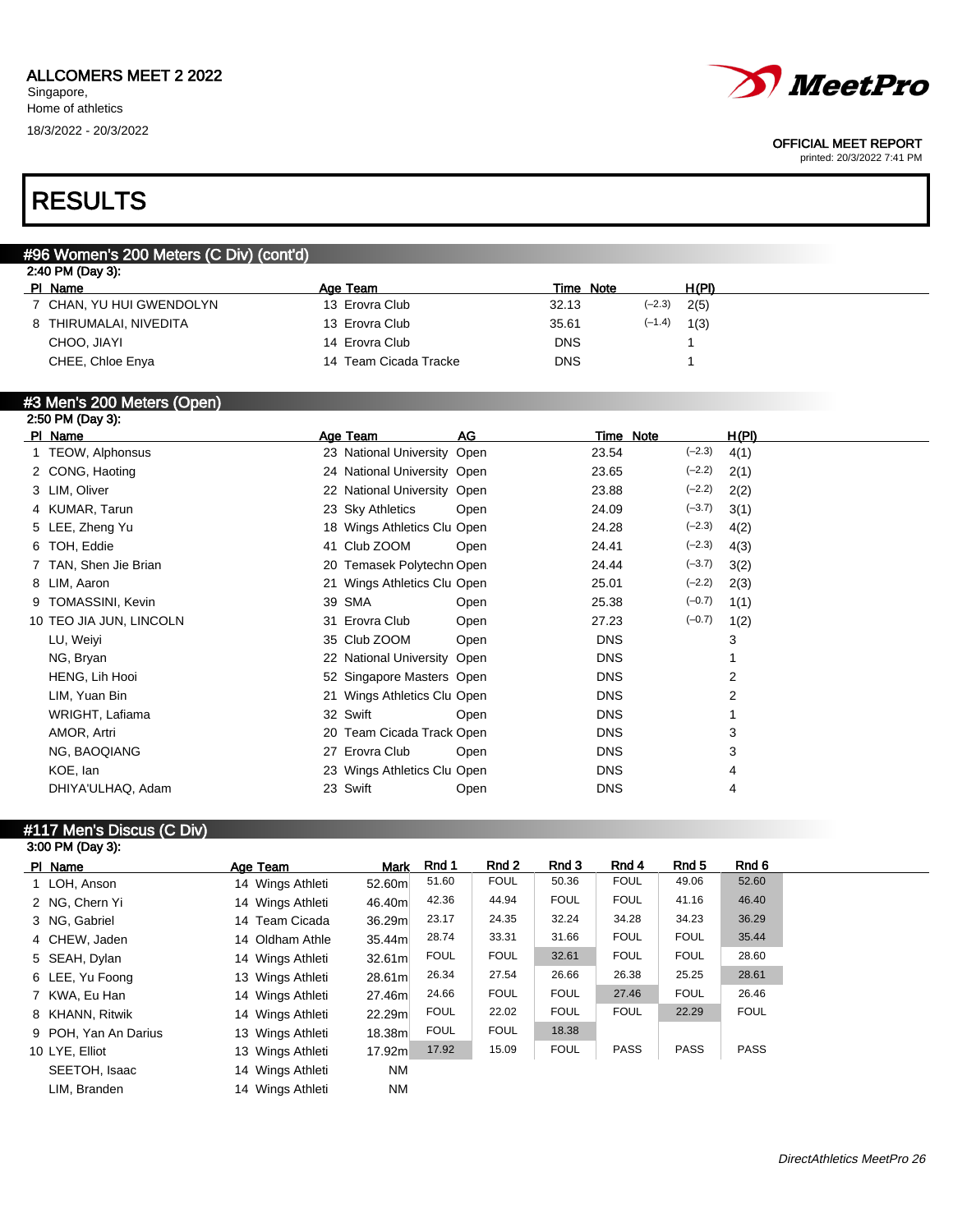

#### OFFICIAL MEET REPORT

printed: 20/3/2022 7:41 PM

## RESULTS

| #39 Men's 200 Meters (A Div)                                                                                                                                                                                                                                                                                                                                                         |                  |                          |                                         |                |                                             |       |
|--------------------------------------------------------------------------------------------------------------------------------------------------------------------------------------------------------------------------------------------------------------------------------------------------------------------------------------------------------------------------------------|------------------|--------------------------|-----------------------------------------|----------------|---------------------------------------------|-------|
| 3:10 PM (Day 3):                                                                                                                                                                                                                                                                                                                                                                     |                  |                          |                                         |                |                                             |       |
| PI Name                                                                                                                                                                                                                                                                                                                                                                              |                  | Age Team                 |                                         | Time Note      | H(PI)                                       |       |
| 1 LEE, Mark                                                                                                                                                                                                                                                                                                                                                                          |                  | 18 Oldham Athletics      | 22.99                                   | $(-2.0)$       | 3(1)                                        |       |
| 2 TAN, YONG TZER, ZACHARY                                                                                                                                                                                                                                                                                                                                                            |                  | 18 Sky Athletics         | 23.81                                   | $(-1.3)$       | 2(1)                                        |       |
| 3 CHIA, Darius                                                                                                                                                                                                                                                                                                                                                                       |                  | 17 Wings Athletics Club  | 24.66                                   | $(-1.3)$       | 2(2)                                        |       |
| 4 TAN, Luke                                                                                                                                                                                                                                                                                                                                                                          |                  | 17 Oldham Athletics      | 24.69                                   | $(+1.0)$       | 1(1)                                        |       |
| 5 CHEW, Julian                                                                                                                                                                                                                                                                                                                                                                       |                  | 18 Oldham Athletics      | 24.93                                   | $(-1.3)$       | 2(3)                                        |       |
| 6 CHERN, Samuel                                                                                                                                                                                                                                                                                                                                                                      |                  | 18 Wings Athletics Club  | 25.37                                   | $(-2.0)$       | 3(2)                                        |       |
| 7 CHIA, Tze Hian David                                                                                                                                                                                                                                                                                                                                                               |                  | 18 Temasek Polytechni    | 26.53                                   | $(-1.3)$       | 2(4)                                        |       |
| 8 TAY, Zi Xiang                                                                                                                                                                                                                                                                                                                                                                      |                  | 18 Temasek Polytechni    | 26.77                                   | $(+1.0)$       | 1(2)                                        |       |
| TAN, Kean                                                                                                                                                                                                                                                                                                                                                                            | 17               | Team Cicada Tracke       | <b>DNS</b>                              |                |                                             |       |
| TAN, Xavier                                                                                                                                                                                                                                                                                                                                                                          |                  | 17 Oldham Athletics      | NT                                      |                | 3                                           |       |
| LIM, YU HNG                                                                                                                                                                                                                                                                                                                                                                          |                  | 18 Sky Athletics         | NT                                      |                | 3                                           |       |
| #59 Men's Triple Jump (A Div)                                                                                                                                                                                                                                                                                                                                                        |                  |                          |                                         |                |                                             |       |
| 3:15 PM (Day 3):                                                                                                                                                                                                                                                                                                                                                                     |                  |                          |                                         |                |                                             |       |
| PI Name                                                                                                                                                                                                                                                                                                                                                                              | Age Team         | <b>Mark</b>              | Rnd 1<br>Rnd 2                          | Rnd 3<br>Rnd 4 | Rnd 5<br>Rnd 6                              |       |
| KOK, Rhineson                                                                                                                                                                                                                                                                                                                                                                        | 18 Wings Athleti | <b>DNS</b>               |                                         |                |                                             |       |
| #19 Men's Triple Jump (Open)                                                                                                                                                                                                                                                                                                                                                         |                  |                          |                                         |                |                                             |       |
| 3:15 PM (Day 3):                                                                                                                                                                                                                                                                                                                                                                     |                  |                          |                                         |                |                                             |       |
| PI Name                                                                                                                                                                                                                                                                                                                                                                              | Age Team         | <u>AG</u><br><b>Mark</b> | Rnd 1<br>Rnd 2                          | Rnd 3          | Rnd 4<br>Rnd 5                              | Rnd 6 |
| $\overline{A}$ $\overline{A}$ $\overline{A}$ $\overline{A}$ $\overline{A}$ $\overline{A}$ $\overline{A}$ $\overline{A}$ $\overline{A}$ $\overline{A}$ $\overline{A}$ $\overline{A}$ $\overline{A}$ $\overline{A}$ $\overline{A}$ $\overline{A}$ $\overline{A}$ $\overline{A}$ $\overline{A}$ $\overline{A}$ $\overline{A}$ $\overline{A}$ $\overline{A}$ $\overline{A}$ $\overline{$ |                  |                          | $10.00 - 1.1011215(100)$<br><b>EQUE</b> |                | 12 22 (02) 12 23 (16) 12 22 (17) 12 26 (26) |       |

| PI Name                   | Ade learn             | Αv | mark                             | NIU I       | NN 4        | NIU J                                                                | NN 4 | NIU J | NIU V |
|---------------------------|-----------------------|----|----------------------------------|-------------|-------------|----------------------------------------------------------------------|------|-------|-------|
| SNG, Markuus              | 18 Wings Athleti Open |    | $13.23$ m (-1.6) $ 12.15$ (+0.0) |             | <b>FOUL</b> | $\vert$ 13.22 (-0.3) 13.23 (-1.6) 13.22 (-1.2) 12.76 (-3.6)          |      |       |       |
| 2 LEE, Bennett            | 0 Wings Athleti       |    | $13.04m$ (-0.9)                  | <b>FOUL</b> |             | $(12.95 (-0.4) 13.04 (-0.9) 12.77 (-2.4) 12.96 (-2.6) 12.79 (-3.3))$ |      |       |       |
| DEMETRIADES, Constantinos | 39 Singapore M Open   |    | <b>DNS</b>                       |             |             |                                                                      |      |       |       |
| ONG. Russell              | 18 Wings Athleti Open |    | <b>DNS</b>                       |             |             |                                                                      |      |       |       |
| ONG, Isaac                | 18 Wings Athleti Open |    | <b>DNS</b>                       |             |             |                                                                      |      |       |       |
|                           |                       |    |                                  |             |             |                                                                      |      |       |       |

## #64 Men's 200 Meters (B Div)

| 3:25 PM (Day 3):        |                          |              |                  |  |
|-------------------------|--------------------------|--------------|------------------|--|
| PI Name                 | Age Team                 | Time Note    | H(PI)            |  |
| 1 ONG, Ying Tat         | 16 Swift                 | 23.55        | $(-1.1)$<br>9(1) |  |
| 2 CURRAN, Harry Irfan   | 14 Team Cicada Tracke    | 23.86        | $(-1.1)$<br>9(2) |  |
| 3 CURRIN, XAVIER        | 16 Erovra Club           | 24.65        | $(-1.4)$<br>7(1) |  |
| 4 PHUA, Ethan           | 16 Swift                 | 24.69        | $(-1.1)$<br>4(1) |  |
| 5 IMMANUEL, Aaron Keith | 16 Trackstar Athletics   | 24.79        | $(-3.9)$<br>5(1) |  |
| 6 SOH, Aidan Michael    | 15 Oldham Athletics      | 24.82        | $(-3.3)$<br>3(1) |  |
| 7 LOW, WEI YI DILLON    | 16 Erovra Club           | 24.97        | $(-1.1)$<br>9(3) |  |
| 8 CASTRO, Wade          | 16 Team St. Pat          | 25.08        | $(-2.6)$<br>6(1) |  |
| 9 ONG, Royce            | 17 Total Kinetics Sports | 25.13        | $(-1.1)$<br>4(2) |  |
| 10 YIP, Donavan         | 16 Team St. Pat          | 25.22        | $(-1.0)$<br>1(1) |  |
| 11 VARSHAN, Bala Kumar  | 16 Trackstar Athletics   | 25.46        | $(-2.6)$<br>2(1) |  |
| 12 TAN, Reagan          | 16 Total Kinetics Sports | 25.78        | $(-3.3)$<br>3(2) |  |
| 13 WIJAYA, Mikail Emre  | 15 Team St. Pat          | 25.93        | $(-2.6)$<br>2(2) |  |
| 14 ZEE, Ka-Hao          | 16 Oldham Athletics      | 26.15        | $(-1.0)$<br>1(2) |  |
| 15 JOON YI, Pei         | 16 Swift                 | 26.17 26.163 | $(-1.1)$<br>9(4) |  |
| 16 CALLANTA, Charles    | 15 Team St. Pat          | 26.17 26.168 | $(-1.4)$<br>7(2) |  |
|                         |                          |              |                  |  |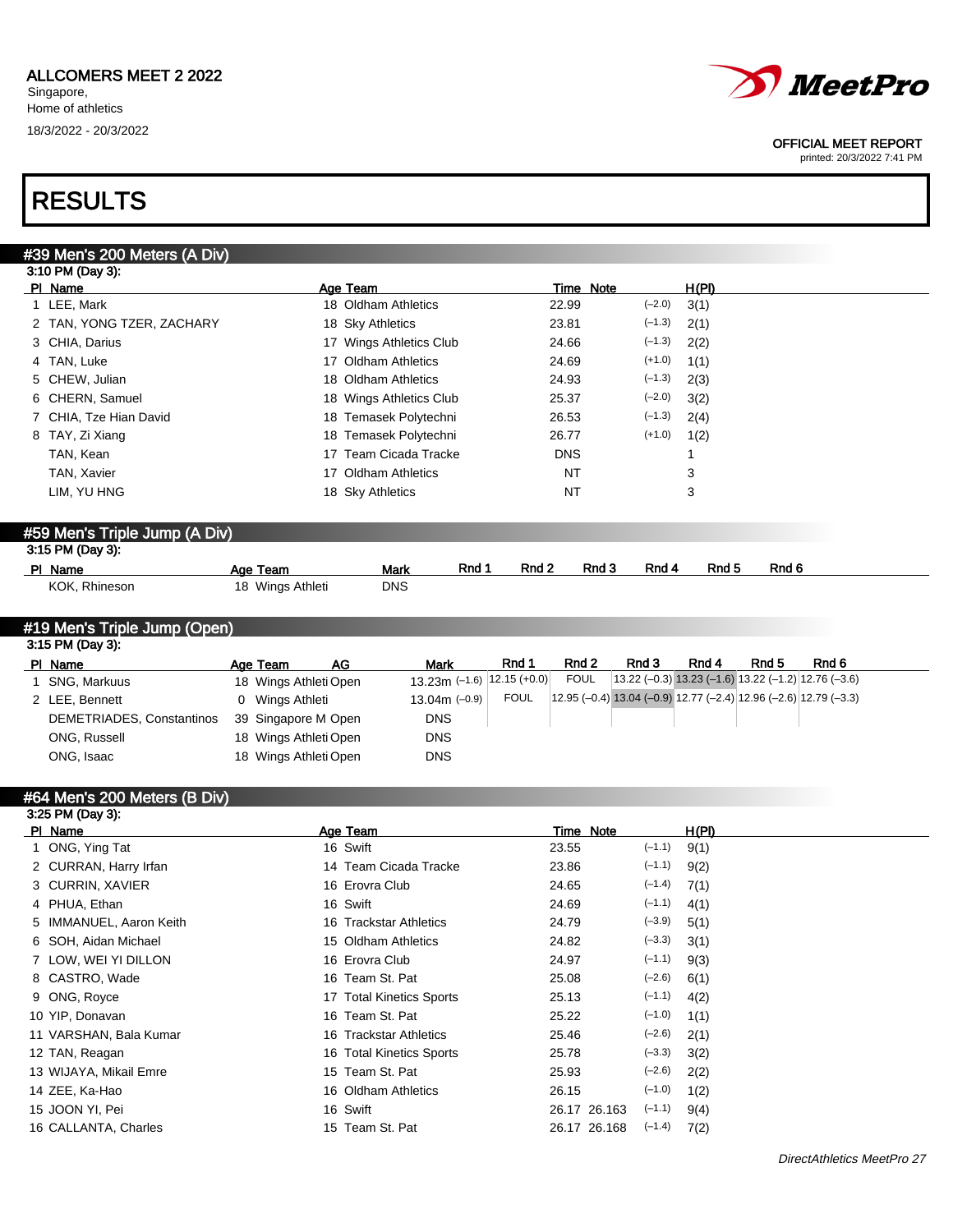## RESULTS

| #64 Men's 200 Meters (B Div) (cont'd) |                         |                          |       |
|---------------------------------------|-------------------------|--------------------------|-------|
| 3:25 PM (Day 3):                      |                         |                          |       |
| PI Name                               | Age Team                | Time Note                | H(PI) |
| 17 WONG, Oliver                       | 15 Team St. Pat         | 26.27<br>$(-2.6)$        | 2(3)  |
| 18 YADAV, Boyini                      | 15 Wings Athletics Club | $(-2.6)$<br>26.28        | 2(4)  |
| 19 CHAN, REUBEN                       | 16 Oldham Athletics     | $(-1.4)$<br>26.66 26.651 | 7(3)  |
| 20 CHUA HAO EN, VEREK                 | 15 Erovra Club          | 26.66 26.655<br>$(-1.4)$ | 7(4)  |
| 21 MEHTA, Aryan                       | 15 Team Cicada Tracke   | $(-3.9)$<br>26.69 26.686 | 5(2)  |
| 22 SEAH, Andi                         | 16 Team St. Pat         | $(-3.3)$<br>26.69 26.687 | 3(3)  |
| 23 GOH, Wayne                         | 16 Swift                | $(-2.6)$<br>26.72        | 6(2)  |
| 24 ZAINAL, Irfan                      | 17 Team St. Pat         | $(-1.0)$<br>27.14        | 1(3)  |
| 25 ZULKIFLY, Isa                      | 15 Team St. Pat         | $(-1.0)$<br>27.50        | 1(4)  |
| 26 WANG, Jun Xiang                    | 16 Oldham Athletics     | $(-2.6)$<br>27.62        | 2(5)  |
| 27 LEE, Dave                          | 16 Swift                | $(-2.8)$<br>27.69        | 8(1)  |
| 28 TEO, Elden                         | 15 Team St. Pat         | $(-3.3)$<br>27.80        | 3(4)  |
| 29 TULSI, Shaan                       | 15 Team St. Pat         | $(-3.3)$<br>28.02        | 3(5)  |
| 30 ASHRAF, Danish                     | 15 Team St. Pat         | 28.50<br>$(-1.4)$        | 7(5)  |
| 31 SHARMA, YASH                       | 17 JS Athletics         | $(-1.1)$<br>28.83        | 4(3)  |
| 32 DHANETWAL, Priyansh                | 15 Team St. Pat         | $(-2.6)$<br>28.84        | 6(3)  |
| 33 PEH, Aidan                         | 15 Team St. Pat         | $(-1.1)$<br>29.28        | 4(4)  |
| 34 CHIU, Brody                        | 15 Team St. Pat         | $(-2.6)$<br>29.69        | 6(4)  |
| 35 TEE, Taro                          | 14 Swift                | $(-2.8)$<br>29.83        | 8(2)  |
| 36 ARMAN DANIAL, Ainol Jalal          | 15 Swift                | $(-2.8)$<br>29.91        | 8(3)  |
| 37 HONG, Cheah                        | 17 Swift                | $(-2.8)$<br>29.94        | 8(4)  |
| 38 MANIMAREN, Roshan                  | 15 Team St. Pat         | 30.52<br>$(-3.9)$        | 5(3)  |
| 39 KHAN, Agil                         | 15 Team St. Pat         | $(-3.9)$<br>34.66        | 5(4)  |
| RIVAS, ALEJANDRO SANTOS               | 16 Oldham Athletics     | <b>DNS</b>               | 4     |
| LIM, Austin                           | 15 Oldham Athletics     | <b>DNS</b>               | 5     |
| CHAN, Brayden                         | 15 Wings Athletics Club | <b>NT</b>                | 6     |

## #95 Men's 200 Meters (C Div)

| 4:10 PM (Day 3):          |                          |           |          |       |
|---------------------------|--------------------------|-----------|----------|-------|
| PI Name                   | Age Team                 | Time Note |          | H(PI) |
| 1 LIVERPOOL, Caleb Wilson | 14 Maxform               | 25.58     | $(-1.2)$ | 3(1)  |
| 2 CURRAN, Jake Aryan      | 14 Team Cicada Tracke    | 26.24     | $(+1.0)$ | 4(1)  |
| 3 CURRAN, Daniel Raihan   | 14 Team Cicada Tracke    | 26.27     | $(+1.0)$ | 4(2)  |
| 4 TEO, Javen              | 14 Team St. Pat          | 26.42     | $(-1.3)$ | 1(1)  |
| 5 TAY, Sean               | 13 Oldham Athletics      | 26.76     | $(-1.3)$ | 1(2)  |
| 6 LIM, Marcus             | 14 Total Kinetics Sports | 26.99     | $(-1.2)$ | 3(2)  |
| 7 TONG, Gabriel           | 14 Oldham Athletics      | 27.49     | $(-1.3)$ | 1(3)  |
| 8 LIM, Rainer             | 14 Team St. Pat          | 28.00     | $(-1.2)$ | 3(3)  |
| 9 TAN, Sean               | 14 Team St. Pat          | 28.25     | $(-3.0)$ | 2(1)  |
| 10 ANGEL, Kurt            | 13 Team St. Pat          | 28.62     | $(+1.0)$ | 4(3)  |
| 11 STOCCHINO, Giulio      | 14 Team St. Pat          | 28.94     | $(-3.0)$ | 2(2)  |
| 12 RAGHAVENDRA, V         | 14 Team St. Pat          | 29.89     | $(-3.0)$ | 2(3)  |
| 13 TAN, Axel              | 14 Team St. Pat          | 30.53     | $(-3.0)$ | 2(4)  |
| 14 MEHTA, Arjun           | 13 Team Cicada Tracke    | 30.74     | $(-3.0)$ | 2(5)  |
| 15 FREEMAN, Alex          | 14 Team St. Pat          | 33.77     | $(-1.2)$ | 3(4)  |
|                           |                          |           |          |       |



#### OFFICIAL MEET REPORT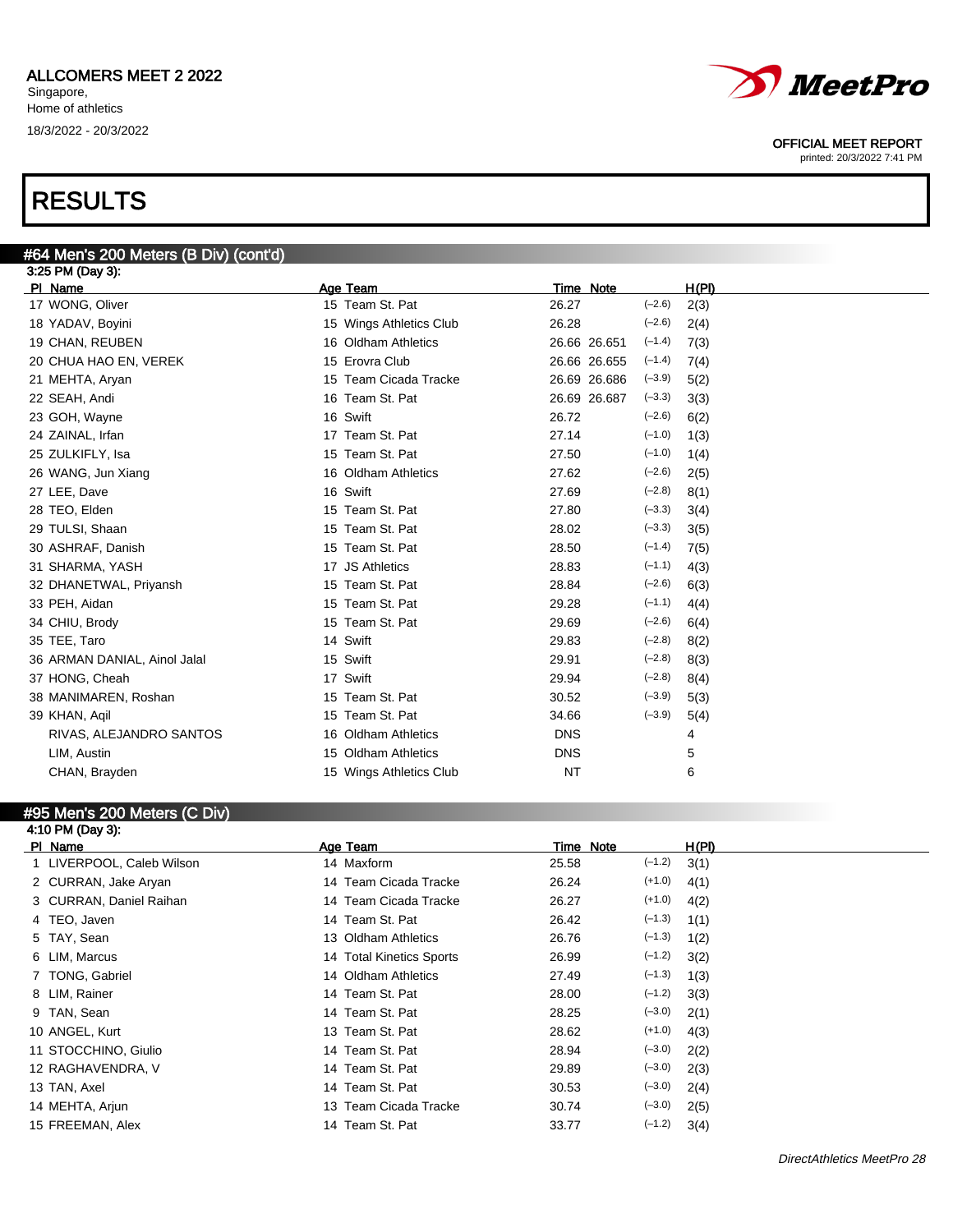

#### OFFICIAL MEET REPORT

printed: 20/3/2022 7:41 PM

## RESULTS

## #95 Men's 200 Meters (C Div) (cont'd)

| 4:10 PM (Day 3): |                     |            |                  |  |
|------------------|---------------------|------------|------------------|--|
| <u>PI Name</u>   | Age Team            | Time Note  | H(PI)            |  |
| 16 LEE, Max      | 13 Team St. Pat     | 36.88      | $(-1.2)$<br>3(5) |  |
| CAI, Dylan       | 13 Team St. Pat     | <b>DNS</b> |                  |  |
| CHOO, Daryl      | 14 Oldham Athletics | <b>DNS</b> |                  |  |
|                  |                     |            |                  |  |

#### #131 Men's Pole Vault (Advance) 4:30 PM (Day 3):

| PI Name          | Age Team         | <u>Mark</u> 3.80 |         | 4.00    | 4.20       | 4.40       | 4.60       | 4.76       |
|------------------|------------------|------------------|---------|---------|------------|------------|------------|------------|
| 1 KOH, Aaron     | 27 Club ZOOM     | 4.60m            | P       | P       | P          | P          | <b>XXO</b> | <b>XXX</b> |
| 2 KOH, Wei Shien | 25 National Univ | 4.20m            | P.      | P.      | XXO XXX    |            |            |            |
| 3 KOK, Rhineson  | 18 Wings Athleti | 4.00m            | $\circ$ | $\circ$ | <b>XXX</b> |            |            |            |
| 4 WEE, Elliott   | 20 Club ZOOM     | 4.00m            | P       | XO      | <b>XXX</b> |            |            |            |
| 4 TEW, Enoch     | 17 Wings Athleti | 4.00m            | P       | XO      | P          | <b>XXX</b> |            |            |
| CHUA, Oliver     | 18 Wings Athleti |                  | NH XXX  |         |            |            |            |            |
| WONG, Clevon     | 22 National Univ | NH P             |         | P       | P          | <b>XXX</b> |            |            |
| TAN, Ezekiel     | 18 Club ZOOM     | <b>NH</b>        |         |         |            |            |            |            |

## #33 Men's 400m Hurdles (A Div) 4:50 PM (Day 3): Pl Name **Age Team** Age Team Time Note 1 TOH, Yue Tai 18 Wings Athletics Club 1:03.05 BIN ABDUL JALIL, Muhammad Amir 19 Temasek Polytechni DNF TAN, CHONG WEI SEBASTIAN 18 Erovra Club DNS ANG, Brandon **17 Team Cicada Tracke** DNS #78 Men's 400m Hurdles (B Div) 5:00 PM (Day 3): PI Name **Age Team** Age Team Time Note

| Khairulnazim          | 16 Trackstar Athletics | 59.20   |
|-----------------------|------------------------|---------|
| 2 LIM. JUN YI MATTHEW | 16 Erovra Club         | 1:10.22 |

#23 Men's Discus (Open)

| 5:00 PM (Day 3):             |                      |    |        |             |       |       |       |             |             |  |
|------------------------------|----------------------|----|--------|-------------|-------|-------|-------|-------------|-------------|--|
| PI Name                      | Age Team             | AG | Mark   | Rnd 1       | Rnd 2 | Rnd 3 | Rnd 4 | Rnd 5       | Rnd 6       |  |
| YEE, Chun Wai, Eric          | 23 National UnivOpen |    | 48.84m | 43.53       | 48.84 | 42.87 | 42.63 | <b>FOUL</b> | 45.08       |  |
| 2 WHEBLE, Andy               | 35 Singapore M Open  |    | 38.06m | 35.56       | 35.52 | 34.53 | 38.06 | <b>FOUL</b> | <b>FOUL</b> |  |
| 3 TAN, Ting Jun              | 25 National UnivOpen |    | 34.91m | 30.43       | 33.48 | 34.91 | 33.77 | 33.69       | 33.47       |  |
| 4 BIN SHEIK ALAU'UDIN, Sheik | 19 Singapore S Open  |    | 26.48m | <b>FOUL</b> | 26.06 | 26.09 | 26.48 | <b>FOUL</b> | <b>FOUL</b> |  |
| FOTOHI, Reza                 | 55 Singapore M Open  |    | NM     |             |       |       |       |             |             |  |

| #118 Women's Discus (C Div) |                |             |       |       |       |       |       |       |
|-----------------------------|----------------|-------------|-------|-------|-------|-------|-------|-------|
| 5:00 PM (Day 3):            |                |             |       |       |       |       |       |       |
| PI Name                     | Age Team       | <b>Mark</b> | Rnd 1 | Rnd 2 | Rnd 3 | Rnd 4 | Rnd 5 | Rnd 6 |
| CHUA SHU EN, Kaylyn         | 14 Team Cicada | 12.78ml     | 12.56 | 12.57 | 11.32 | 12.55 | 12.78 | 11.90 |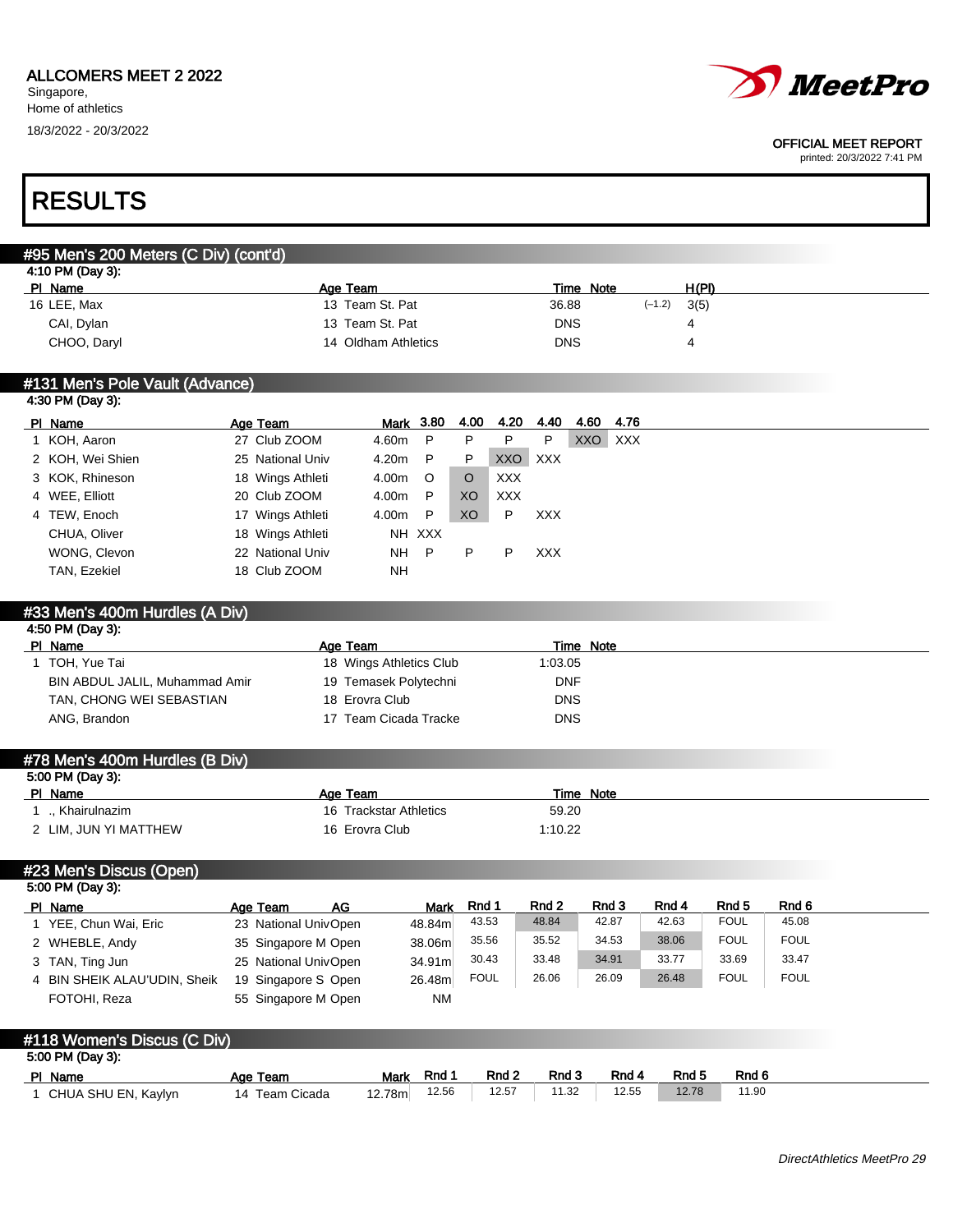Г



#### OFFICIAL MEET REPORT

printed: 20/3/2022 7:41 PM

٦

| <b>RESULTS</b>                                                  |                                   |                             |                         |            |                  |                  |       |
|-----------------------------------------------------------------|-----------------------------------|-----------------------------|-------------------------|------------|------------------|------------------|-------|
|                                                                 |                                   |                             |                         |            |                  |                  |       |
| #88 Women's Discus (B Div)                                      |                                   |                             |                         |            |                  |                  |       |
| 5:00 PM (Day 3):                                                |                                   |                             | Rnd 3                   | Rnd 4      | Rnd <sub>5</sub> | Rnd 6            |       |
| PI Name<br>1 WONG, Nadya                                        | Age Team<br><b>Mark</b><br>27.04m | Rnd 1<br>26.40              | Rnd 2<br>25.50<br>26.90 | 26.55      | <b>FOUL</b>      | 27.04            |       |
|                                                                 | 16 Wings Athleti                  |                             |                         |            |                  |                  |       |
| #54 Women's Discus (A Div)<br>5:00 PM (Day 3):                  |                                   |                             |                         |            |                  |                  |       |
| PI Name                                                         | Age Team<br><b>Mark</b>           | Rnd 1                       | Rnd 2<br>Rnd 3          | Rnd 4      | Rnd 5            | Rnd 6            |       |
| 1 CHEN JING YING, Janelle                                       | 17 Wings Athleti<br>29.55m        | 29.00                       | 27.58<br>29.55          | 26.37      | 27.07            | <b>FOUL</b>      |       |
| 2 PHUA, Jaydene                                                 | 18 Wings Athleti<br>25.47m        | 25.32                       | 25.46<br>25.16          | 23.65      | 24.87            | 25.47            |       |
| 3 LIM, Cheryl                                                   | 18 Wings Athleti<br>24.86m        | 22.56                       | 23.51<br>23.36          | 24.86      | 19.86            | 18.45            |       |
| 4 NEO, Le Teng                                                  | 17 FAC<br>20.84m                  | 19.34                       | 20.56<br>19.70          | 20.84      | 19.60            | 20.20            |       |
| #24 Women's Discus (Open)                                       |                                   |                             |                         |            |                  |                  |       |
| 5:00 PM (Day 3):                                                |                                   |                             |                         |            |                  |                  |       |
| PI Name                                                         | <b>AG</b><br>Age Team             | Rnd 1<br><b>Mark</b>        | Rnd <sub>2</sub>        | Rnd 3      | Rnd 4            | Rnd <sub>5</sub> | Rnd 6 |
| 1 TAN, Xin Ning                                                 | 22 Singapore In Open              | 28.52<br>30.56m             | 28.92                   | 30.56      | 27.77            | 29.40            | 28.38 |
|                                                                 |                                   |                             |                         |            |                  |                  |       |
| #32 Women's 400m Hurdles (Open)                                 |                                   |                             |                         |            |                  |                  |       |
| 5:10 PM (Day 3):<br>PI Name                                     | Age Team                          | <b>AG</b>                   |                         | Time Note  | <u>H(PI)</u>     |                  |       |
| 1 SONG, Alexia                                                  |                                   | 18 Wings Athletics Clu Open |                         | 1:11.01    | 2(1)             |                  |       |
| 2 KOH, Shun Yi Audrey                                           |                                   | 16 Singapore Sports S Open  |                         | 1:11.94    | 2(2)             |                  |       |
| 3 KANG, Pei Ling                                                |                                   | 25 Wings Athletics Clu Open |                         | 1:12.66    | 2(3)             |                  |       |
| 4 CHAN, Si En Cass                                              |                                   | 18 Singapore Sports S Open  |                         |            |                  |                  |       |
|                                                                 |                                   |                             |                         | 1:13.37    | 2(4)             |                  |       |
| 5 TRICIA, SIM                                                   |                                   | 16 Cougars Athletic As Open |                         | 1:13.72    | 1(1)             |                  |       |
| 6 CHNG, Nikko                                                   |                                   | 18 Wings Athletics Clu Open |                         | 1:19.56    | 1(2)             |                  |       |
| 7 TING WEI, WU                                                  |                                   | 16 Cougars Athletic As Open |                         | 1:24.14    | 1(3)             |                  |       |
| SIM, Jia Ying                                                   |                                   | 25 Singapore Universit Open |                         | <b>DNS</b> | 1                |                  |       |
| GOH, Celeste                                                    |                                   | 23 National University Open |                         | <b>DNS</b> | 2                |                  |       |
|                                                                 |                                   |                             |                         |            |                  |                  |       |
| #34 Women's 400m Hurdles (A Div)                                |                                   |                             |                         |            |                  |                  |       |
| 5:15 PM (Day 3):                                                |                                   |                             |                         |            |                  |                  |       |
| PI Name                                                         | Age Team                          |                             |                         | Time Note  |                  |                  |       |
| 1 LIM, HUI EN HAYLEY                                            | 17 Erovra Club                    |                             | 1:25.53                 |            |                  |                  |       |
| 2 KONG, HUAN XIN EMMA                                           | 18 Erovra Club                    |                             | 1:25.55                 |            |                  |                  |       |
| 3 HU, DING XUAN                                                 | 18 Erovra Club                    |                             | 1:29.28                 |            |                  |                  |       |
|                                                                 |                                   |                             |                         |            |                  |                  |       |
|                                                                 |                                   |                             |                         |            |                  |                  |       |
| #79 Women's 400m Hurdles (B Div)<br>5:20 PM (Day 3):<br>PI Name | Age Team                          |                             |                         | Time Note  |                  |                  |       |
| 1 PADMANABAN, SUDEEKSHA                                         | 16 Erovra Club                    |                             | 1:36.41                 |            |                  |                  |       |
| 2 ELYSHA, Nyla Dyan                                             | 16 Team Cicada Tracke             |                             | 1:40.22                 |            |                  |                  |       |